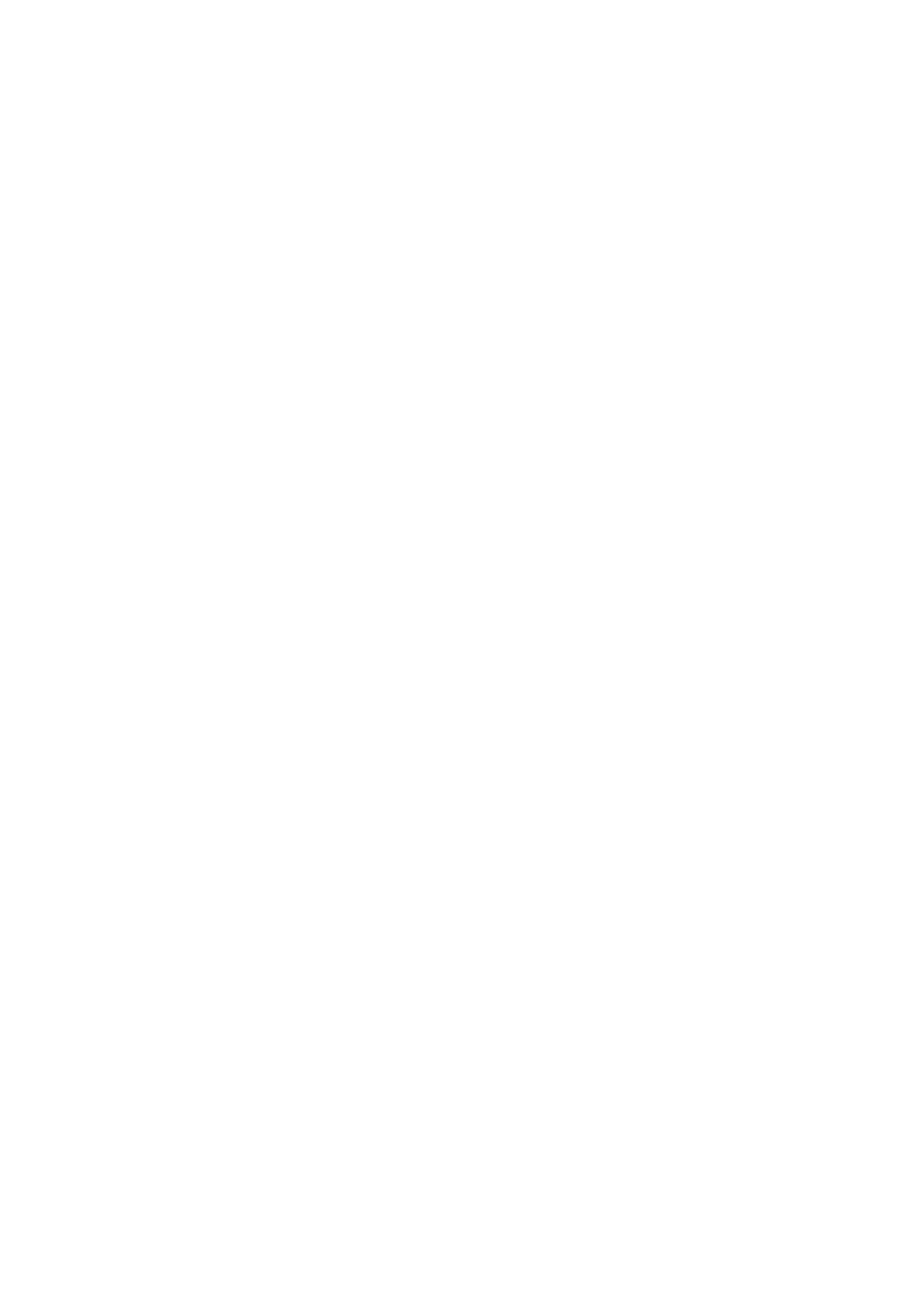## **Land reform in Central and Eastern Europe after 1989 and its outcome in the form of farm structures and land fragmentation**

Morten Hartvigsen

**ORBICON** 

2013

Photograph on the cover: Popovo Polje, Bosnia and Herzegovina Photography: Morten Hartvigsen

The designations employed and the presentation of material in this information product do not imply the expression of any opinion whatsoever on the part of the Food and Agriculture Organization of the United Nations (FAO) concerning the legal or development status of any country, territory, city or area or of its authorities, or concerning the delimitation of its frontiers or boundaries. The mention of specific companies or products of manufacturers, whether or not these have been patented, does not imply that these have been endorsed or recommended by FAO in preference to others of a similar nature that are not mentioned.

The views expressed in this information product are those of the author and do not necessarily reflect the views or policies of FAO.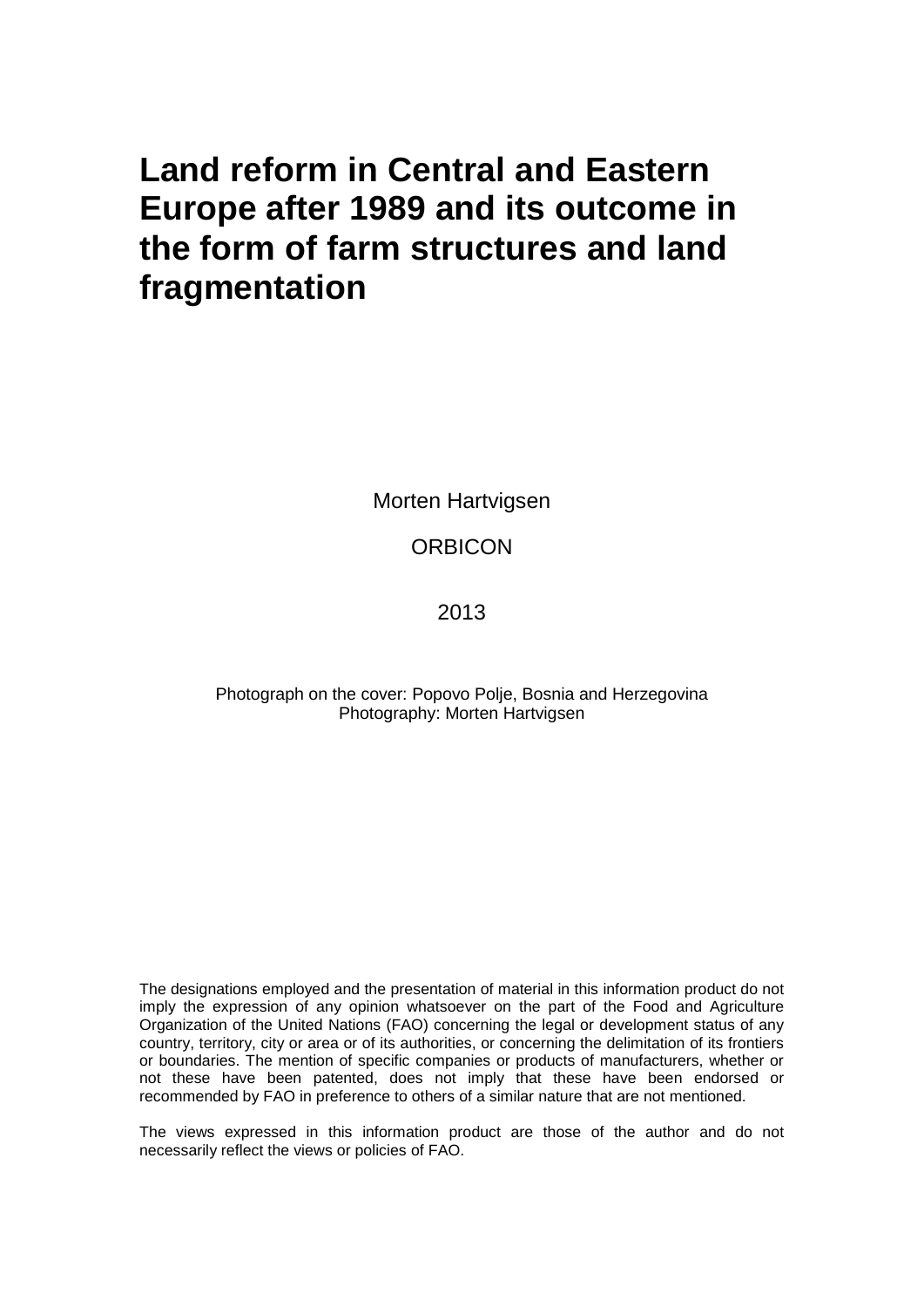#### **Acknowledgements:**

The author would like to thank Attila Blenesi-Dima, Vilma Daugaliene, Katja Dells, Richard Eberlin, David Egiashvili, Stig Enemark, Vladimir Evtimov, Maxim Gorgan, Jolanta Gorska, Niels Otto Haldrup, Evelin Jürgenson, Diana Kopeva, Zoran Knezevic, Anka Lisec, Stevan Marosan, Andras Ossko, David Palmer, Daiga Parsova, Dace Platonova, Ana Budanko Penavic, Audrius Petkevicius, Kiril Stoyanov, Esben Munk Sørensen and others for providing very useful information and for comments and review. However, all errors and omissions are the responsibility of the author.

#### **Note:**

The author has worked as a consultant to FAO on land consolidation projects in Albania, Armenia, Bosnia and Herzegovina, Lithuania and Moldova, and in addition has used the FAO training materials on land consolidation in other projects in Croatia and Kosovo. The author has also contributed to FAO publications on land consolidation, including FAO Land Tenure Studies 6 (The design of land consolidation pilot projects in Central and Eastern Europe, 2003), FAO Land Tenure Manuals 1 (Operations manual for land consolidation pilot projects in Central and Eastern Europe, 2004), and FAO Land Tenure Policy Series 1 (Opportunities to mainstream land consolidation in rural development programmes of the European Union, 2008).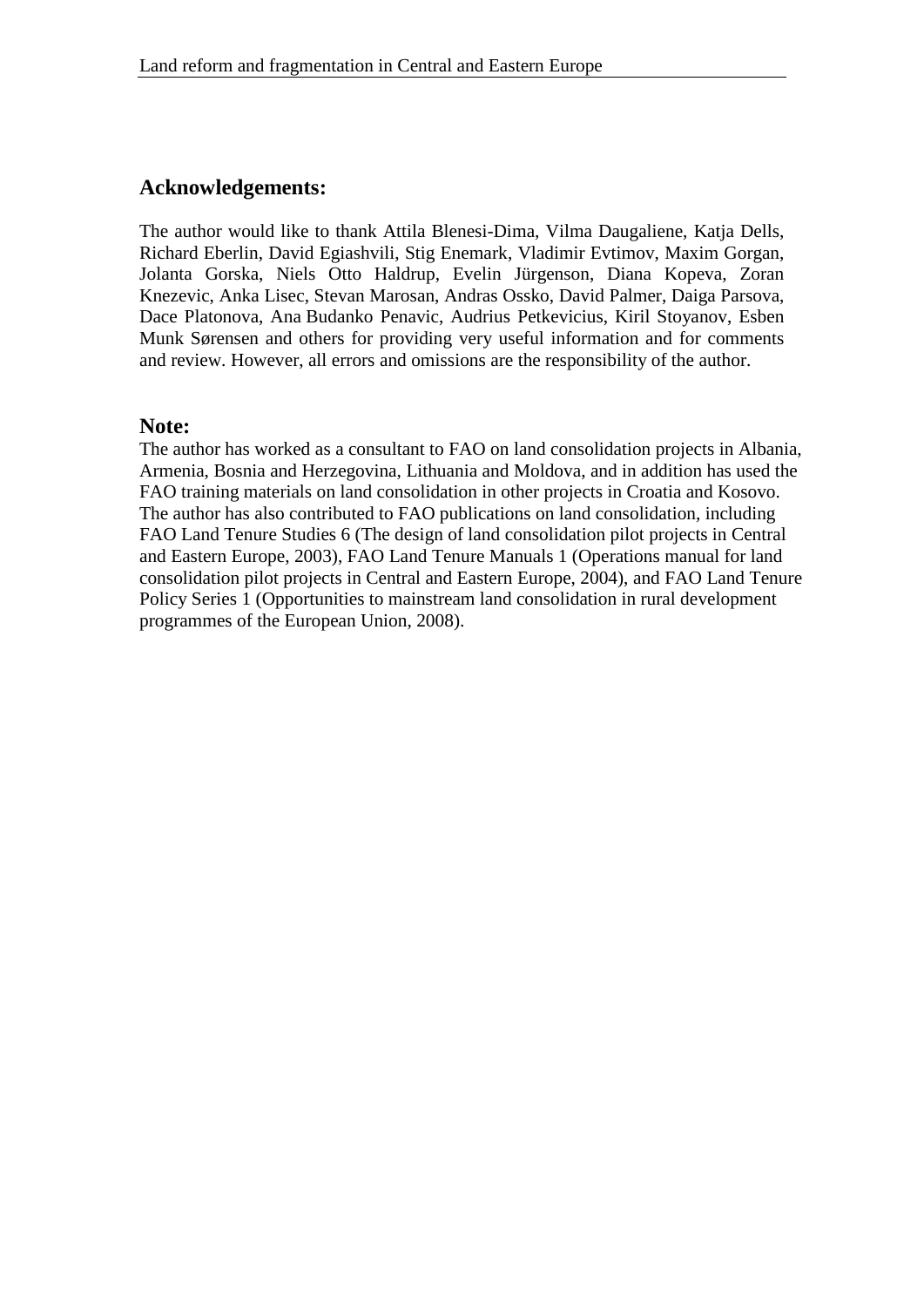### **TABLE OF CONTENTS**

| 4. What conclusions can be drawn from the study of land reform and its outcome in |  |
|-----------------------------------------------------------------------------------|--|
|                                                                                   |  |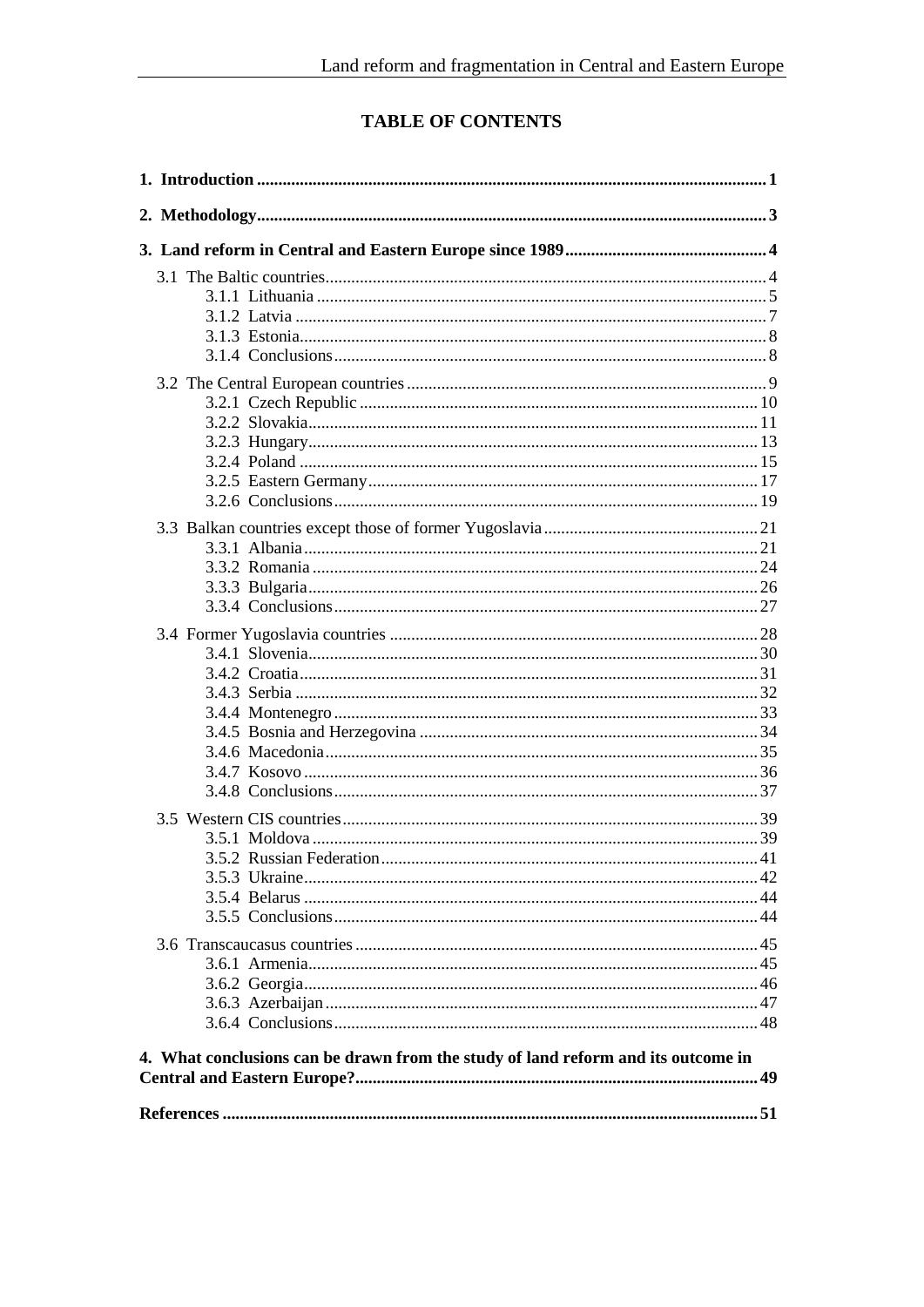### **List of Abbreviations**

| <b>APA</b>   | <b>Agricultural Property Agency (Poland)</b>                |
|--------------|-------------------------------------------------------------|
| <b>BVVG</b>  | Bodenverwertungs- und verwaltungs GmbH                      |
| <b>CAE</b>   | Collective Agricultural Enterprise (Ukraine)                |
| <b>CIS</b>   | Commonwealth of Independent States                          |
| EU           | European Union                                              |
| <b>FAO</b>   | Food and Agriculture Organization of the United Nations     |
| <b>SOE</b>   | Socially Owned Enterprise (ex-Yugoslavia countries)         |
| <b>UAA</b>   | Utilized Agricultural Area                                  |
| <b>UNMIK</b> | The United Nations Interim Administration Mission in Kosovo |
| <b>WB</b>    | World Bank                                                  |
| <b>WWI</b>   | World War I                                                 |
| <b>WWII</b>  | World War II                                                |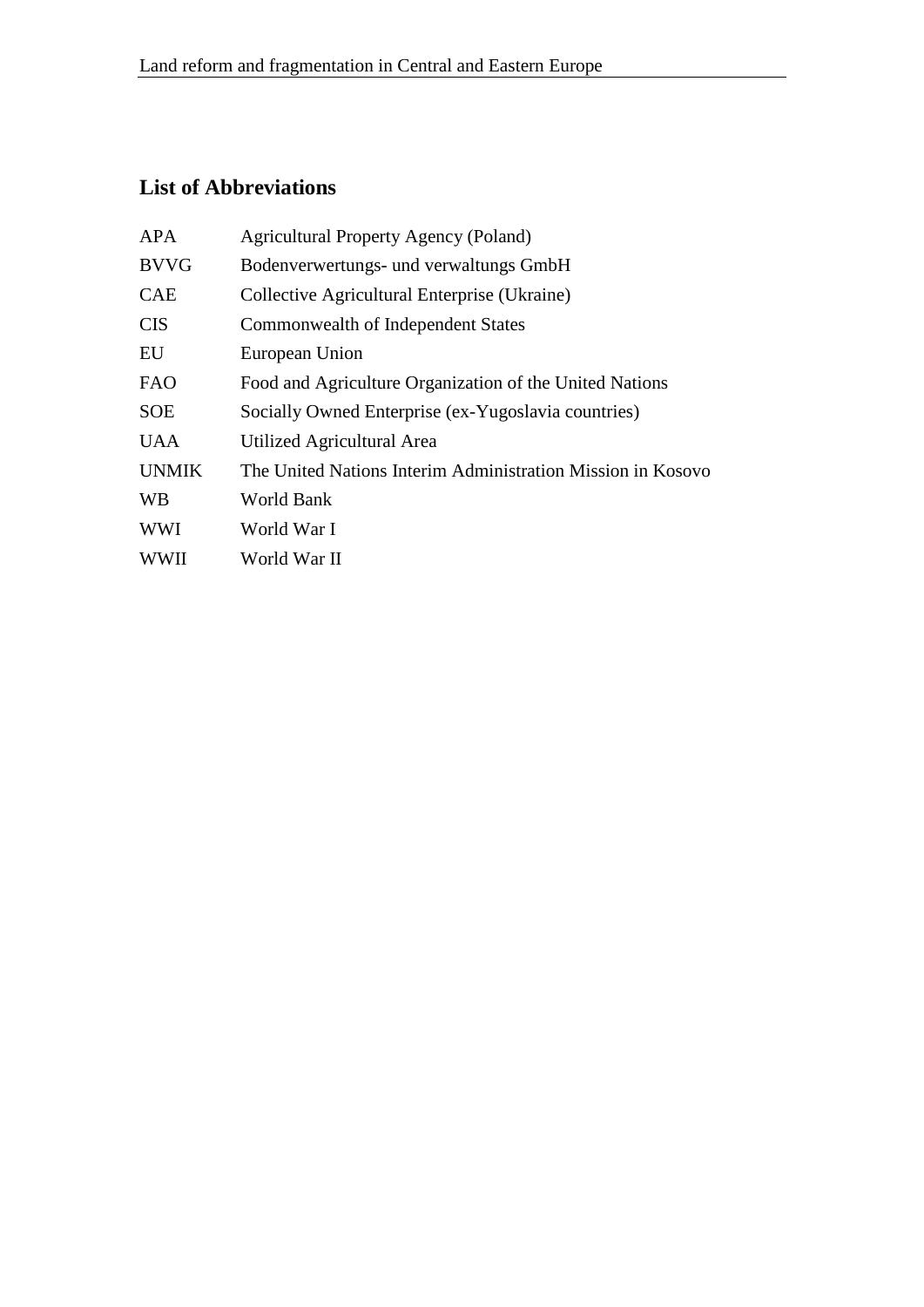#### <span id="page-6-0"></span>**1. Introduction**

The countries in Central and Eastern Europe began a remarkable transition from a centrally-planned economy towards a market economy in 1989 when the Berlin Wall fell and the Iron Curtain lifted. Land reforms with the objective to privatize stateowned agricultural land, managed by large-scale collective and state farms, were high on the political agenda in most countries of the region at the beginning of the transition. More than 20 years later the stage of implementation of land reform varies. Some countries had already finalized land reform in the mid-1990s, others are in the process, and a few have still not taken any significant steps.



*Figure 1: The 25 study countries in Central and Eastern Europe.*

A number of books and research papers have been published, especially in the late 1990s and early 2000s, on land reform in individual countries, and a few comprehensive overviews have been provided (e.g. Swinnen et al., 1997; Wegren, 1998; Giovarelli and Bledsoe, 2001; Lerman et al., 2004; Sedik and Lerman, 2008).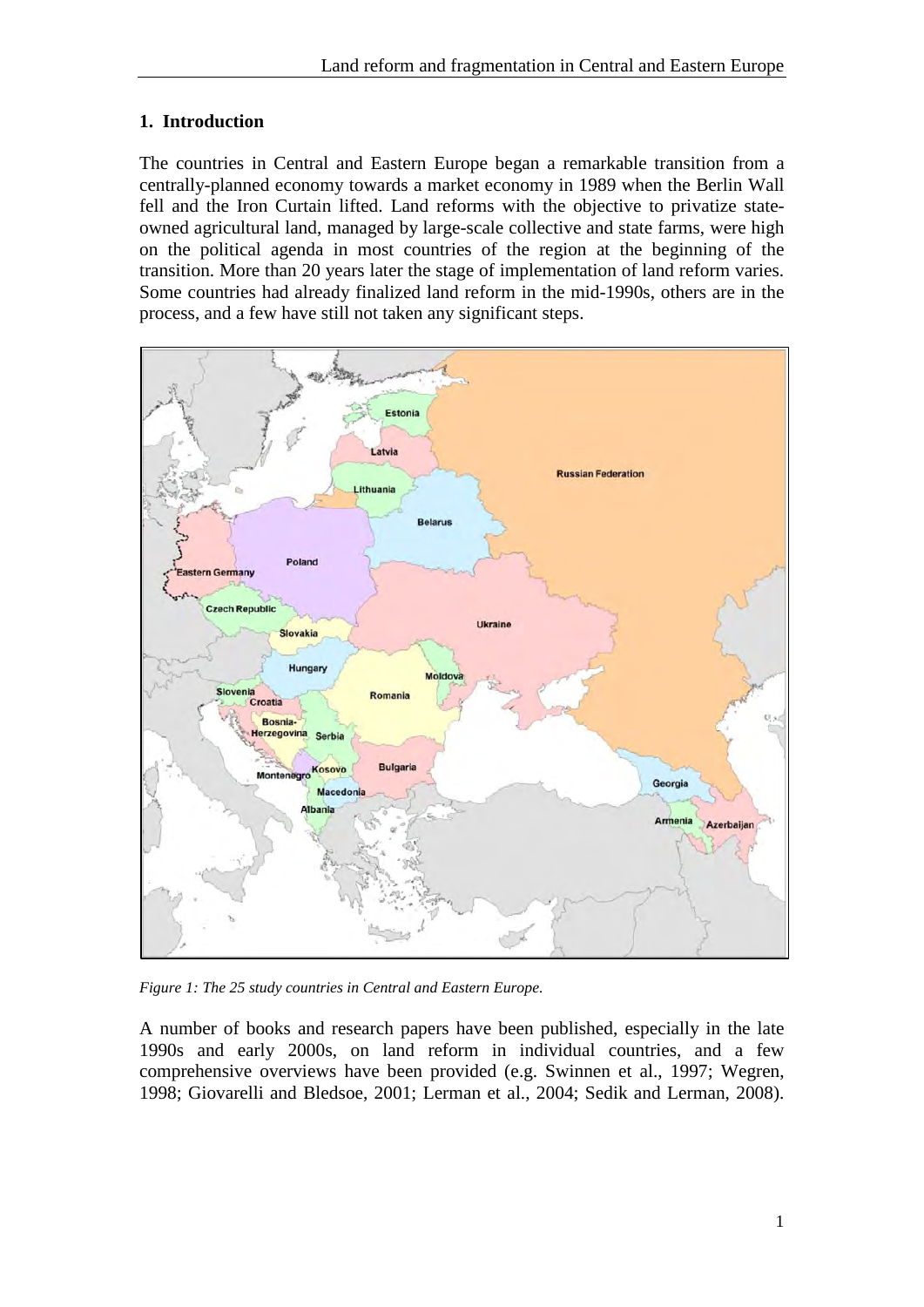These studies indicate both some general patterns and a wide variation in land reform processes and results between Central and Eastern European countries.<sup>[1](#page-7-0)</sup>

It has often been stated that land fragmentation and farm structures characterized by small agricultural holdings and farms divided in a large number of parcels have been a side-effect of land reform in Central and Eastern European countries (e.g. Rembold, 2003), and during the last two decades more than half of the countries in the region have introduced land consolidation instruments to address these structural problems in the agricultural sector.<sup>[2](#page-7-1)</sup> So far, however, only a few studies on land fragmentation in the Central and Eastern European context have been conducted (Sabates-Wheeler, 2002; Van Dijk, 2003) and no comprehensive overview of the linkage between the chosen land reform approach and land fragmentation has been presented.

This paper reviews the land reform approaches that have been applied in 25 countries, from the Baltic and Central European countries in the West, to Russia and the small Transcaucasus countries in the east, and to the Balkan countries in the south (figure 1). It further describes the farm structures and land fragmentation that emerged as a result of the reforms.

This paper thus provides a basis for answering research questions such as: *What is the linkage between the chosen land reform approach and the outcome in the form of farm structure and land fragmentation? Under which conditions is land fragmentation a barrier for development of the rural land market and the agricultural and rural sector in general?*

<span id="page-7-0"></span><sup>1</sup> Swinnen, J & Mathijs, E. (1997): *Agricultural privatisation, land reform and farm restructuring in Central and Eastern Europe: A comparative analysis.* In Swinnen, J et al (edit): *Agricultural* 

<span id="page-7-1"></span><sup>&</sup>lt;sup>2</sup> Hartvigsen, M. (2006): *Land Consolidation in Central and Eastern European Countries*. Conference paper for FIG Congress, Munich 2006.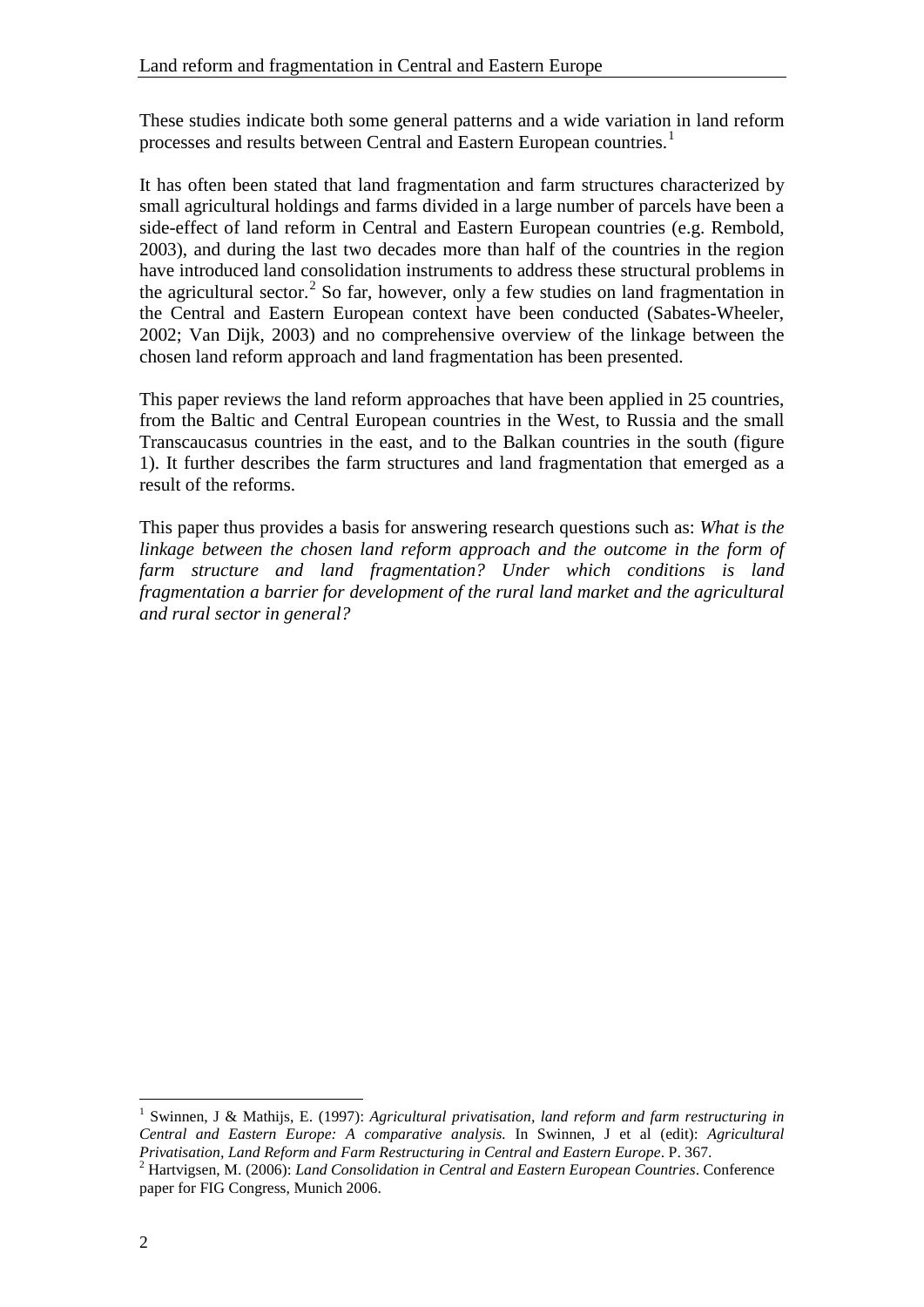#### <span id="page-8-0"></span>**2. Methodology**

 $\overline{a}$ 

Land reform in the countries in Central and Eastern Europe (and more specifically the land reform approaches applied in the countries, and their outcome in the form of farm structures and land fragmentation) has been analysed in several papers and books. The level of documentation on land reform and its outcome varies considerably from country to country, with much information being available from Central European countries, such as Hungary and the Czech Republic, and as well as from Albania and Russia, and with very little information being available for the countries of ex-Yugoslavia (except Slovenia) and for the three Transcaucasus countries. In this paper, the 25 countries have been divided into six groups based on geography and similarities in background and the aim has been, to the extent possible, to provide the same level of detail for all countries.

There are two fundamentally different aspects of land fragmentation, i.e. ownership fragmentation and use fragmentation, and the impact of land fragmentation on the rural land market and agricultural development lies in the intersection between the ownership and use of agricultural land. Thus, it would be most desirable to have comparable quantitative data on both the ownership as well as the use of agricultural land in the study countries in order to give a fully comprehensive answer to the research question of the impact of land fragmentation. As for the ownership structure in the countries in relation to land fragmentation, it would be desirable, at a minimum, to have data about sizes of agricultural holdings (e.g. average size of agricultural holding) and the average number of agricultural parcels per agricultural holding. In this paper, the term "agricultural holding" is understood as the agricultural land owned by one entity, whether a natural or legal person. The "farm", on the other hand, includes the agricultural land actually utilized by the farm including land leased in and leased out. For the use of the land, at least comparable data about farm sizes and the leasing of agricultural land would be desirable. For the latter, the share of leased land of the utilized agricultural land is available for the EU member countries.<sup>[3](#page-8-1)</sup>

The study has unfortunately shown that all the desirable data are not available for all countries, and where data are available, they are often not fully comparable. Other studies of land reform in Central and Eastern European countries have faced similar problems.[4](#page-8-2) Obviously, all 25 study countries have statistics on the ownership of agricultural land as well as farm statistics. For the EU member countries, farm statistics are available from Eurostat. The problem with the EU agricultural statistics in the context of the study is that the focus of the statistics is almost exclusively on the actual use of the land (i.e. farms) and not on landownership. For the non-EU study countries the main problem is difficulties in comparability. In the study, the lack of fully comparable quantitative data in all countries has been overcome by supplementing the available quantitative data with qualitative descriptions and analysis. Where no other data or formal references have been available, personal communication from key persons in the countries has been used as a source of information.

<span id="page-8-1"></span><sup>3</sup> Swinnen, J & Vranken, L, (2009): *Land & EU Accession – Review of the Transitional Restrictions by New Member States on the Acquisition of Agricultural Real Estate*. Centre for European Policy Studies (CEPS). P. 16.

<span id="page-8-2"></span><sup>4</sup> Swinnen, J & Mathijs, E. (1997): *Agricultural privatisation, land reform and farm restructuring in Central and Eastern Europe: A comparative analysis.* In Swinnen, J et al (edit): *Agricultural Privatisation, Land Reform and Farm Restructuring in Central and Eastern Europe*. P. 347.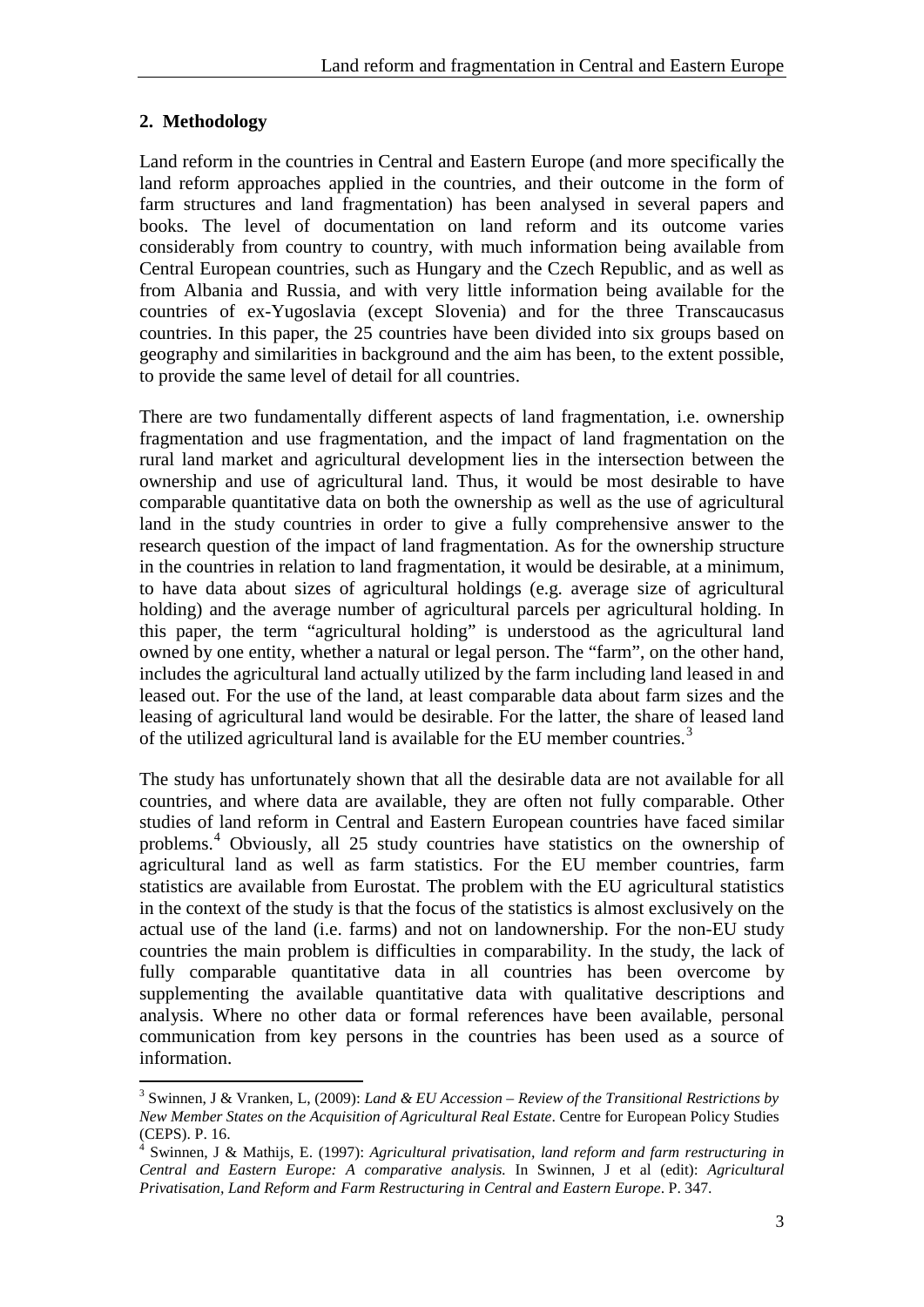#### <span id="page-9-0"></span>**3. Land reform in Central and Eastern Europe since 1989**

In the following sections, the land reform approaches that have been applied in the 25 study countries from 1989 onwards are described and analyzed together with the farm structures and the level of land fragmentation that has emerged in each country. The six country groups are:

- The Baltic countries (section 3.1);
- The Central European countries (section 3.2):
- The Balkan countries, except former Yugoslavia (section 3.3);
- The former Yugoslavia countries (section 3.4):
- The Western CIS countries (section 3.5);
- The Transcaucasus countries (section 3.6).

#### <span id="page-9-1"></span>**3.1 The Baltic countries**

The three Baltic countries, **Lithuania, Latvia and Estonia**, began their transition to a market economy after they regained their independence in 1991. In 2004, all three countries became members of the European Union.

The three Baltic countries all got their independence in 1918 in the aftermath of World War I (WWI). The choices of land reform approach after 1990 were, in all three countries, very much determined by land reforms that had been conducted in the period of 1920-40. These inter-war reforms involved the expropriation of land from large private estates.<sup>[5](#page-9-2)</sup> The land was redistributed to those who had served in the national armies, the landless and existing smallholders. By the end of the 1930s, about 140 000 family farms had developed in Estonia, more than 275 000 in Latvia and more than 287 000 in Lithuania. Average farm sizes varied between 15 and 23 hectares (ha) in the three countries. Thus, the inter-war reforms resulted in what was at that time a modern agricultural structure dominated by commercial family farms.

The reform and agricultural development process was interrupted in 1940 by World War II (WWII). After the end of WWII, the Baltic States were incorporated into the Soviet Union as the Soviet Socialist Republics of Estonia, Latvia and Lithuania. During the Soviet era all agricultural land was owned by the State and the agricultural production was organized in large-scale collective and state farms. In all three countries, land had been formally expropriated without compensation from its private owners during the collectivization process.[6](#page-9-3)

After the collapse of the Soviet Union, Lithuania, Latvia and Estonia declared their independence in 1991 and the transition to a market economy began. In fact, the land reform process in all three Baltic countries had already started under Soviet Union legislation in 1989.<sup>[7](#page-9-4)</sup> From 1989, individual household farms were allowed to increase

<span id="page-9-2"></span><sup>5</sup> Meyers, W.H and Kazlauskiene, N. (1998): *Land reform in Estonia, Latvia and Lithuania – A comparative analysis*. In Wegren, S (edt.): *Land Reform in the Former Soviet Union and Eastern Europe.* P. 87.

<span id="page-9-3"></span><sup>&</sup>lt;sup>6</sup> Giovarelli, R and Bledsoe, D. (2001). *Land Reform in Eastern Europe*. FAO. P. 37.

<span id="page-9-4"></span>Meyers, W.H and Kazlauskiene, N. (1998): *Land reform in Estonia, Latvia and Lithuania – A comparative analysis.* In Wegren, S (edit): *Land Reform in the Former Soviet Union and Eastern Europe.* P. 90.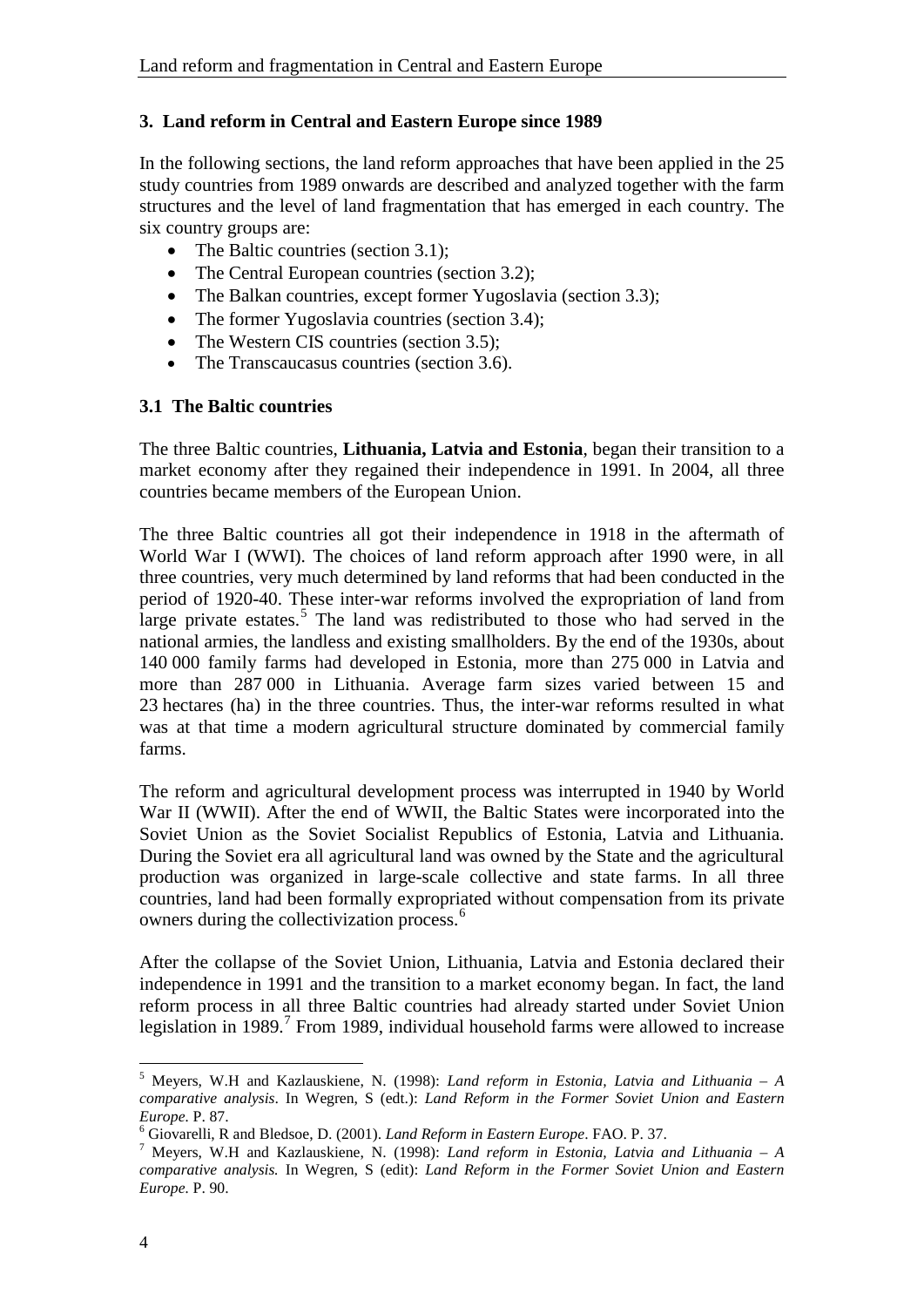from 0.5 ha to 2 ha and even to 3 ha for agricultural employees. In Estonia, an even larger increase without an exact limit was allowed. The land remained state-owned and only the use rights were transferred to the individuals. In the mid-1990s, these household plots became eligible for privatization in favour of the current users who were allowed to purchase the land from the State with cash or compensation vouchers from the restitution process.

The main land reform process began in Lithuania, Latvia and Estonia in 1991 after the three countries regained their independence. The overall political goal of land reform in all three countries has been to re-establish the pre-WWII farm structures based on private landownership and strong family farms.<sup>[8](#page-10-1)</sup> Thus, the restitution of the property rights as they were in 1940 was chosen as the main approach of land reform in the three Baltic countries.

In all three countries, land administration systems were re-established in parallel with the land reform process after more than 40 years of State ownership.

#### <span id="page-10-0"></span>**3.1.1 Lithuania**

In Lithuania, the main laws for the regulation of the land reform were the *law on land reform* and the *law on the procedure and conditions of the restoration of the rights of ownership to the existing real property*. [9](#page-10-2) Restitution could take place in kind (i.e. to get back the old family land); in equivalent (i.e. to get other land); or through compensation (i.e. in money). The National Land Service under the Lithuanian Ministry of Agriculture has had the overall responsibility for the land reform process.

The land restitution process in Lithuania consisted of the following steps:

- Analysis of existing land use situation
- Preparatory land management works
- Preparation of the Land Reform Land Management Plans
- Publicity procedure and approval of the plan
- Surveying in the fields
- Preparation of legal documentation of ownership
- Approval by the notary and registration in the State Land Cadastre

For each cadastre area, of which there are a total of 1 403 in Lithuania, a *Land Reform Land Management Plan* was prepared based on the claims for restitution received from former landowners or their heirs. The plan was prepared in close dialogue with those eligible for restitution who had chosen restitution in kind and in equivalent. Due to physical changes in the field during the half century under Soviet rule, it was often not possible to restitute exactly the same parcel boundaries as owned by the family before WWII. The preparation of the restitution plan was often also complicated by the possibility for restitution in equivalent land. This option allowed the eligible persons to move their land rights from one part of the country to another (e.g. from where the family land was in 1940 to where the heirs lived at the time of restitution).

<span id="page-10-2"></span><span id="page-10-1"></span><sup>&</sup>lt;sup>8</sup> Ibid P. 89.<br><sup>9</sup> Daugaliene, V. (2004): *Preparation for Land Consolidation in Lithuania* in *Modern Land Consolidation - Proceedings of a Symposium held by FIG Commission 7 on 10 and 11 September 2004 in Volvic, France*. FIG. P. 126.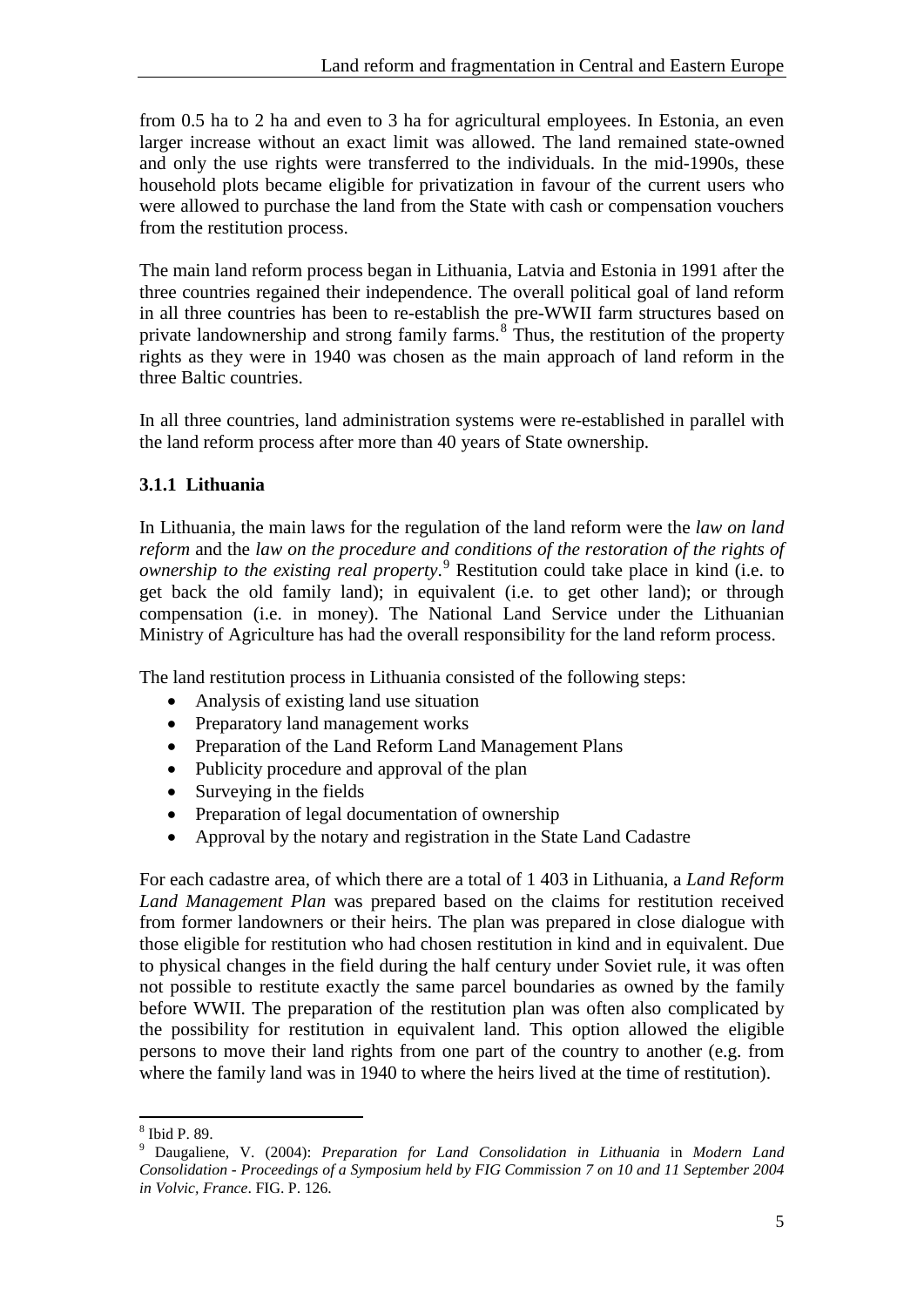

*Family farm in Lithuania using privatized building of former collective farm (2002).*

The *Land Reform Land Management Plans* prepared from 1995 were approved by the County Governors. From 1991 until 2008, ownership rights have been restituted to nearly four million ha or 97 percent of land in rural areas.<sup>[10](#page-11-0)</sup> In total, 715 000 people claimed land to be restituted.

The land reform process in Lithuania was slowed down by many amendments to the legislation as the political majorities shifted in the Parliament. Thus, both deadlines and people eligible for restitution changed many times throughout the process.<sup>[11](#page-11-1)</sup> Also, the maximum area of land to be restituted increased over time.<sup>[12](#page-11-2)</sup> When the process began in 1991, a maximum of 50 ha of agricultural land and 10 ha of forest could be restituted. In 1995, the maximum size increased to 80 ha of agricultural land and 25 ha of forest. Finally, in 1997 the maximum area of land that could be restituted was increased to 150 ha.

It is expected that around 400 000 ha of state land will be left unprivatized after the complete finalization of the land reform process.<sup>[13](#page-11-3)</sup> Most of this State land reserve will be agricultural land in rural areas, often divided into small and badly shaped

<span id="page-11-0"></span><sup>&</sup>lt;sup>10</sup> National Land Service under the Ministry of Agriculture (2008) (information brochure). P.8.<br><sup>11</sup> Giovarelli, R and Bledsoe, D. (2001): *Land Reform in Eastern Europe*. FAO. P. 39.

<span id="page-11-2"></span><span id="page-11-1"></span><sup>&</sup>lt;sup>12</sup> Daugaliene, V. (2007): Legal framework of land management in Lithuania after 1990. Conference paper for UNECE WPLA workshop in Munich, May 2007, p. 5-6. <sup>13</sup> *National Land Consolidation Strategy for Lithuania* (2006), p. 3.

<span id="page-11-3"></span>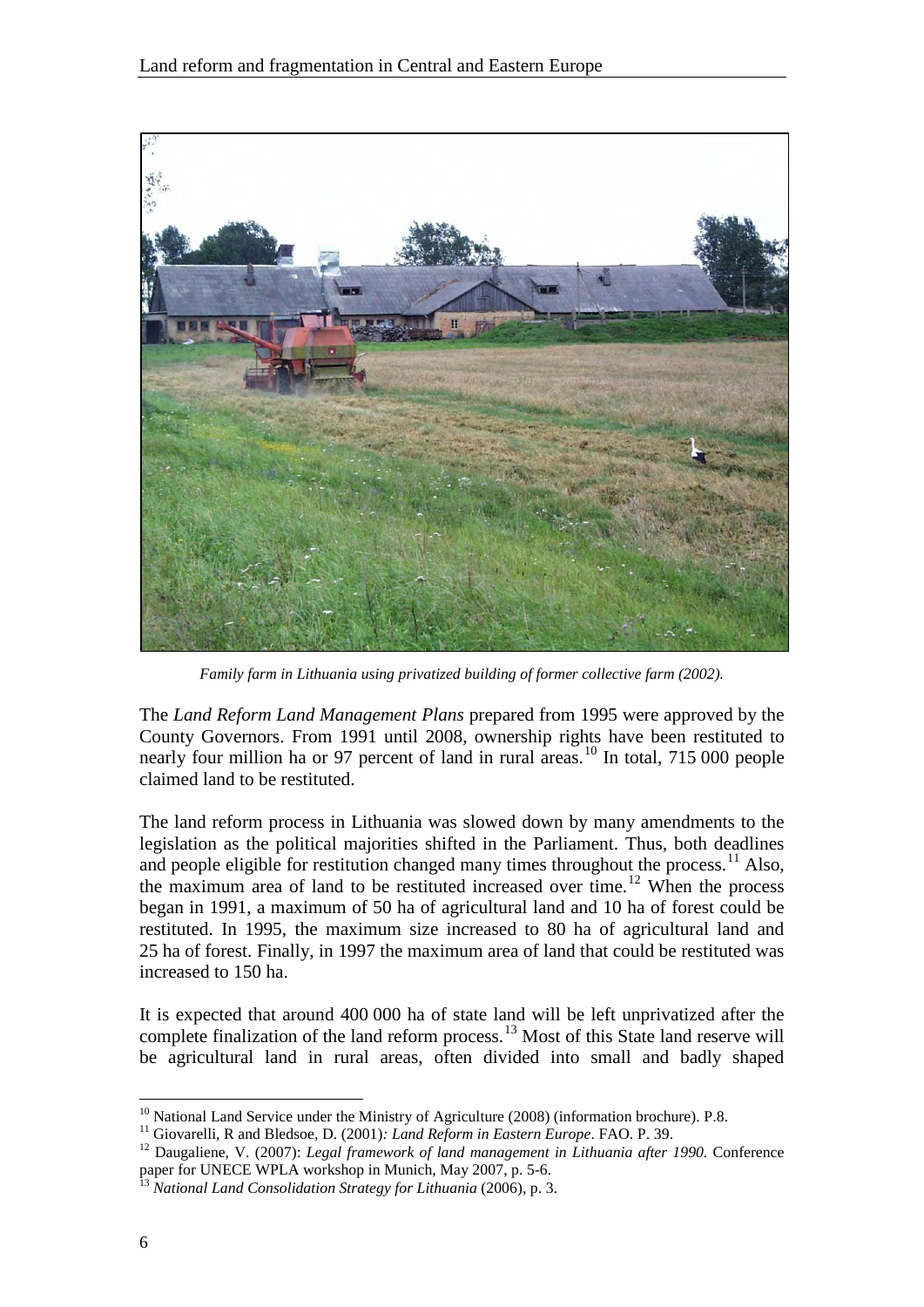fragmented parcels. It is furthermore expected that the land reserve that is often leased out to private farmers will be subject to future privatization.

According to the most recent data (2011), the average agricultural holding size is 5.3 ha and the average size of agricultural parcels is 2.9 ha. Thus, the average number of parcels per holding is around  $1.8<sup>14</sup>$  $1.8<sup>14</sup>$  $1.8<sup>14</sup>$  In 2005, 53 percent of the total utilized agricultural area (UAA) was used through lease agreements.<sup>[15](#page-12-2)</sup>

#### <span id="page-12-0"></span>**3.1.2 L**a**tvia**

 $\overline{a}$ 

In Latvia, landownership rights were restituted on the basis of the ownership situation as it was on 21 July, 1940.[16](#page-12-3) Cadastral maps and the Land Book records from the period of 1924-1940 were used as the basis for restitution.<sup>[17](#page-12-4)</sup> Latvia restituted land exclusively to native Latvians. Land reform in Latvia has been regulated by a number of laws beginning with the June 1990 *decision on agrarian reform in the Republic of Latvia* of the Supreme Soviet of the Republic of Latvia*.* This stated that the former landowners and their heirs, together with land users, could submit claims for the allocation of land for use. In 1994, the *law on privatization of state and municipal property* was adopted. The deadline for submission of restitution claims was set for November 1996.

The land reform in Latvia had two phases. First, land use rights (not ownership rights) were granted to the claimants by local Land Commissions. Second, landownership rights were restituted to the former owners or their legal heirs or users who had the right to purchase land by paying with vouchers. Vouchers were introduced as compensation and were based on the time each citizen had lived in Latvia. Vouchers were freely tradable at a market price. Those who in the initial stage were given the use rights to agricultural land had in the second stage the right to purchase the state land for the value of the property.

The former owners or their heirs had their original holdings returned where possible. Alternatively, they could choose to receive an equivalent landholding of similar value in a different location, or to receive compensation in money for the value of the lost property. Compensation has been estimated on the basis of the area of land, type of land use and location of the property. Agricultural land was restituted up to a maximum limit of 100 ha. In Latvia the claims for restitution exceeded the land available by more than 25 percent.<sup>[18](#page-12-5)</sup>

<span id="page-12-1"></span><sup>&</sup>lt;sup>14</sup> Audrius Petkevicius (Director, Land Policy Department, Ministry of Agriculture, Lithuania), personal communication, December 2012.<br><sup>15</sup> Swinnen, J & Vranken, L, (2009): *Land & EU Accession – Review of the Transitional Restrictions by* 

<span id="page-12-2"></span>*New Member States on the Acquisition of Agricultural Real Estate*. Centre for European Policy Studies (CEPS). P. 16.<br><sup>16</sup> Giovarelli, R and Bledsoe, D. (2001): *Land Reform in Eastern Europe*. FAO. P. 38.

<span id="page-12-3"></span>

<span id="page-12-4"></span><sup>&</sup>lt;sup>17</sup> ACE project (1999): *The Development of Land Markets in Central and Eastern Europe – Final Report.* P. 152-156.<br><sup>18</sup> Meyers, W.H and Kazlauskiene, N. (1998):. *Land reform in Estonia, Latvia and Lithuania – A* 

<span id="page-12-5"></span>*comparative analysis*. In Wegren, S (edit): *Land Reform in the Former Soviet Union and Eastern Europe.* P. 95.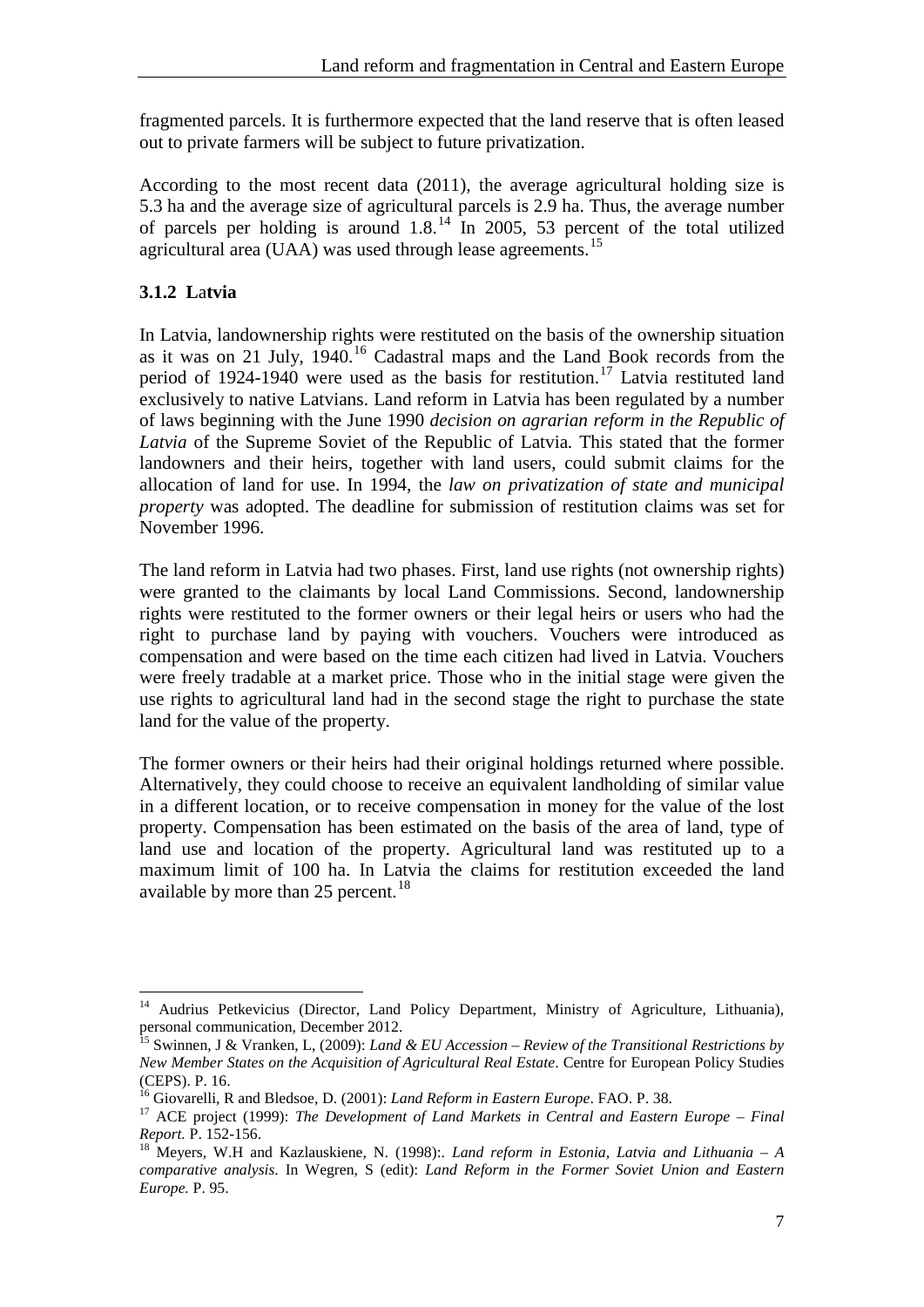According to the most recent data (2012), the average size of agricultural land parcels in Latvia is relatively large, around  $7.3$  ha.<sup>[19](#page-13-2)</sup> Data on the average size of agricultural holdings and average number of parcels per holding are not available. In 2005, 24 percent of the total UAA was used through lease agreements.<sup>[20](#page-13-3)</sup>

#### <span id="page-13-0"></span>**3.1.3 Estonia**

In Estonia, the Estonian Land Board, together with local government, has been responsible for the land reform process. At the end of 2008, almost 90 percent of the land eligible for restitution and privatization had been registered in the cadastre.<sup>[21](#page-13-4)</sup> In Estonia, the objective of land reform was broader than in the two other Baltic countries. Restitution to former owners was one objective, but so too was the privatization through sale of state land, as well as the transfer of state land into the ownership of local government, and the determination of the land to be retained in State ownership.<sup>[22](#page-13-5)</sup> These different objectives of land reform were all part of the same process. As a result, the land reform process was probably more complicated in Estonia than in the other two countries.<sup>[23](#page-13-6)</sup> Many parcels were claimed by more than one owner.

Unfortunately, data on the average size of agricultural holdings and on the average number of parcels per ha are not available for Estonia. In 2005, 54 percent of the total UAA was used through lease agreements.<sup>[24](#page-13-7)</sup>

#### <span id="page-13-1"></span>**3.1.4 Conclusions**

After more than 20 years of land reform in Lithuania, Latvia and Estonia, the land reform process is slowly coming to an end. The three Baltic countries chose to restitute the land rights to agricultural and forest land as they were in 1940 before WWII and the subsequent occupation by the Soviet Union. In addition, from 1989, state land was privatized to individuals in the form of household plots, first through the allocation of use rights and later through purchase from the State. When restitution in physical parcels was not possible, the claimants were entitled to receive other agricultural state land of equivalent value or financial compensation. In Estonia, privatization of state land through sale was an integrated part of the land reform process and equally important as the restitution to former owners. This was not the same case in Latvia and Lithuania, although in Latvia the land users were given the right to purchase the state land they used.

<span id="page-13-2"></span><sup>&</sup>lt;sup>19</sup> Daiga Parsova (Ministry of Regional Development and Local Government, Latvia), personal communication.

<span id="page-13-3"></span><sup>20</sup> Swinnen, J & Vranken, L, (2009): *Land & EU Accession – Review of the Transitional Restrictions by New Member States on the Acquisition of Agricultural Real Estate*. Centre for European Policy Studies (CEPS). P. 16.

<sup>21</sup> Jürgenson, E and Maasikamäe, S. (2009): *Progress of Land Reform in Estonian Rural Municipalities* 

<span id="page-13-4"></span>*<sup>–</sup> Results of Preliminary Study. Rural Land Scape trends. P. 126.*<br><sup>22</sup> Jürgenson, E et al. (2010): *The Impact of Land Fund Characteristics on the Land Reform Results in <i>Estonian Rural Municipalities.* Tecnologijos Moksl

<span id="page-13-6"></span><span id="page-13-5"></span>*Estonian Rural Municipalities: Tecnologijos Mokslai. P. 65.* 23 Meyers, W.H and Kazlauskiene, N. (1998): *Land reform in Estonia, Latvia and Lithuania – A comparative analysis*. In Wegren, S (edit): *Land Reform in the Former Soviet Union and Eastern* 

<span id="page-13-7"></span><sup>&</sup>lt;sup>24</sup> Swinnen, J & Vranken, L, (2009): *Land & EU Accession – Review of the Transitional Restrictions by New Member States on the Acquisition of Agricultural Real Estate*. Centre for European Policy Studies (CEPS). P. 16.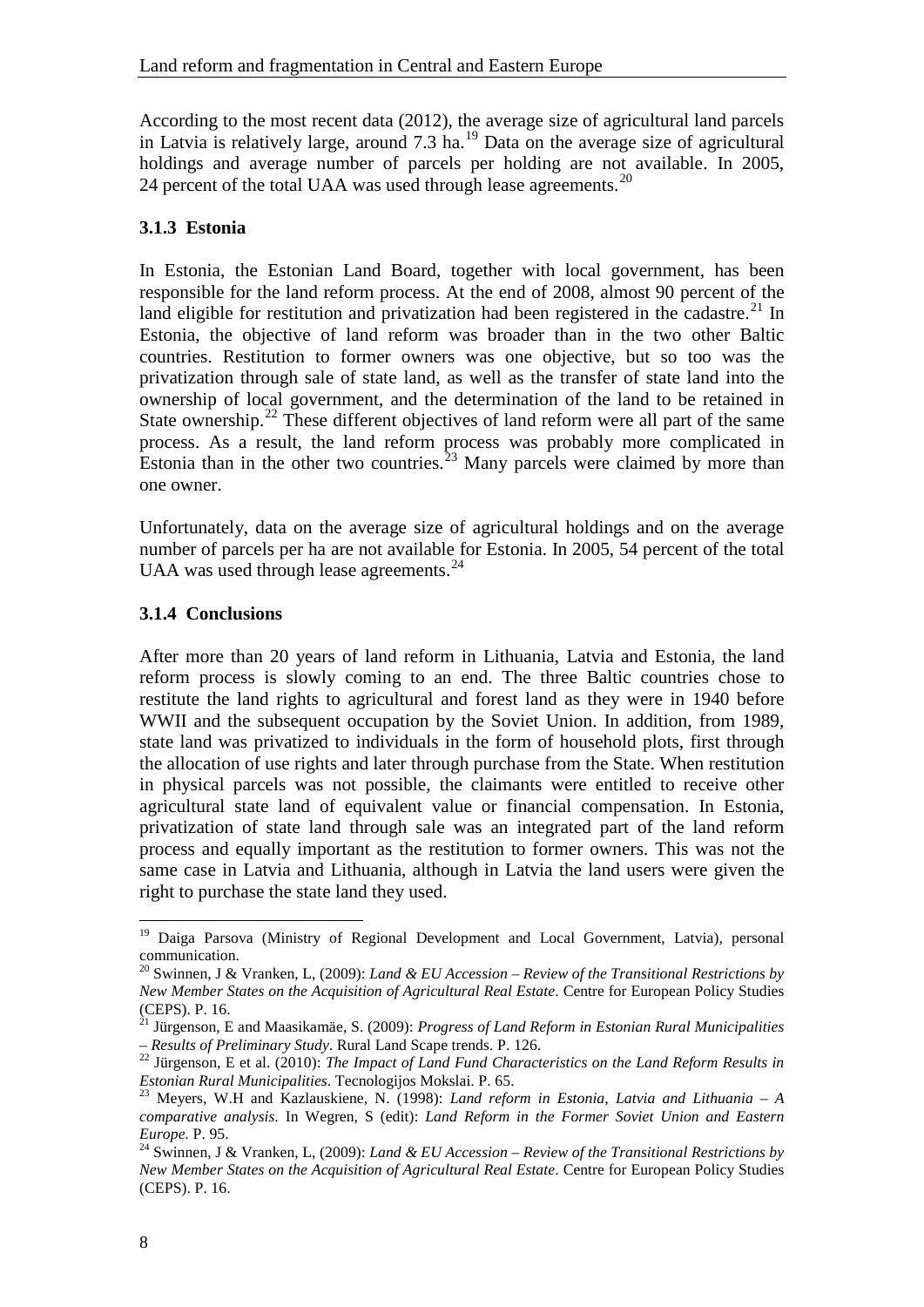The restitution of land to the pre-WWII owners and their successors in the three Baltic countries resulted, as intended, in a complete breakup of the large-scale collective and state farms, and in an ownership structure similar to that before 1940. In Lithuania in 2011, the average size of an agricultural holding, defined as the agricultural land owned by one entity (i.e. natural or legal person), was 5.3 ha, often divided into 2-3 parcels.<sup>[25](#page-14-1)</sup> In Lithuania in 2005, 53 percent of the utilized agricultural land (UAA) was used through lease agreements and not by the owners.<sup>[26](#page-14-2)</sup> Today, farm structures in the Baltic countries are dominated by a mix of large corporate farms and mediumlarge sized family farms. Household plots are often used for subsistence farming. Land fragmentation, to a moderate degree, has emerged as a side effect of land reform.

#### <span id="page-14-0"></span>**3.2 The Central European countries**

After 1989, the Central European countries, the **Czech Republic**, **Slovakia**, **Hungary**, **Poland** and **Eastern Germany**, began a transition towards a market economy. Eastern Germany became a member of the European Union already in 1990 through German reunification. The Czech Republic and Slovakia became independent in 1993 when Czechoslovakia peacefully split into the two countries. The Czech Republic, Slovakia, Hungary and Poland all became members of the European Union in 2004.

The countries chose approaches to land reform that were sometimes similar and at other times significantly different.

Czechoslovakia became an independent state in 1918 after WWI. Before WWII, the typical farm in what is now the Czech Republic cultivated 20-50 ha. In Slovakia, where the Napoleonic code for inheritance was applied, the typical farm size was much smaller,  $2-5$  ha.<sup>27</sup>After WWII, in 1946 the new left-wing government organized a land reform where land was expropriated from large estates, the Roman Catholic church and from German farmers (in Sudeten) without compensation. This land was divided into small units and sold to small-scale farmers. In 1948, the communist government took power and the collectivization of the agricultural sector started from the beginning of the 1950s through the creation of two different types of large-scale farms: state farms and agricultural production cooperatives.<sup>[28](#page-14-4)</sup> The agricultural land that was used to form the state farms was expropriated or otherwise nationalized from

<span id="page-14-1"></span><sup>&</sup>lt;sup>25</sup> Audrius Petkevicius (Director, Land Policy Department, Ministry of Agriculture, Lithuania), personal communication.

<span id="page-14-2"></span><sup>26</sup> Swinnen, J & Vranken, L, (2009): *Land & EU Accession – Review of the Transitional Restrictions by New Member States on the Acquisition of Agricultural Real Estate*. Centre for European Policy Studies (CEPS). P. 16.

<span id="page-14-3"></span><sup>27</sup> Kabat, L. & Hagedorn, K, (1997): *Privatisation and decollectivisation policies and resulting structural changes of agriculture in Slovakia*. In Swinnen, J et al (edit): *Agricultural Privatisation,* 

<span id="page-14-4"></span><sup>&</sup>lt;sup>28</sup> Travnicek, Z. et al, 2002: *Land Fragmentation and Land Consolidation in the Agricultural Sector – A Case Study from the Czech Republic*. FAO 2002. P. 3-4.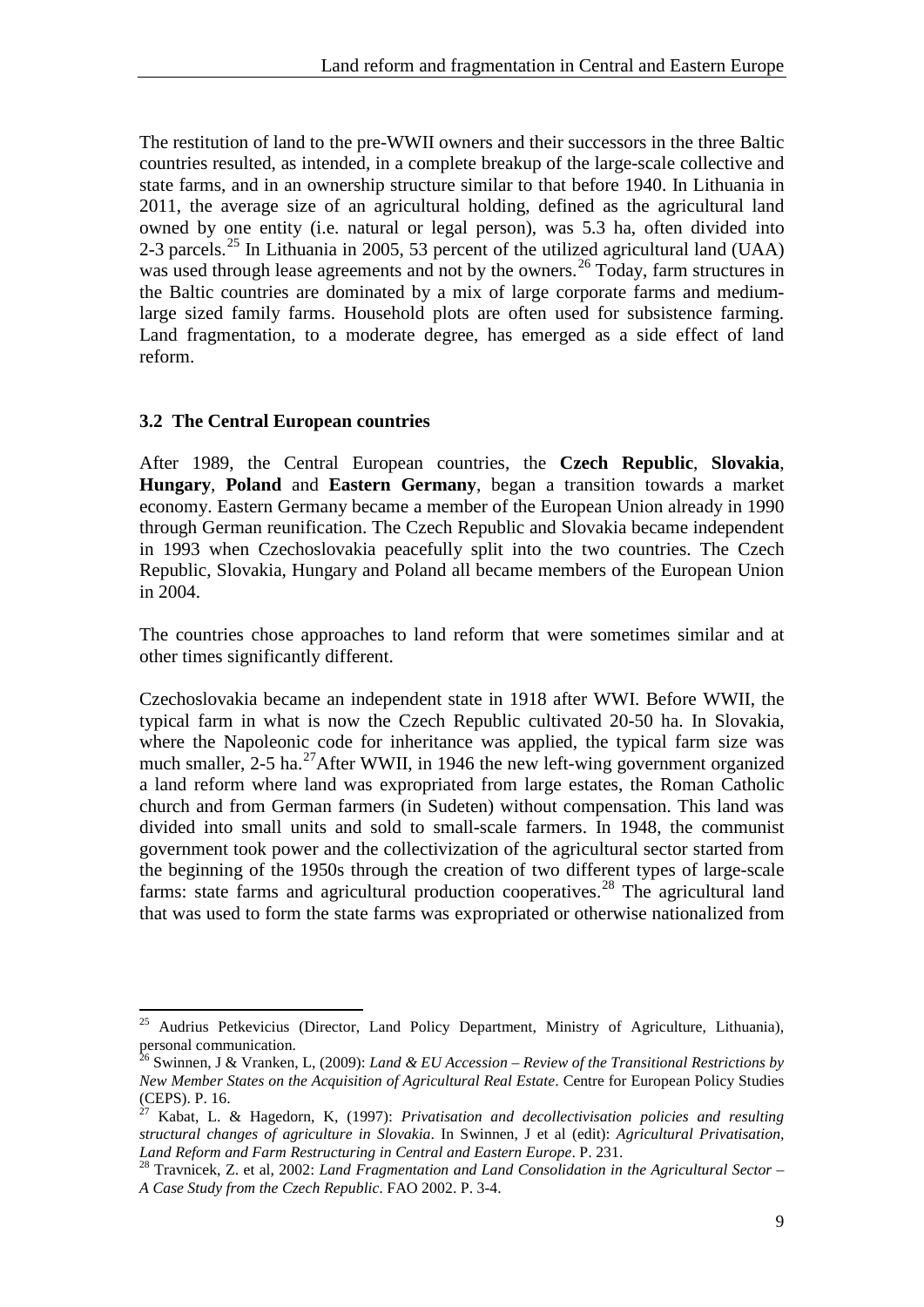the private owners. This amounted to 39 percent of the agricultural land.<sup>[29](#page-15-1)</sup> With the cooperatives, in most cases the land of the members of the cooperatives was never legally expropriated and the private "owners" often remained on the land registers. However, the private owners were often forced to give up individual farming and join the cooperatives with their land. During the 1970s, cooperatives and state farms were merged into larger agricultural units with an average farm size of around 3 000 ha.

#### <span id="page-15-0"></span>**3.2.1 Czech Republic**

In the Czech Republic (then Czechoslovakia), the land reform process began after the adoption of the *land law* in 1991 and *the collective farm transformation law* in 1992. The chosen land reform approach was to restitute the ownership structure as it was in 1948 before the communist government took power, but after the land reform that was conducted 1946-7. Had the reference date been 1945 rather than 1948, this would have implied restituting land to Sudeten Germans who emigrated after WWII.<sup>[30](#page-15-2)</sup>

As land and other property of the members of the cooperatives were often not formally expropriated, in most cases after 1991 the formal owners and their successors were able to take possession of their land through an informal procedure of withdrawal of their land from the cooperative farms, and without any formal or legal procedures.

With the state farms, where in most cases the land had been formally expropriated from the former private owners, a formal and legal restitution procedure was conducted. The Land Fund was established in 1992 and, in the initial stage of the restitution process, the administration of the state agricultural land of the state farms was transferred to the Land Fund to enable restitution of ownership rights to the former owners. Only Czech citizens were eligible to have land restituted and initially restitution was also limited to persons with permanent residence in the country. The last restriction was lifted by the Constitutional Court in  $1995$ .<sup>31</sup> In most cases, the restitution procedure for state agricultural land was administrative. If the Land Fund recognized the claim, the land was given back and the land rights were registered. Only in cases of disagreements about the legitimacy or extent of the claim were the Ministry of Agriculture or the Court involved. If physical restitution was not possible, the eligible person was compensated. In total, 231 000 restitution claims were submitted between 1991 and 2003, of which 98.6 percent were resolved by the end of  $2003.<sup>32</sup>$  $2003.<sup>32</sup>$  $2003.<sup>32</sup>$ 

Even though from 1991 the *land law* opened up the possibility for private family farming, the land reform process in the Czech Republic resulted in farm structures still completely dominated by large-scale corporate farms. What happened in practice was often that the large collective and state farms broke up into smaller (but still

<span id="page-15-1"></span><sup>29</sup> Ratinger, T & Rabinowicz, E: *Changes in farming structures in the Czech Republic as a result of land reform and privatization*. In Swinnen, J et al (edit): *Agricultural Privatisation, Land Reform and* 

<span id="page-15-2"></span>*Farm Restructuring in Central and Eastern Europe. 1997.* Processors 2008. And reform and farm restructuring in <sup>30</sup> Swinnen, J & Mathijs, E. (1997): *Agricultural privatisation, land reform and farm restructuring in Central and Eastern Europe: A comparative analysis.* In Swinnen, J et al (edit): *Agricultural Privatisation, Land Reform and Farm Restructuring in Central and Eastern Europe.* P. 341.<br><sup>31</sup> Ibid. p. 70.<br><sup>32</sup> Trnka, J. & Pivcova, J. (2005): *The situation of land management and reparcelling in the Czech* 

<span id="page-15-4"></span><span id="page-15-3"></span>*Republic.* Paper for FAO land consolidation workshop, Prague 2005.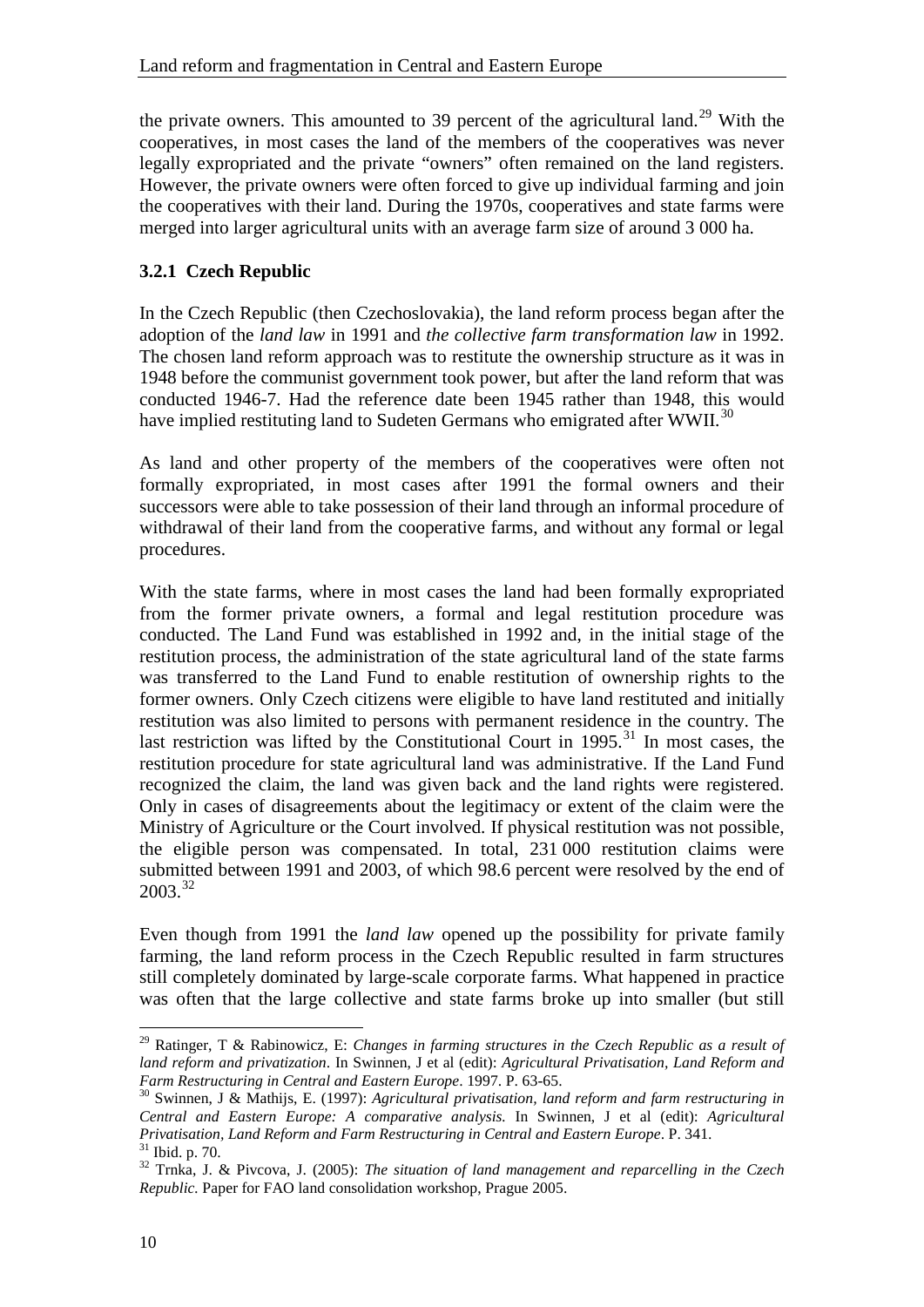large) co-operative farms and continued "business as usual" through lease agreements with the private landowners who had withdrawn their land from the cooperatives or had their land restituted.<sup>[33](#page-16-1)</sup> In 2005, as much as 86 percent of the total utilized agricultural land was leased from the owners.<sup>[34](#page-16-2)</sup>

The land reform process in the Czech Republic resulted in the re-establishment of the highly fragmented ownership structure that existed before 1948, with an average size of agricultural parcels of  $0.4$  ha.<sup>[35](#page-16-3)</sup> Co-ownership is widespread and this "hidden" internal fragmentation continues through inheritance. Many of these co-ownership issues have not been resolved between the co-owners. Thus, the usage and the ownership of the agricultural land have been almost completely separated. Most of the owners who got back the land after the land reform process have no interest in agriculture and, due to the fragmented ownership and widespread co-ownership, they often have in practice only the option to continue to lease out the land to the largescale corporate farms that replaced the collective or state farm in the area. This is further aggravated because there is no evidence on the ground of the parcels, and no boundary data exists.<sup>[36](#page-16-4)</sup>

In 2007, about 0.45 million ha (or 13 percent of the utilized agricultural land) remained under the administration of the Land Fund. Of this, around 0.26 million ha were under privatization through sale.<sup>[37](#page-16-5)</sup> According to the *land sale act*, municipalities and leaseholders have preference when state land is privatized through sale.

#### <span id="page-16-0"></span>**3.2.2 Slovakia**

In Slovakia (then Czechoslovakia), land reform followed the same track as in the Czech Republic until the two countries were created in 1993. Land reform began after the adoption of the *land law* in 1991 and the *collective farm transformation law* in 1992. The chosen land reform approach was to restitute the ownership structure as it was in 1948 before the communist government took power but after the land reform that was conducted 1946-7. As in the Czech Republic, land and other property of the members of the cooperatives were often not formally expropriated and the formal owners and their successors were, in most cases, able to take possession of their land through an informal procedure by withdrawing their land from the cooperative farms, and without any formal or legal procedures.

The state agricultural land was restituted in a formal process. The deadline to claim formal restitution was the end of January 1993. The actual possessor of the land (often a cooperative farm or the state) had 60 days to respond to the claim and conclude a contract to return the property.<sup>[38](#page-16-6)</sup> In total, around 124 000 original owners claimed

<span id="page-16-1"></span><sup>33</sup> Travnicek, Z. et al, (2002): *Land Fragmentation and Land Consolidation in the Agricultural Sector – A Case Study from the Czech Republic*. FAO. P. 4.

<span id="page-16-2"></span><sup>34</sup> Swinnen, J & Vranken, L, (2009): *Land & EU Accession – Review of the Transitional Restrictions by New Member States on the Acquisition of Agricultural Real Estate*. Centre for European Policy Studies (CEPS). P. 16.<br><sup>35</sup> Ibid. p. 26.

<span id="page-16-4"></span><span id="page-16-3"></span><sup>&</sup>lt;sup>36</sup> Dale, P & Baldwin, R, (2000): *Lessons Learnt from Emerging Land Markets in Central and Eastern Europe.* Conference paper from FIG Working Week, Prague 2000. P. 3.

<span id="page-16-5"></span><sup>&</sup>lt;sup>37</sup> Ciaian, P. et al., (2012): *Sales Market Regulations for Agricultural Land in the EU Member States and Candidate Countries. Factor Markets Working Paper no. 14. P. 20.* 

<span id="page-16-6"></span><sup>&</sup>lt;sup>38</sup> Giovarelli, R and Bledsoe, D. (2001): *Land Reform in Eastern Europe*. FAO. P. 36.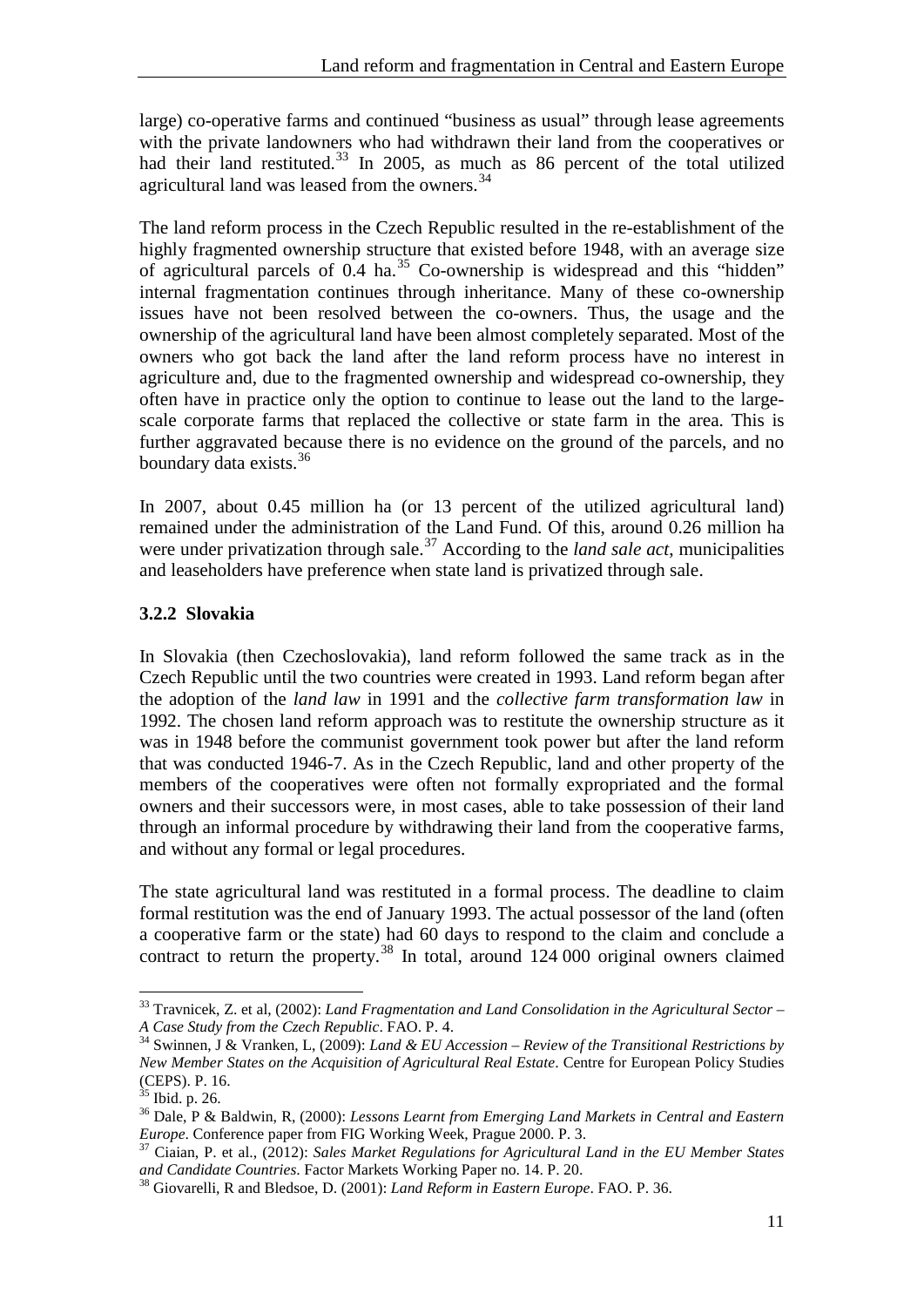restitution of 180 000 ha in total.<sup>[39](#page-17-0)</sup> The size of the claimed land was less than two ha on average.

The cooperatives had until the beginning of 1993 to transform into private legal entities with transparent ownership relations.<sup>[40](#page-17-1)</sup> Often new "private" cooperatives were formed and in practice they continued the farming activities of the previous socialist cooperatives through leasing agreements with the private owners who had withdrawn their land from the former cooperatives or who had got the land rights back through restitution. The agricultural policy did not encourage the breakup of the large-scale corporate farms.

The farm structure in Slovakia is still completely dominated by large-scale corporate farms that took over after the socialist cooperatives. In 2005, as much as 91 percent of the UAA was farmed on leased land.<sup>[41](#page-17-2)</sup> This is the highest share in all 25 countries in the study.

The land reform process in Slovakia resulted in the re-establishment of the highly fragmented ownership structure that existed before 1948, with an average size of agricultural land parcels of 0.45 ha and an average of 12-15 co-owners for each parcel.<sup>[42](#page-17-3)</sup> Dale and Baldwin (2000) state that "a single field of twenty hectares may have more than three hundred owners and over a thousand co-owners".<sup>[43](#page-17-4)</sup> The coownership of land is typically a bottleneck for land market development as it is often impossible to dispose of the land because of the need for agreement of all the coowners. So the leasing out to the large corporate farms that succeeded the cooperatives and state farms continues. In addition, Slovakia has severe problems with unknown owners of agricultural land.

In 2006, seven percent of UAA remained state owned, and with a further 438 000 ha of UAA (as much as 23 percent) with unknown ownership. Both categories are managed by the Land Fund and are often leased out to the large corporate farms.<sup>[44](#page-17-5)</sup> State land may be privatized through sale, but this is not the case of land with unknown ownership.

The ownership of agricultural land is highly fragmented as described above. The use structure, however, is not fragmented at all as the large-scale corporations continue to operate on the large fields established after WWII, and is now based on lease agreements with often hundreds of private owners of small fragmented agricultural parcels. In this case, fragmentation is mainly a problem for the land registers and for

<span id="page-17-0"></span><sup>39</sup> Kabat, L. & Hagedorn, K, (1997): *Privatisation and decollectivisation policies and resulting structural changes of agriculture in Slovakia*. In Swinnen, J et al (edit): *Agricultural Privatisation,* 

<span id="page-17-2"></span><span id="page-17-1"></span><sup>&</sup>lt;sup>40</sup> Ibid. P. 229-232 and p. 248.<br><sup>41</sup> Swinnen, J. & Vranken, L. (2009): *Land & EU Accession – Review of the Transitional Restrictions by New Member States on the Acquisition of Agricultural Real Estate*. Centre for European Policy Studies (CEPS). P. 16.

<span id="page-17-3"></span><sup>42</sup> Lazur, R., (2005): *Slovakia case study – land consolidation in Slovakia*. Paper for FAO land consolidation workshop, Prague 2005.

<span id="page-17-4"></span><sup>&</sup>lt;sup>43</sup> Dale, P & Baldwin, R, (2000): *Lessons Learnt from Emerging Land Markets in Central and Eastern Europe.* Conference paper from FIG Working Week, Prague 2000. P. 4.

<span id="page-17-5"></span><sup>&</sup>lt;sup>44</sup> Ciaian, P. et al., (2012): *Sales Market Regulations for Agricultural Land in the EU Member States and Candidate Countries*. Factor Markets Working Paper no. 14. P. 20.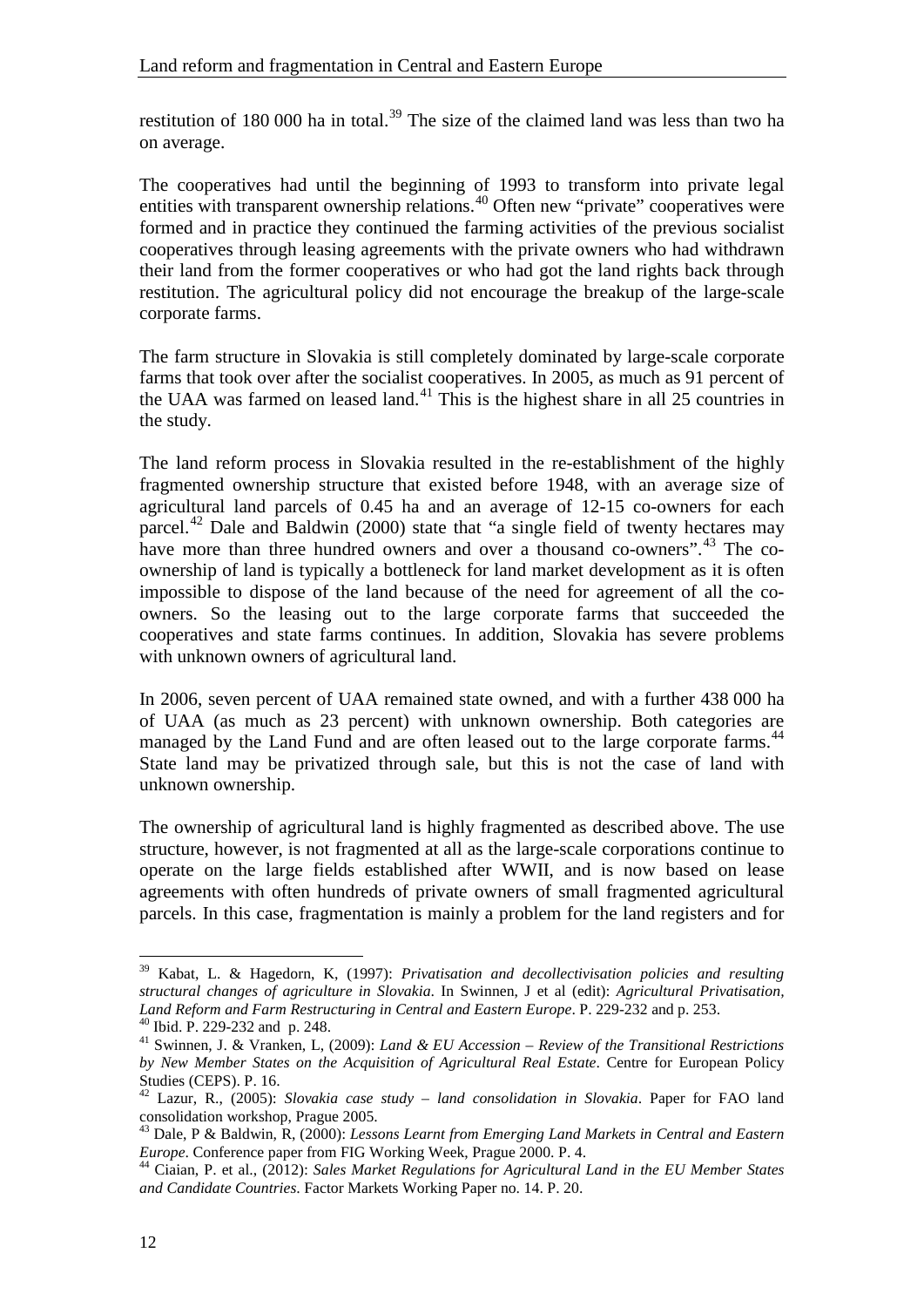private farmers who may want to establish small family farms based on owned land but it is not a practical problem for the agricultural production on the land.

#### <span id="page-18-0"></span>**3.2.3 Hungary**

Before WWII, the farm structures in Hungary were characterized by an extreme concentration of land in large estates. Some 0.1 percent of landowners owned 30 percent of all agricultural land and there were 1.8 million landless peasants. [45](#page-18-1)

After WWII, the first wave of land reform in Hungary began as early as March 1945, and all estates larger than 575 ha were expropriated and other farms were reduced to a maximum of 57 ha by confiscation. Livestock and production assets were confiscated with the land. In total, nearly 3 million ha were confiscated and distributed to 725 000 landless workers and small farmers. The new holdings were limited to 8.5 ha.

In 1948, the second wave of land reform began when 170 000 ha of leased land were transferred from large farmers to farm workers, small farmers and cooperative farms for low-rent payments. The transition from individual farming to cooperatives and state farms was a lengthy and gradual process. In 1950, cooperatives and state farms controlled 14 percent of the total agricultural land. In 1966, this figure had risen to 86 percent. In Hungary, however, the socialist reform never resulted in the total elimination of private ownership of agricultural land. Many individual farmers joined the cooperatives with their land, some by force and others participated voluntarily. In many cases the cooperatives purchased the land when the members died or retired from farming. In addition, five percent of the agricultural land remained in private farms outside the cooperatives and continued to be used for individual farming. Also the members and workers in the cooperatives were allowed to farm individual household plots of about 0.5 ha on average through use rights from the cooperatives or state farms.

The land reform process in Hungary is unique among the Central and Eastern European countries, and it began with the adoption of the *compensation law* in 1991. According to the law, Hungarian citizens whose property was expropriated after June 1949 are entitled to compensation.[46](#page-18-2) The *compensation law* covered not only agricultural land but all assets nationalized from the citizens between 1949 and the beginning of the transition in 1990. Thus, Hungary decided for compensation instead of physical restitution and the private owners who had land expropriated without compensation between 1945 and 1949 were not compensated. In addition to compensating former landowners, land was distributed to the current groups of users, such as landless cooperative members and workers (employees) of cooperatives and state farms.

The instrument for compensation was coupons or vouchers. The value of the compensation vouchers used "gold crowns", a traditional Austro-Hungarian unit of land quality. The vouchers could be used to purchase state property such as apartments, shares in state enterprises and also agricultural land, and the vouchers could be freely traded on the market. The right to purchase agricultural land, however,

<span id="page-18-1"></span><sup>45</sup> Csaki, C. & Lerman Z., (1998): *Land reform and farm restructuring in Hungary during the 1990s*. In Wegren, S (edit): *Land Reform in the Former Soviet Union and Eastern Europe.* P. 226. <sup>46</sup> Ibid. P. 228-230.

<span id="page-18-2"></span>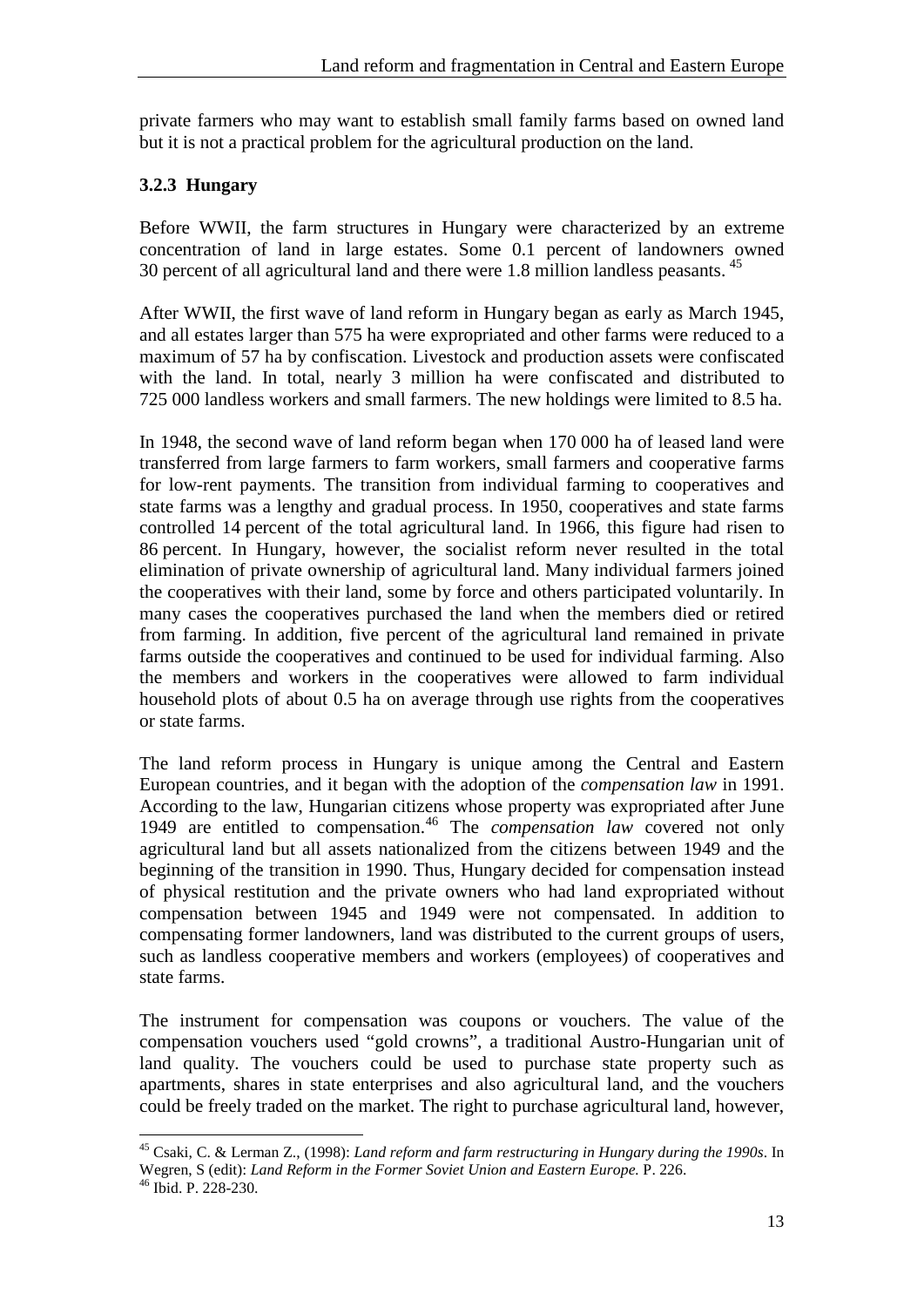was limited to the original receiver of the voucher. According to the *cooperative transition law* adopted in 1992, cooperative farms were required to set aside for compensation purposes the land acquired by the cooperatives after June 1949. Then the land was auctioned in individual parcels and purchased with the vouchers as payment. Former landowners who wanted to get back agricultural land participated in the auctions. The vouchers received by the former owners were based on an estimated value of the lost property.<sup>[47](#page-19-0)</sup> For a property with a value up to 200 000 forint (around 10 ha of average agricultural land), the property was compensated 100 percent, and with a digressive scale of compensation thereafter.

In addition to compensation of the former landowners, land was "sold" to landless members of the cooperatives and employees. Cooperative members were allocated 30 gold crowns and workers received 20, which equals respectively 1.5 ha and 1 ha of average quality of agricultural land. This land was distributed without auction and "paid" for with the gold crown vouchers. In fact, the "sale" of state land to landless cooperative members and employees was similar to the distribution in physical parcels which took place in a number of other countries in Central and Eastern Europe (e.g. Romania).

The compensation programme involved 5.6 million ha in total.<sup>[48](#page-19-1)</sup> Some 2.7 million ha were transferred to private ownership through the compensation auctions. In addition, 1.5 million new owners (i.e. landless cooperative members and employees) received three million ha through sale of state land for vouchers / distribution. The remaining collective farm land was distributed to the members of the collective farms. Hungary is different from most of the other study countries as only natural persons are allowed to own agricultural land.<sup>[49](#page-19-2)</sup> Ownership of agricultural land is limited to 300 ha.

In Hungary, the outcome of the land reform is a highly fragmented ownership structure, often with relatively small parcels in long and thin strips. Farmers purchasing land with their vouchers at the auctions would often end up with 2-3 ha split into several narrow parcels in different locations.<sup>[50](#page-19-3)</sup> The average size of agricultural holdings is 1.1 ha.<sup>[51](#page-19-4)</sup> Data on the average number of parcels per holding are not available. Around 10 percent of all agricultural parcels have more than one owner (i.e. held by co-owners).

The farm structures in Hungary today are more mixed than in most of the study countries with the presence of both small-scale subsistence family farms; mediumand large-sized commercial family farmers; and large corporate farms operating fully

<span id="page-19-0"></span><sup>47</sup> Mathijs, E. and Meszaros, S. (1997): *Privatisation and restructuring of Hungarian agriculture*. In Swinnen, J. et al (edit): *Agricultural Privatisation, Land Reform and Farm Restructuring in Central* 

<span id="page-19-1"></span><sup>&</sup>lt;sup>48</sup> ACE project (1999): *The Development of Land Markets in Central and Eastern Europe – Final Report.* P. 134-135.

<span id="page-19-2"></span><sup>49</sup> Mathijs, E. and Meszaros, S. (1997): *Privatisation and restructuring of Hungarian agriculture*. In Swinnen, J et al (edit): *Agricultural Privatisation, Land Reform and Farm Restructuring in Central and* 

<span id="page-19-3"></span><sup>&</sup>lt;sup>50</sup> Lerman, Z. et all, (2004): *Agriculture in Transition – Land Policies and Evolving Farm Structures in Post-Soviet Countries. Lexinton Books. P. 89.* 

<span id="page-19-4"></span><sup>&</sup>lt;sup>51</sup> Andras Ossko (Deputy Director, Budapest Land Office), personal communication, December 2012.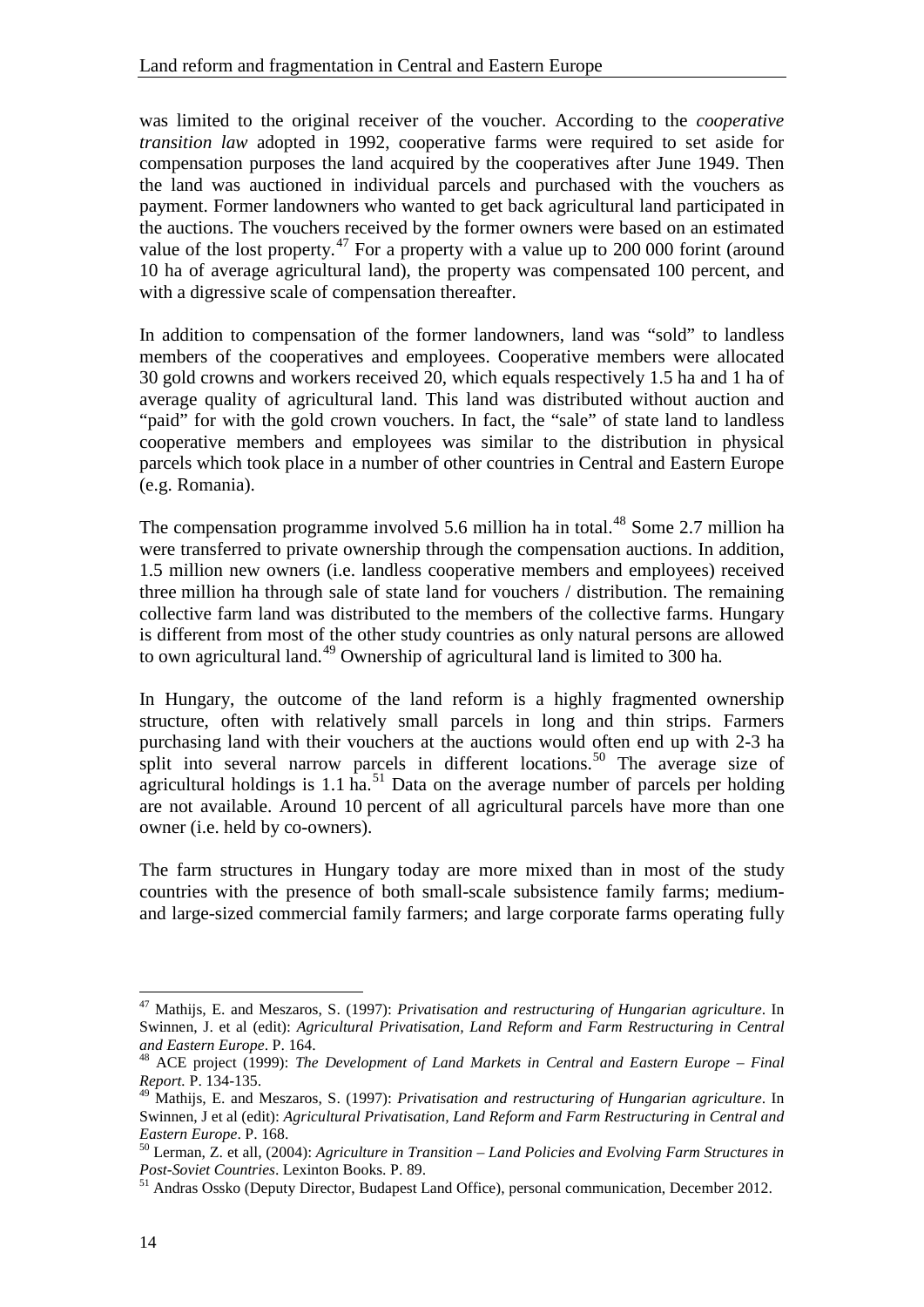on leased land. Leasing of land is common and 59 percent of the UAA in Hungary in 2005 was farmed on leased land.<sup>52</sup>

After agricultural land was allocated to private owners in the land reform process in the first half of the 1990s, many of the owners or their heirs left the rural areas and are now living in urban areas and are not involved in agriculture. The land market in Hungary is weak and the land of the small agricultural holdings is often leased out or simply abandoned.<sup>[53](#page-20-2)</sup> Land prices are low due to weak demand and the absent landowners often leave the land abandoned while they wait for higher land prices.

#### <span id="page-20-0"></span>**3.2.4 Poland**

 $\overline{a}$ 

In Poland, the starting point for land reform varied from the situation in most of the other study countries because, throughout the socialist era, as much as 75 percent of the agricultural land remained in private ownership, as well as in private use, in the form of individual family farms. $54$ 

Poland's borders changed dramatically after WWII following the decisions made at the Potsdam Conference in 1945, and the eastern part of the territory was annexed by the Soviet Union (today being part of Belarus, Ukraine and Lithuania). In return Poland received former German territory east of the Oder-Neisse line in what is today the western and northwestern part of Poland.

As early as September 1944, a post-WWII land reform began in Poland, during which agricultural and forest properties larger than 50 ha (and in some cases 100 ha) were expropriated without compensation. The same happened with land belonging to the Roman Catholic Church. After taking over the former German territories, land belonging to Germans was confiscated by the Polish state. About six million ha were distributed to landless farm workers and the private owners of small family farms. Only in the former German territories in the northern and western parts of Poland were state farms established on about 20 percent of the total agricultural land in the country. The post-WWII land reform created and maintained a highly fragmented farm structure in the southern and eastern part of Poland.<sup>[55](#page-20-4)</sup> Even though the agricultural land was privately owned and used, the land market was "frozen" as a result of high transaction costs and complicated administrative transaction procedures. From 1982 onwards, Poland applied land consolidation as an instrument to address the structural problems with land fragmentation and small farm sizes, mainly in the southern and eastern regions of the country, which have the most severe fragmentation problems. [56](#page-20-5) After EU accession in 2004, land consolidation has been funded under the Rural Development Programme.

<span id="page-20-1"></span><sup>52</sup> Swinnen, J. & Vranken, L, (2009): *Land & EU Accession – Review of the Transitional Restrictions by New Member States on the Acquisition of Agricultural Real Estate*. Centre for European Policy Studies (CEPS). P. 16.

<sup>&</sup>lt;sup>53</sup> Burger, A. (2005): Why is the issue of land ownership still a major concern in East Central European

<span id="page-20-3"></span><span id="page-20-2"></span><sup>(</sup>ECE) transitional countries and particularly in Hungary? Land Use Policy 23 (2006). P. 572-573.<br><sup>54</sup> ACE project (1999): *The Development of Land Markets in Central and Eastern Europe – Final Report*. P. 162-170.

<span id="page-20-4"></span><sup>&</sup>lt;sup>55</sup> Lerman, Z. et all, (2004): *Agriculture in Transition – Land Policies and Evolving Farm Structures in Post-Soviet Countries.* Lexinton Books. P. 74.

<span id="page-20-5"></span><sup>&</sup>lt;sup>56</sup> Zadura, A. et al (2008): *Land Bank and Land Consolidation (Polish case)*. Workshop paper for FAO land consolidation and land banking workshop in Prague, June 2008.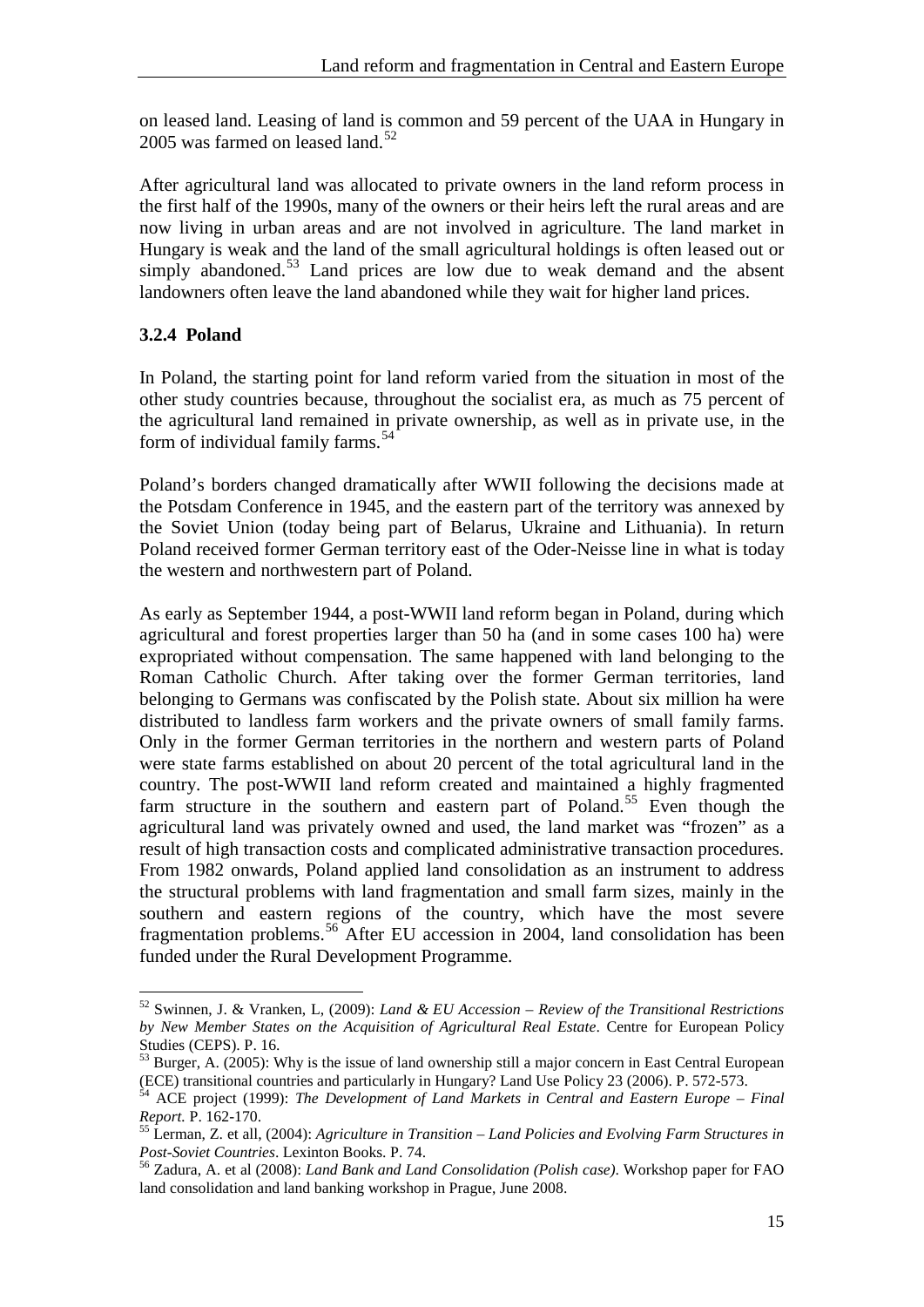The legal foundation for land reform in Poland was the adoption of the *law on utilization of agricultural property of the state treasury* in October 1991. The collectivization efforts in Poland during the socialist era had largely failed due to the post-WWII land reform that established a strong structure of small-scale family farms and thus resistance towards collectivization. For this main reason, Poland made a political decision not to restitute the ownership rights to the former owners who lost their land rights after WWII through a land restitution programme as in the case of the other Central European countries.<sup>[57](#page-21-0)</sup> Asking the small-scale farmers to give up the land they had received in the 1940s and 1950s and farmed since then would not have been politically feasible. Another reason for not restituting land to former owners in Poland was that, to a great extent, it would have led to restitution to foreigners, i.e. Germans who emigrated after WWII.<sup>[58](#page-21-1)</sup> Instead, claims for restitution of lost property rights are treated under the existing civil law on a case-by-case basis.<sup>[59](#page-21-2)</sup>

Poland is going through a process of privatizing the 20 percent of the agricultural land of the state farms. The Agricultural Property Agency (APA) was established in 1992 to manage this process. In total, 4.7 million ha from liquidated state farms were transferred to the management of APA and were subsequently privatized. The land privatization approach was to sell the state land in auctions and through direct sale to eligible groups. Poland chose to try to use the privatization process to improve the local farm structures by giving preference for purchase to specific groups, mainly commercial family farms. According to the privatization law, the former owners or their heirs have the first right to purchase the land offered for sale by APA. The current leaseholders are granted the second right to purchase. Land can also be sold in restricted auctions to family farmers, often resulting in sales prices much lower than the normal market price. $60$ 

By the end of 2011, 2.2 million ha had been privatized through auctions and direct sale, and 1.46 million ha of the remaining 1.95 million ha had been leased out to private farmers.<sup>[61](#page-21-4)</sup> The privatization process has been hampered by restitution claims submitted under civil law for 450 000 ha in the portfolio of APA. Until 2010, the sale was blocked until the civil restitution cases had been settled. However, from 2010 the sale of state land with restitution claims has been possible with a first right to buy for the former owners and their successors at the normal market price. If the former owner refuses purchase, the land is offered for sale to the leaseholder if the lease contract has lasted for at least 3 years. If the leaseholder also refuses, the property is sold through a tender procedure.

In addition, APA has tasks according to the *law on formation of agricultural system*, which was adopted in 2003. APA also has the function of a State Land Bank and can

<span id="page-21-0"></span><sup>57</sup> Lerman, Z. et all, (2004): *Agriculture in Transition – Land Policies and Evolving Farm Structures in* 

<span id="page-21-1"></span><sup>&</sup>lt;sup>58</sup> Swinnen, J & Mathijs, E. (1997): *Agricultural privatisation, land reform and farm restructuring in Central and Eastern Europe: A comparative analysis.* In Swinnen, J et al (edit): *Agricultural Privatisation, Land Reform and Farm Restructuring in Central and Eastern Europe*. P. 341.

<span id="page-21-2"></span> $^{59}$  Cwiok, T. (2010): *There are many reasons why Poland is not likely to pass an act to restore property to prewar owners or their heirs. American Investor magazine, 18 June 2010.* 

<span id="page-21-3"></span><sup>&</sup>lt;sup>60</sup> Zadura, A. et al (2008): *Land Bank and Land Consolidation (Polish case)*. Workshop paper for FAO land consolidation and land banking workshop in Prague, June 2008.

<span id="page-21-4"></span><sup>61</sup> Jolanta Gorska (APA), personal communication, December 2012.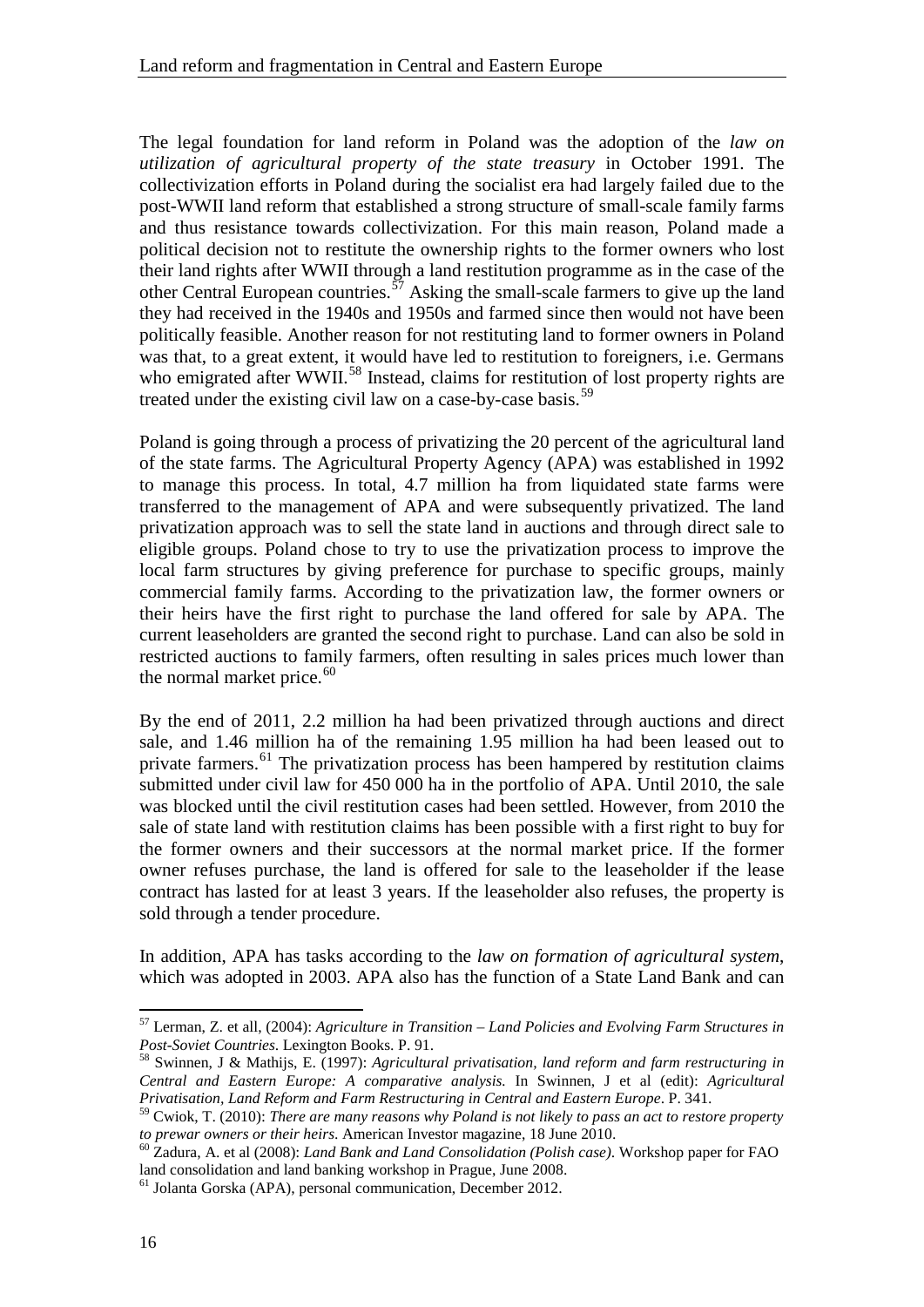not only sell state land but can also purchase agricultural land from private owners. When state land is sold, APA has a pre-emption right to buy back the land if the private buyer wants to sell the land within five years from the purchase from the state. The purpose is to reduce speculation and to pursue the structural policy to support the development of mainly commercial family farms.

The result of the land reform process in Poland has, for two main reasons, not fundamentally changed the farm structures that existed before 1990. First, the reform has not affected the 75 percent of the agricultural land that was privately owned and used in individual family farms during the socialist regime. Second, only less than half of the 20 percent of the total agricultural land managed by APA has so far been privatized. The farm structures vary considerably depending on the region. In the southern and eastern regions, small and fragmented family farms with an average farm size of less than six ha dominate. In the northern and western regions, mediumsized commercial family farms dominate, with an average farm size of around 20 ha.<sup>62</sup> In 2010, the private farms utilized an average of 9.8 ha, of which 8.6 ha was agricultural land. For Poland, only 22 percent of the UAA is used through lease agreements. $^{63}$  $^{63}$  $^{63}$  Data on the average size of agricultural holdings and the average number of parcels per holding is not available.

#### <span id="page-22-0"></span>**3.2.5 Eastern Germany**

In Eastern Germany, the transition towards a market economy had a different starting point than all other study countries, as the former German Democratic Republic (GDR) became a member of the European Union as early as 1990 through German reunification.

Before WWII, Eastern German farm structures were dominated by family farms, with an average farm size of 10.5 ha. $^{64}$  After WWII, Eastern Germany was occupied by the Soviet Union during 1945-9. In this period, agricultural land belonging to estates larger than 100 ha was expropriated without compensation. The same happened with agricultural land and other properties belonging to those who were said to be "Nazi-leaders" and "war criminals".<sup>[65](#page-22-4)</sup> A land reserve of 3.3 million ha was established from the confiscated land and land owned by the state before WWII. From this land, 2.2 million ha were distributed to the so-called "new settlers", i.e. farmers who were refugees from former Eastern provinces of Germany, which had become part of Poland and Russia after the war. On average, these farmers were allocated eight ha. The remaining land reserve was used to establish state farms.

After the establishment of the GDR, a further 700 000 ha were confiscated in 1952-3 during the first wave of collectivization. In most cases, this land was handed over to

<span id="page-22-1"></span><sup>62</sup> Zadura, A. et al. (2008): *Land Bank and Land Consolidation (Polish case)*. Workshop paper for FAO land consolidation and land banking workshop in Prague, June 2008.

<span id="page-22-2"></span><sup>63</sup> Swinnen, J. & Vranken, L, (2009): *Land & EU Accession – Review of the Transitional Restrictions by New Member States on the Acquisition of Agricultural Real Estate*. Centre for European Policy Studies (CEPS). P. 16.

<span id="page-22-3"></span><sup>64</sup> Bromley J. and Bromley D. (2012): *Looking East: Reclaiming land and legacy in the former GDR*. IAMO. P.63.

<span id="page-22-4"></span><sup>65</sup> Beckmann, V. and Hagedorn, K. (1997): *Decollectivisation and privatisation policies and resulting structural changes of agriculture in Eastern Germany*. In Swinnen, J. et al (edit): *Agricultural Privatisation, Land Reform and Farm Restructuring in Central and Eastern Europe*. P. 105-129.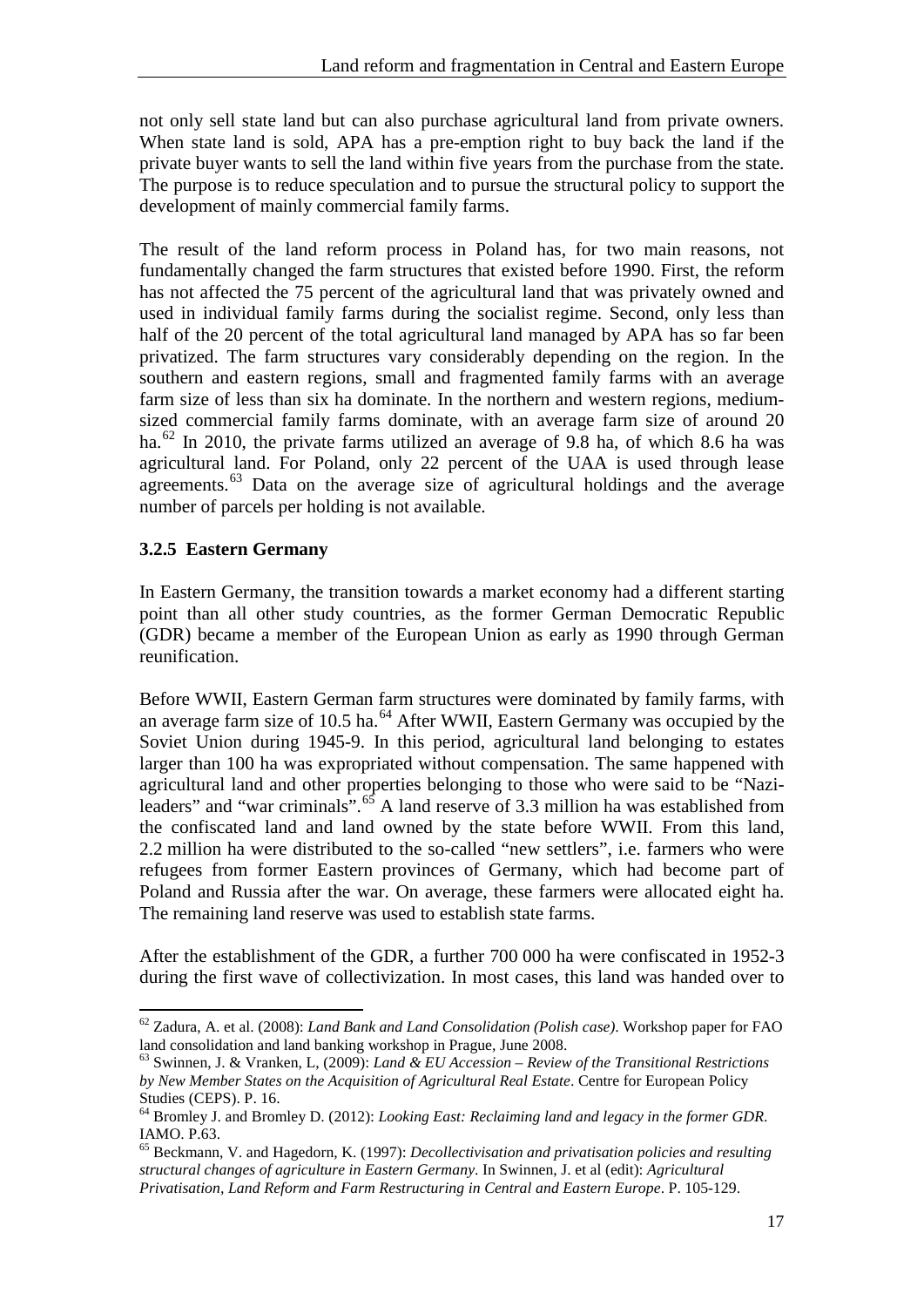agricultural cooperatives founded in those years. Private landowners and farmers were forced to join the cooperatives with their land. In most cases the landowners kept the formal ownership rights to the land. This accounted for as much as about 70 percent of the agricultural land in GDR. The use rights, however, were given completely to the cooperatives. The cooperative farms gradually became dominant in the socialist agricultural structure. By 1989, 4 500 collective farms cultivated 82 percent of all agricultural land and held 75 percent of the livestock. State farms were only of minor importance and cultivated eight percent of the land and held 16 percent of the livestock in 1989. The remaining 10 percent of the agricultural land was, after four decades of collective farming, still operated by small private family farms or used in private household plots with an average size of 0.75 ha.

Germany chose an approach to land reform and land privatization in Eastern Germany where different instruments were applied at the same time. The legal basis for the process was the adoption of the *agricultural adjustment law* and the *law governing unsolved property issues* as well as the *unification treaty* in 1990. The law has been amended several times during the 1990s. In 1992, the BVVG (Bodenverwertungsund –verwaltungs GmbH) was founded as the implementing agency responsible for management and privatization of the state-owned agricultural and forest land.<sup>[66](#page-23-0)</sup>

The "simplest" form for land reform was the case where the members of the cooperative farms who had kept the formal ownership rights withdrew from the collective farms with their share of the assets. For around 55 percent of the agricultural land, the use rights were returned to the formal owners without involving  $BVVG.<sub>67</sub>$  $BVVG.<sub>67</sub>$  $BVVG.<sub>67</sub>$ 

The *law governing unsolved property issues* contained the main provisions for the restitution of agricultural land where formal ownership rights had been lost between 1949 and 1989, and also where land was expropriated between 1933 and 1945 (e.g. Jewish property). However, the political decision, which was strongly debated, was to not restitute the land confiscated during the occupation by the Soviet Union in 1945-9. Instead, the former owners who had lost their property in the first years after WWII were offered the opportunity to buy back a certain amount of agricultural (and/or forest) land at a reduced price through the so-called *land purchase programme*, which was launched after the adoption of the *indemnification and compensation act* in 1994.

In total, approximately 3.2 million ha of state agricultural and forest land were transferred in 1992 to the management of BVVG and were subsequently privatized. From 1992-2012, approximately 300 000 ha of agricultural and forest land were restituted to the former owners, mostly during the 1990s. Former owners were given a deadline of the end of 1992 to claim land for restitution. If possible, the programme restituted the original land to the former owners. If that was not possible, the claimants were entitled to compensation. The land claimed for restitution could not be sold until a decision had been made about the claim, which could take several years. In the meantime, BVVG leased out the land.

<span id="page-23-0"></span><sup>66</sup> Dells, K. (2008): *Management and Privatization of State-Owned Agricultural Land – Case Studies from Eastern Germany and Ukraine*. Conference paper for FIG/FAO/CNG Seminar in Verona, Italy,

<span id="page-23-1"></span> $<sup>67</sup>$  Katja Dells (BVVG), personal communication.</sup>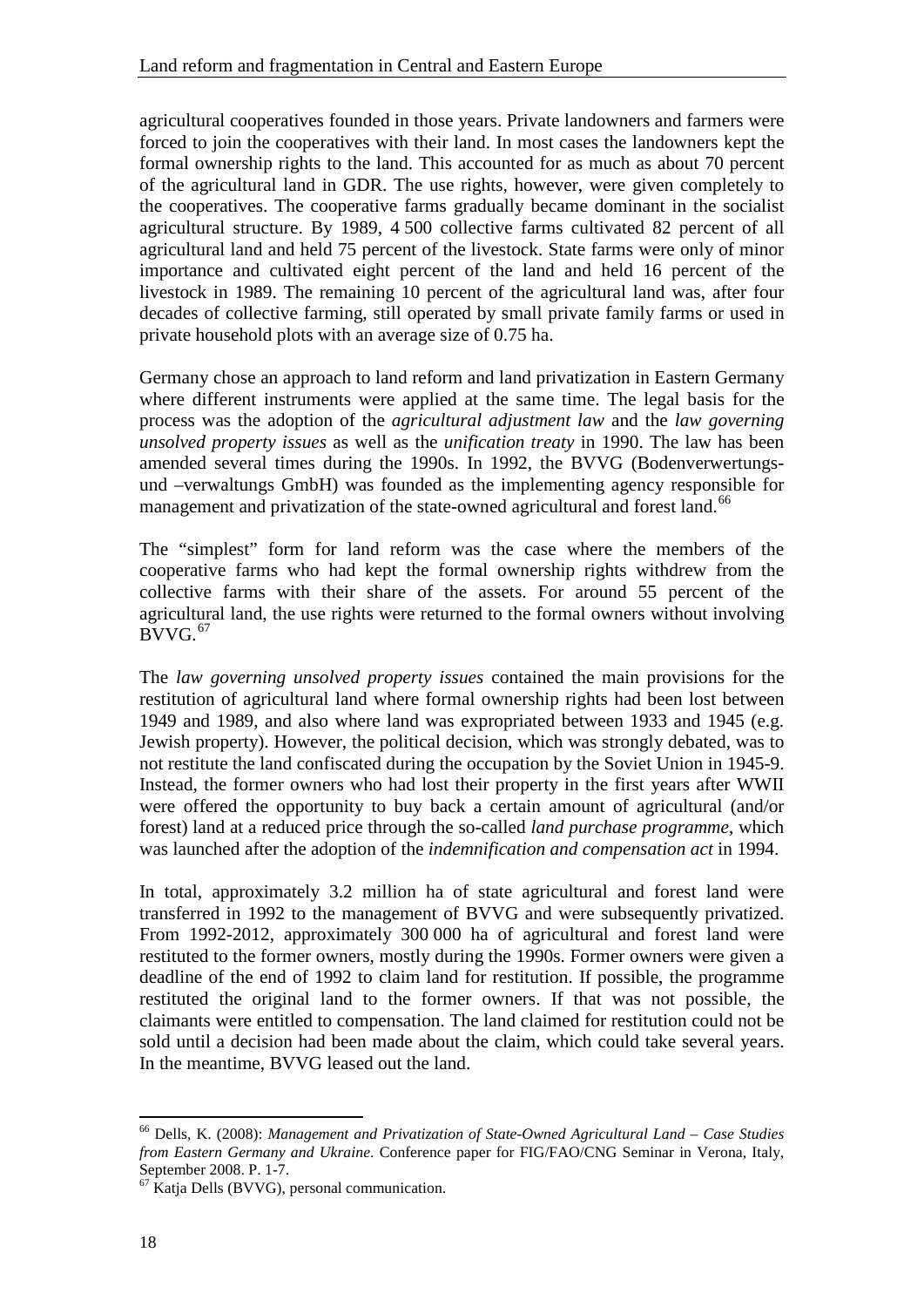In 1993, it was decided to implement the privatization in three phases over a longer period of years. This change was motivated by the general uncertainty regarding the reorganization of ownership, and perhaps most importantly, the political wish to avoid the consequences that a rapid large-scale privatization would have on the weak land market, i.e. a predicted severe drop in land prices.

In the first phase (1992-6), the land was not sold but leased out for the short and long term (up to 12 years). In the second phase (1996-2010), the *land purchase programme* was implemented, allowing sale of state agricultural and forest land at reduced prices to eligible persons who, in addition to the former owners who lost their properties during 1945-9, also included citizens of the former GDR who had been involved in agriculture. By the end of 2011, 1.2 million ha in total had been sold at reduced prices.<sup>[68](#page-24-1)</sup> In the third phase (from 2005 and still ongoing), the remaining land is being sold at normal market price through tenders. By the end of 2011, 1.34 million ha in total had been sold at market prices, and 291 000 ha of agricultural land and 66 000 ha of forest land were still to be privatized.

The farm structure in Eastern Germany after 20 years of land reform is dominated by medium-sized family farms and large-scale corporate farms, often the successors of the cooperative farms. In 2005, 64 percent of the total utilized agricultural land in Germany was used through lease agreements.<sup>[69](#page-24-2)</sup> The figure for Eastern Germany alone is not available. Data on the average agricultural holding size as well as the average number of parcels per holding are also not available for Eastern Germany. However, a moderate level of fragmentation of landownership has been a side-effect of land reform, especially arising from the withdrawal of land from the cooperative farms and land restitution.

#### <span id="page-24-0"></span>**3.2.6 Conclusions**

Despite the fact that the Czech Republic, Slovakia, Hungary, Poland and Eastern Germany had relatively similar farm structures before WWII, and that all countries implemented land reform immediately after WWII (where agricultural land from large estates was confiscated and distributed or sold to landless peasants, war refugees and small farmers), the land reform approaches chosen in the countries after 1989 did not follow the same path. Hungary and Poland stand out from the other three.

In the Czech Republic, Slovakia and Eastern Germany, for most of the agricultural land that was collectivized and included in the cooperatives in an often forced process, the owners never lost the formal rights of landownership and remained on the land registers. In many cases, the land reform approach after 1989 was simply to withdraw from the cooperatives with the land and other assets that had been affected by the collectivization process that took place, often four decades earlier.

The above mentioned three countries have been through a process of restitution of ownership rights to agricultural land that were formally lost during collectivization. However, none of the countries has restituted agricultural land confiscated in the land

<span id="page-24-2"></span><span id="page-24-1"></span><sup>68</sup> BVVG (2011): *Company Data 2011*. 69 Swinnen, J. & Vranken, L, (2009): *Land & EU Accession – Review of the Transitional Restrictions by New Member States on the Acquisition of Agricultural Real Estate*. Centre for European Policy Studies (CEPS). P. 16.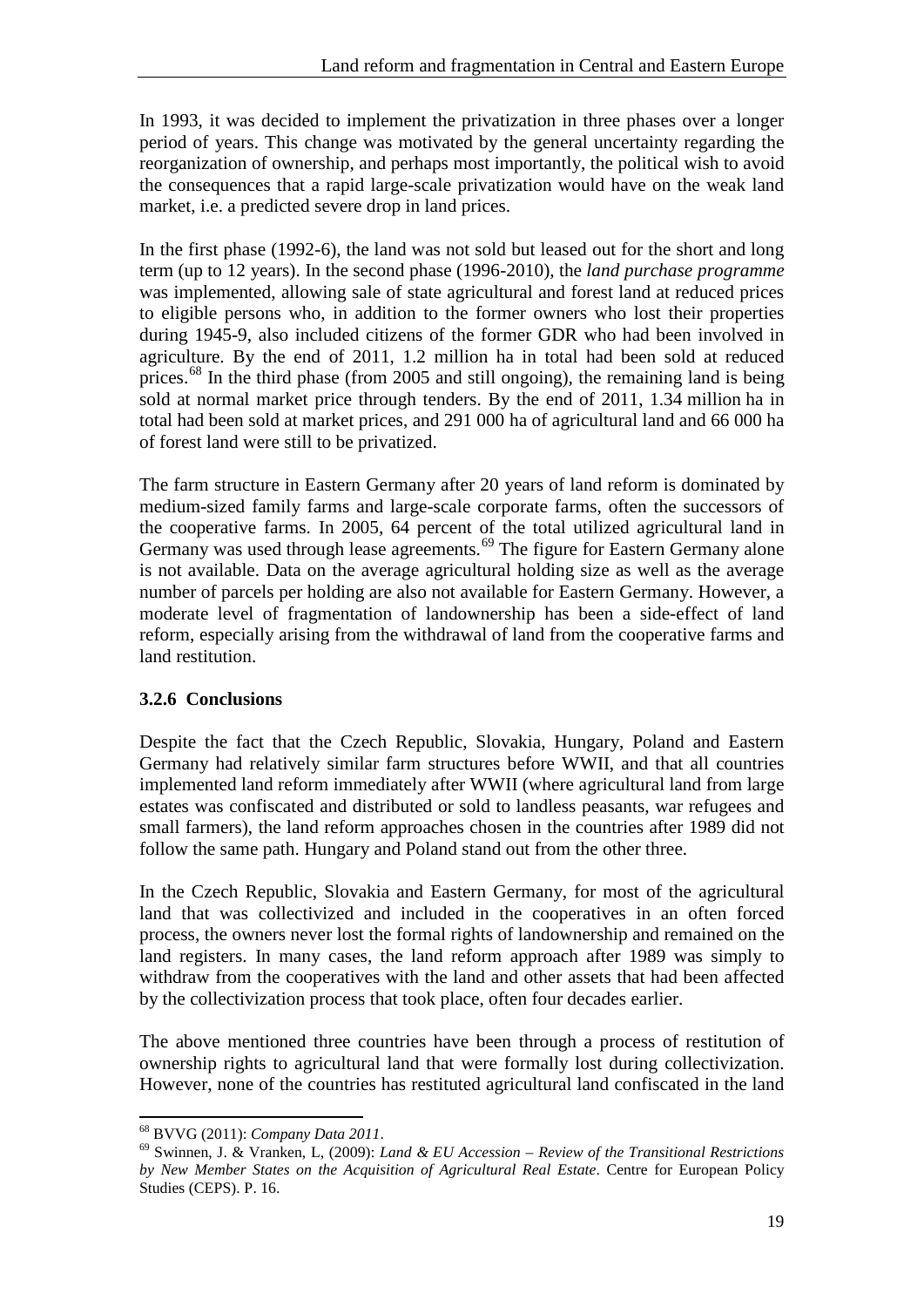reforms implemented immediately after WWII but only the land that was lost after the communists came to power in the late 1940s. Despite the political aim of justice and "doing right what was done wrong", it seems that it has not been politically feasible to "roll back" the post-WWII distribution to numerous small family farmers, the landless and war refugees. If restitution of the property was not possible in the form of the original boundaries, the claimants had the opportunity to receive other agricultural land of the same value. Compensation in money for the value of the property was also an option.

Hungary and Poland chose different approaches to land reform compared with the other three countries. In Poland, the collectivization had failed and 75 percent of the agricultural land was both owned and used by small family farms during the socialist era. In the other four countries this was less than 10 percent. Most of the 20 percent of agricultural land in Poland that was used by the state farms was confiscated from the former German owners after WWII. Thus, a relatively small part of the population had a wish for restitution and a mass restitution programme was never adopted in Poland. Instead restitution claims are being dealt with by the Civil Courts. Poland has privatized the state land through sale at tenders or to eligible groups, such as the former owners or leaseholders, and often for prices below market price. In this way Poland has aimed at using the privatization process to improve the agricultural structures.

The land reform process in Hungary is unique among all 25 study countries. Hungary decided on compensation rather than restitution. In addition to compensation to former landowners, land was distributed to the current groups of users, such as landless cooperative members and employees of cooperatives and state farms. The instrument for compensation was vouchers. The state agricultural land was sold at auctions held in the rural communities where the land could be purchased using compensation vouchers.

The land reforms from 1989 and onwards resulted in the Czech Republic and Slovakia having very little change in the farm structures which are still dominated completely by large corporate farms, often the successors of the cooperatives and state farms. However, the land reforms in the two countries resulted in the re-establishment of the highly fragmented ownership structure that existed before 1948 and in the extensive co-ownership of agricultural land. The owners who withdrew from the cooperatives or had their land restituted often have little interest in farming and around 90 percent of the UAA is used through lease. Despite the extreme fragmentation of ownership, the large fields established during collectivization still exist.

Large corporate farms also dominate the farm structures in Eastern Germany where commercial family farms also play a big role. In Poland and Hungary, the farm structures are mixed with small and fragmented family farms dominating in some regions, and larger commercial family farms and corporate farms dominating in other regions.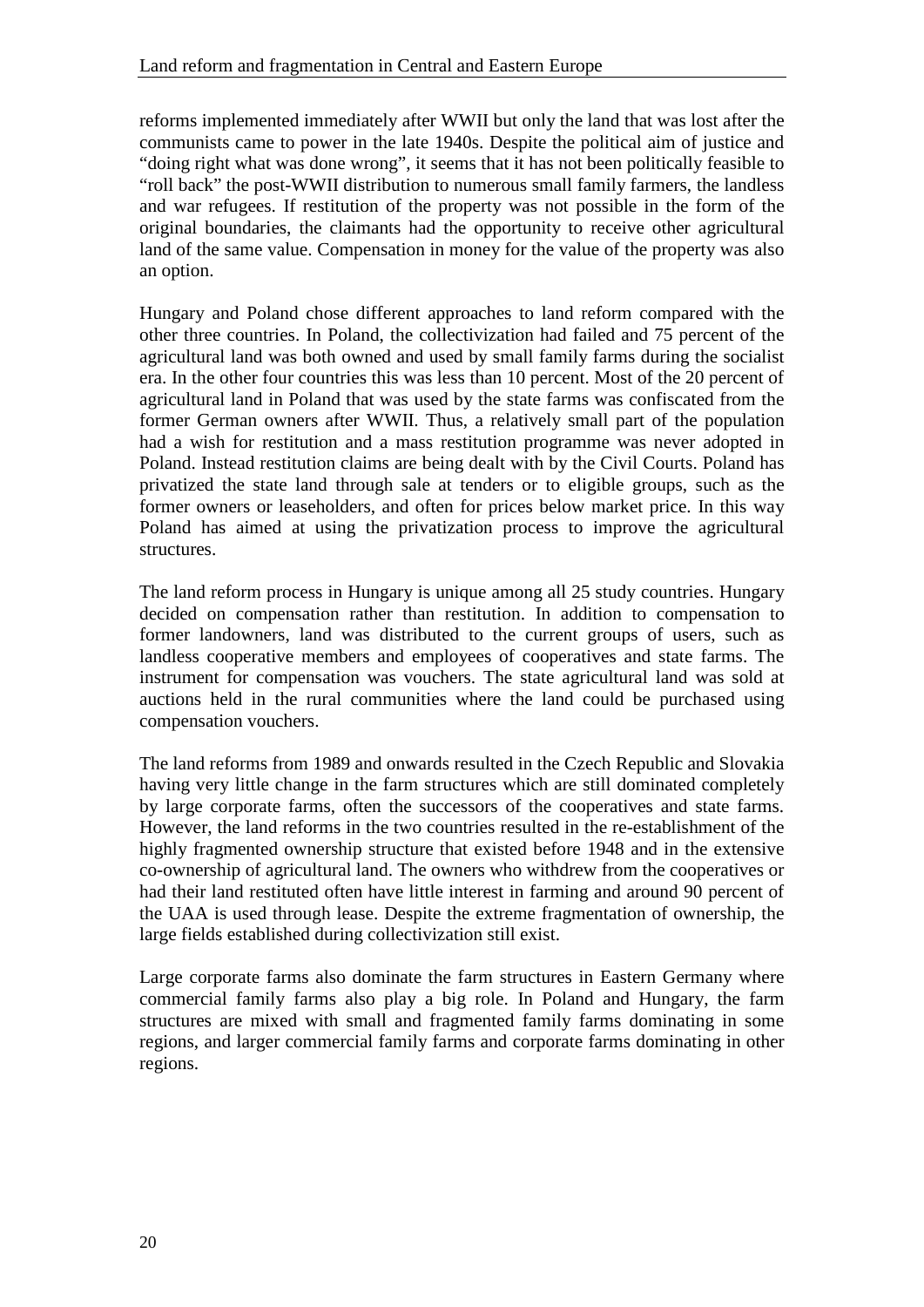#### <span id="page-26-0"></span>**3.3 Balkan countries except those of former Yugoslavia**

In 2003, **Albania**, along with other Western Balkan countries, was identified as potential candidate for EU membership. In 2012, the European Commission recommended that Albania shall be granted EU candidate status, subject to completion of key measures in certain areas. Both **Romania** and **Bulgaria** became EU member countries in 2007. Albania, Romania and Bulgaria chose different approaches to land reform in the 1990s.

#### <span id="page-26-1"></span>**3.3.1 Albania**

 $\overline{a}$ 

The approach chosen for land reform in Albania has its roots in the landownership pattern as it was when Albania became independent in 1912. By then most of the agricultural land was owned by only a few families. All land owned by the Ottoman State and the Sultan was confiscated by the Albanian state after the independence.<sup>70</sup> A land reform in the 1920s, which aimed at distributing four ha of agricultural land to each rural family, failed because of strong resistance from large landlords. Instead the Albanian King's government allowed large landowners and government officials to acquire even more land. In the 1930s a few thousand ha of mainly State land was distributed to small and landless farmers. However, this did not have much effect on large landowners: a relatively few large landlords owned most of the fertile land in the plains in a feudal system when the communist regime took control of Albania in 1944.

In 1945, the communist government nationalized forests and pastures. Agricultural land was not nationalized in the first stage and in fact the 1946 Constitution guaranteed the private ownership of agricultural land with the exception of large estates.<sup>[71](#page-26-3)</sup> The legal attitude towards private landownership shifted gradually and from 1976 all agricultural land was nationalized and private ownership was abolished.

After the communist regime fell in 1990, the land reform process in Albania was launched in 1991 with the adoption of the *law on land*. In order to avoid reestablishing the pre-1945 feudal owner structure, and at the same time respond to food shortages and hunger in rural areas, the agricultural land was distributed in a quick land reform process to the rural families who used to work in the collective and state farms.<sup>[72,](#page-26-4)[73](#page-26-5)</sup> In only 18 months, 700 000 ha of arable land that used to be controlled by 420 collective and state farms were distributed to nearly 500 000 family farms, separated into nearly 2 million parcels.<sup>[74](#page-26-6)</sup> In 1993, a land registry, the Immovable Property Registration System (IPRS), was established and the registration of the distributed parcels and their ownership began.

<span id="page-26-2"></span><sup>70</sup> Cunga, A and Swinnen, J (1997): *Agricultural privatisation, land reform and farm restructuring in Albania* in Swinnen, J et al (edit): *Agricultural Privatisation, Land Reform and Farm Restructuring in* 

<span id="page-26-3"></span>*CHERT ERSTERN ERSTERN ERSTERN EUROPERS 11* Lerman, Z. et all, (2004): *Agriculture in Transition – Land Policies and Evolving Farm Structures in Post-Soviet Countries.* Lexington Books. P. 64-65.

<span id="page-26-4"></span><sup>&</sup>lt;sup>72</sup> USAID. (2011). USAID Country Profile – Property rights and resource governance – Albania. P. 3.<br><sup>73</sup> Swinnen, J & Mathijs, E. (1997): Agricultural privatisation, land reform and farm restructuring in

<span id="page-26-5"></span>*Central and Eastern Europe: A comparative analysis.* In Swinnen, J et al (edit): *Agricultural* 

<span id="page-26-6"></span><sup>&</sup>lt;sup>74</sup> Bloch, P (1998): *Picking up the pieces – consolidation of Albania's radical land reform* In Wegren, S (edit): *Land Reform in the Former Soviet Union and Eastern Europe.* P. 189-194.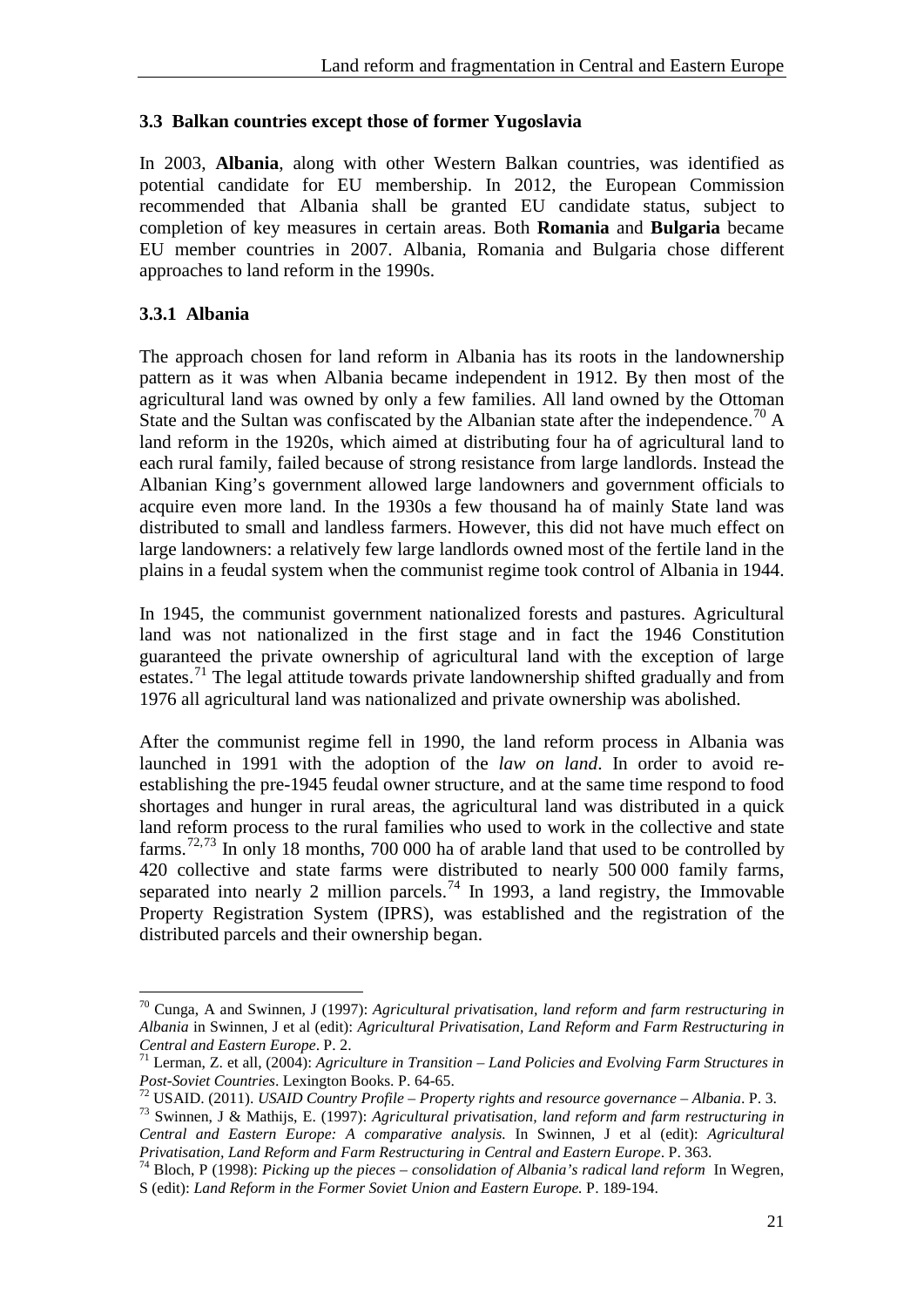

*Family farm in Terbuf Commune, Albania (2012).*

The *law on land* required distribution of all agricultural land (i.e. arable land, vineyard and orchards) of collective and state farms for free. Pastures and forests were not included and have stayed in state ownership. The land distribution process was managed by land commissions elected in each village. Land was to be divided on an equal per capita basis among all persons associated with the collective and state farms. The land was allocated to the families, and normally with the head of the family as the registered owner. According to the law it was not allowed to sell or buy the distributed agricultural land. This moratorium was lifted in 1998.<sup>75</sup>

In about half the rural areas, the land reform was conducted in accordance with the legislation. In the other half, mainly in the northern part of Albania and in hilly and mountainous areas in the central part of the country, the land commissions distributed the agricultural land to former owners or according to "old boundaries".<sup>[76](#page-27-1)</sup> These distributions recognized the ancestral land rights that enjoyed high levels of social legitimacy and seem to have been officially accepted even though the procedure was not consistent with the adopted land reform legislation.

In 1993, legislation was adopted that granted the pre-1945 landowners the right to claim restitution or to be compensated for lost agricultural land of up to 100 ha. By then, however, most of the land had already been distributed to the former workers of the collective and state farms. There are expected to be 41 000 claims for restitution

<span id="page-27-0"></span><sup>75</sup> Lerman, Z. et all, (2004): *Agriculture in Transition – Land Policies and Evolving Farm Structures in* 

<span id="page-27-1"></span><sup>&</sup>lt;sup>76</sup> USAID (2011): *USAID Country Profile – Property rights and resource governance – Albania*. P. 1-6.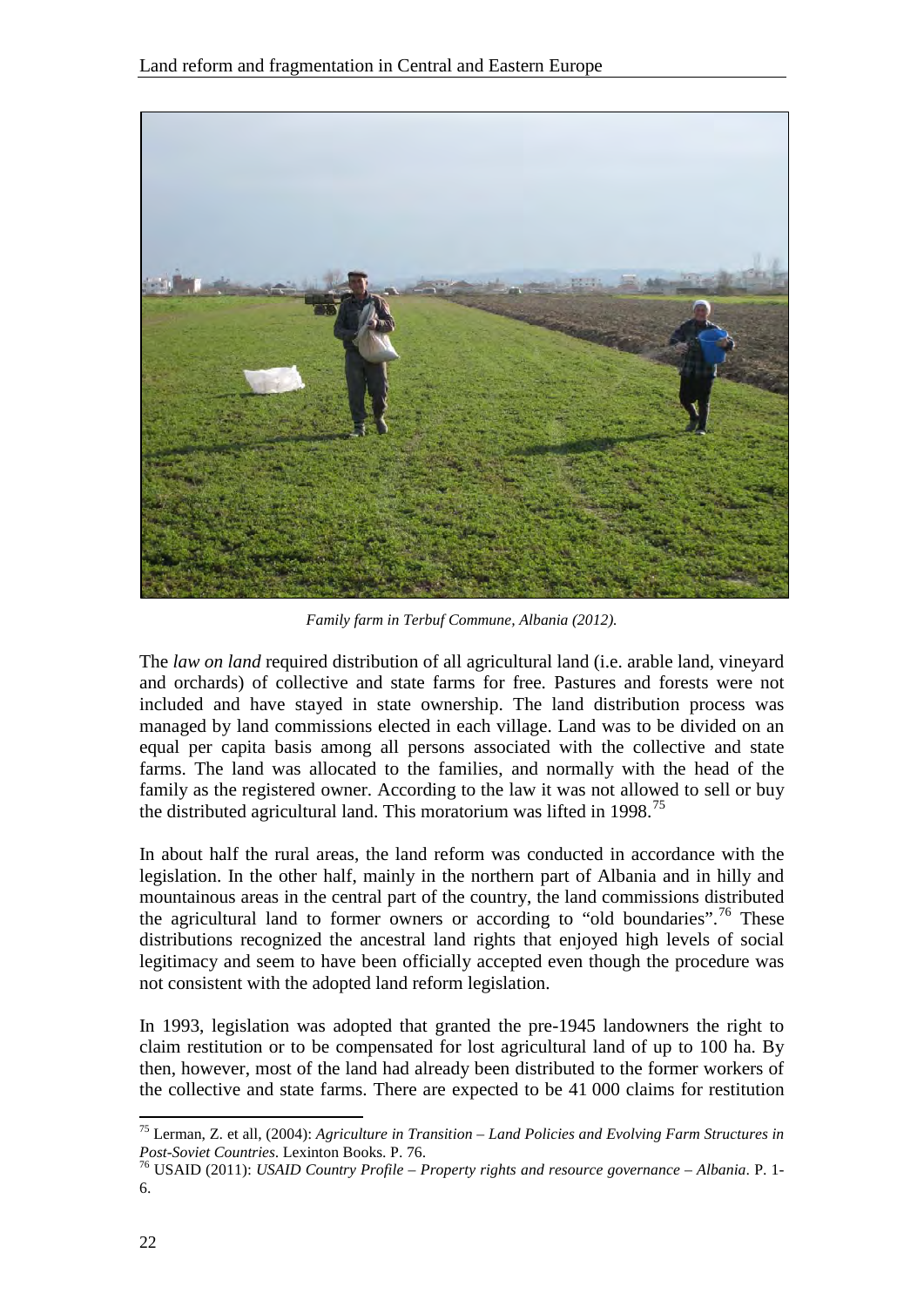and compensation which remain largely unsolved due to changing legislation as well as a lack of available land and funding for restitution. In 2005, it was estimated that funds necessary for compensation of former owners could amount to USD 5 billion.<sup>[77](#page-28-0)</sup>



*Fragmented parcels of arable land in Terbuf municipality, Albania (2010).*

Land reform in Albania resulted in a complete restructuring of the agricultural sector as almost half a million new small family farms were created with an average holding size of 1.05 ha, typically divided into 2-5 parcels, and with an average of 3.3 parcels per holding.<sup>[78](#page-28-1)</sup> Thus, the average parcel size after land reform was around 0.3 ha and the fields are rarely contiguous. The average one-way distance to all a farmer's parcels is 4-5 km in Lushnje region and 5-7 km in Vlora region.<sup>[79](#page-28-2)</sup> To a very large degree, each family is farming its own land. In 1996, more than 95 percent of the arable area was being farmed by small-scale farmers in individual farms.<sup>[80](#page-28-3)</sup>

The unresolved restitution claims have, in many cases, resulted in uncertainty of landownership and are thus hindering land market development and agricultural development in general.

<span id="page-28-1"></span><span id="page-28-0"></span><sup>77</sup> Ibid. P. 10. <sup>78</sup> Cunga, A and Swinnen, J (1997): *Agricultural privatisation, land reform and farm restructuring in Albania* in Swinnen, J et al (edit): *Agricultural Privatisation, Land Reform and Farm Restructuring in Central and Eastern Europe.* P. 7.<br><sup>79</sup> World Bark (2001): P. 7.

<span id="page-28-3"></span><span id="page-28-2"></span><sup>&</sup>lt;sup>79</sup> World Bank (2001): *Project appraisal document for Albania Agriculture Services Project.* P. 47.<br><sup>80</sup> Cunga, A and Swinnen, J (1997): *Agricultural privatisation, land reform and farm restructuring in Albania* in Swinnen, J et al (edit): *Agricultural Privatisation, Land Reform and Farm Restructuring in Central and Eastern Europe*. P. 11.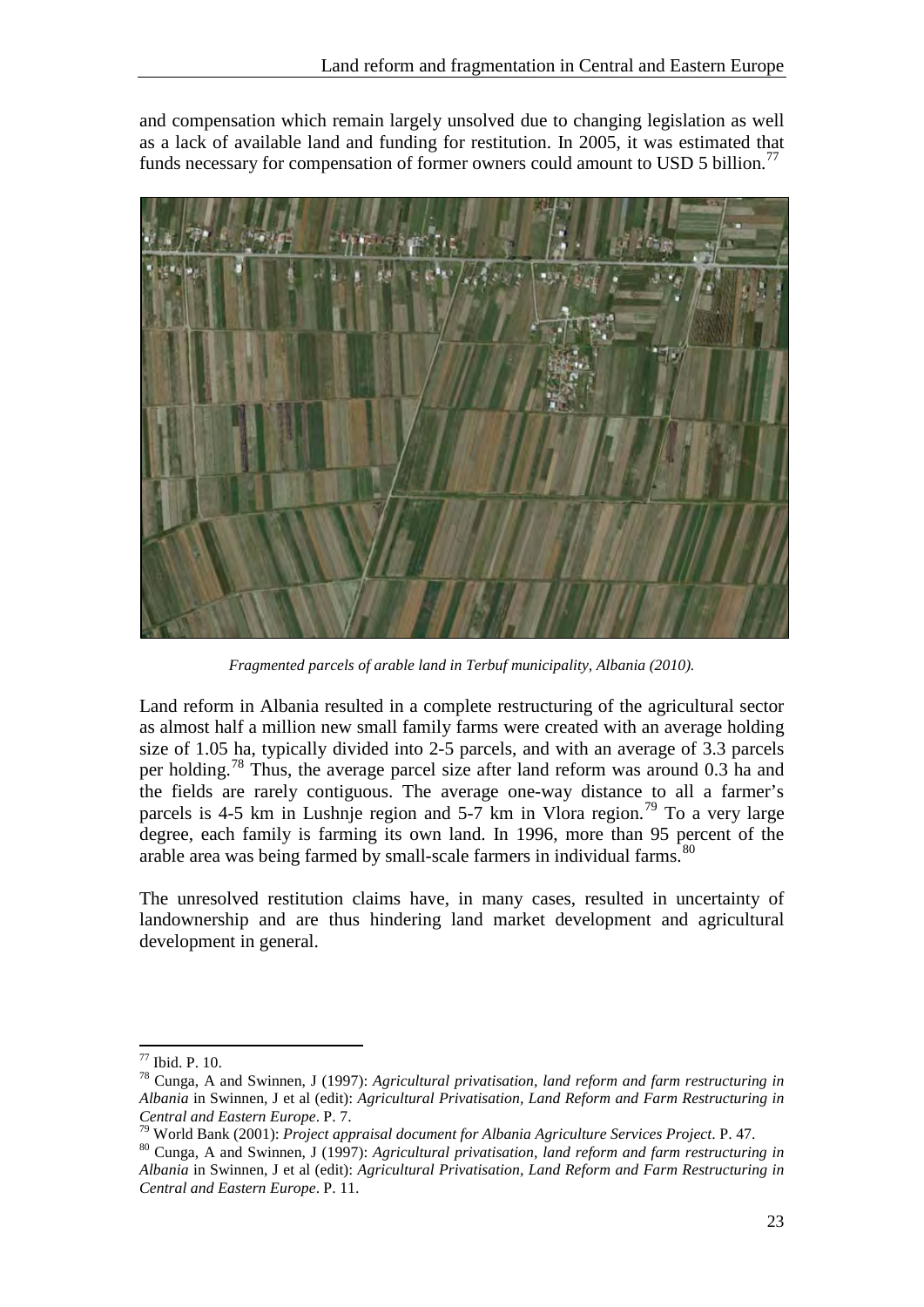In 2011, Albania had about 390 000 family farms, with an average size of 1.26 ha, divided in 4.7 parcels, and with an average parcel size of 0.27 ha.<sup>[81](#page-29-1)</sup> Both ownership fragmentation and land use fragmentation are severe and are hampering the use of the agricultural land. The agricultural land is in the ownership of the family, and not only in the ownership of the registered owner(s). This unregistered family co-ownership complicates the development of the land market because, according to the *civil code*, the family ownership means that all family members must sign the documents for any land transactions, even for exchange of parcels of equal value, in front of the notary or provide a power of attorney.[82](#page-29-2)

#### <span id="page-29-0"></span>**3.3.2 Romania**

Romania has a long history of land reform over the past 200-300 years. In 1921, landholdings of more than 200 ha were expropriated in a land reform process and 2.8 million ha were distributed to one million small family farms. $83$  However, many large landowners remained due to difficulties in the implementation of the land reform. The agricultural census conducted in 1930 revealed an average area of 3.92 ha of arable land per household.<sup>[84](#page-29-4)</sup>

In 1945, the Government expropriated the land of German citizens and collaborators as well as of absentee owners, and private agricultural land over 50 ha. No compensation was provided to the previous owners. In 1947, 1.4 million ha had been distributed to 800 000 family farms with less than 5 ha.

In 1949 began a long and complicated collectivization process that gradually led to the formation of large-scale collective and state farms. The collectivization was completed in 1962 where 77 percent of the agricultural land was under State control. The land remaining in private ownership was located mainly in mountainous areas, and was in the form of one million remote and fragmented mountain farms.

The recent land reform began shortly after the overthrow of the Ceausescu regime in December 1989. The political riots were accompanied by considerable spontaneous take overs of agricultural land and assets from collective and state farms. The initial phase of the land reform was chaotic as the provisional Government was trying to take control over the spontaneous events. The first of a series of laws concerning land was adopted as early as January 1990 and distributed up to 0.50 ha for the personal use of each former member of the agricultural cooperatives and pensioners.<sup>85</sup>

The main land reform law is the *land law* adopted in 1991. Privatization of land from collective farms and state farms followed different procedures in the initial phase. The political objective was equity and social justice to former owners and not efficient

<span id="page-29-1"></span><sup>81</sup> Albanian Ministry of Agriculture, Food and Consumer Protection (2011): *Statistical Yearbook <sup>2011</sup>*. 82 Albanian National Land Consolidation Strategy (draft January 2013). Prepared under FAO project

<span id="page-29-2"></span>TCP/ARM/3301.

<span id="page-29-3"></span><sup>83</sup> Sarris, A. H. and Gavrilescu, D. (1997): *Restructuring of farms and agricultural systems in Romania.* In Swinnen, J et al (edit): *Agricultural Privatisation, Land Reform and Farm Restructuring in Central*  and *Eastern Europe*. P. 189-194.<br><sup>84</sup> Rusu, M. et al (2002): *Land Fragmentation and Land Consolidation in the Agricultural Sector – A* 

<span id="page-29-4"></span>*Case Study from Romania*. FAO. P. 6-7. 85Ibid.. P. 9-13.

<span id="page-29-5"></span>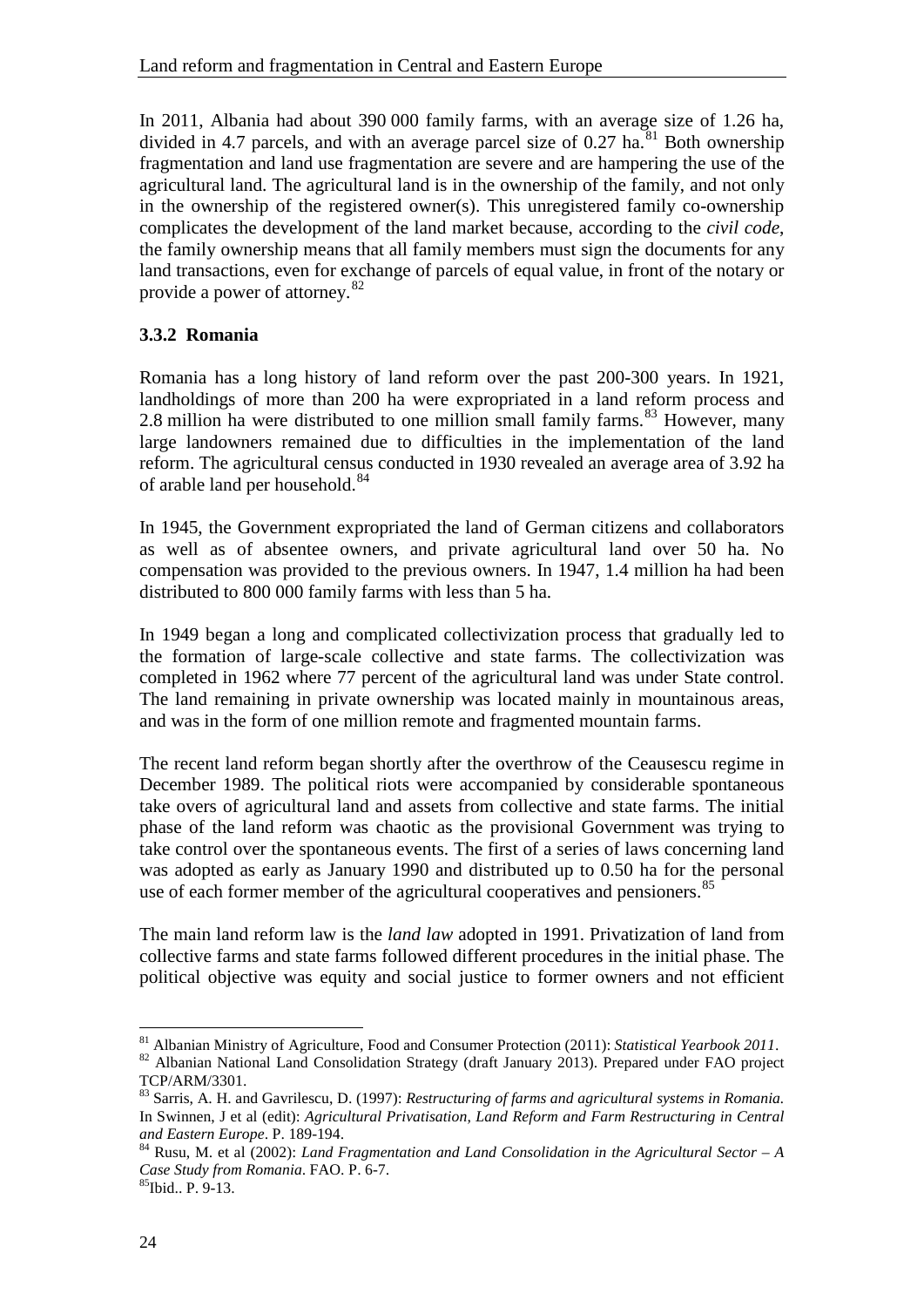agricultural production.<sup>[86](#page-30-0)</sup> The law liquidated  $3700$  collective farms.<sup>[87](#page-30-1)</sup> Its basic provisions were that land was to be restituted to the former owners or their heirs. A maximum area of 10 ha of agricultural land and one ha of forested land per family could be restituted after making a claim and submitting the documentation for previous ownership. In 1997, the maximum area eligible for restitution was raised to 50 ha for agricultural land and to 30 ha of forested land. In addition, former members and employees of the collective farms, who had worked for the last three years before the political changes (1987-9) in collective farms or in inter-cooperative associations, could claim 0.5 ha of arable land even if they had not contributed land to the collective farms.

Land reform on the state farms initially followed a different track. In the first phase from 1990, the state farms were transformed into limited liability companies or jointstock companies. In 1991, a privatization law distributed 30 percent of the shares in the companies to "private" investment funds. These funds were to issue to each Romanian citizen a certificate that could be sold or exchanged for shares of companies being privatized. However, this approach was abandoned before it was implemented, and in 2000 a law was adopted which allowed for restitution of state farms in a similar way to the collective farms, with a maximum of 50 ha for agricultural land and 10 ha for forested land. The claimants were to get back the original parcels and when that was not possible, financial compensation should be paid.

Land reform in Romania has been conducted mainly through the restitution of the pre-1948 ownership rights, first from the collective farms and from 2000 also from the state farms. In addition, in the early 1990s agricultural land parcels of up to 0.5 ha were distributed to the landless rural families who were not eligible for restitution.

By the end of 1999, the breakup of the large collective and state farms had resulted in an ownership structure in Romania where 4.1 million family farms owned 9.4 million ha of agricultural land, with an average of 2.3 ha per holding. The land was normally scattered in 4-5 parcels, and with an average parcel size of 0.5 ha.

The land reform process has resulted in a highly polarized farm structure with, on the one hand, a large number of small family farms engaged mainly in subsistence farming, and on the other hand, a relatively low number of large-scale corporate commercial farms.[88](#page-30-2) In between, there is a thin layer of larger family farms and larger farms managed by agricultural associations. Many of the latter farms have evolved from the former collective farms. Some 1.6 million ha or 12 percent of the utilized agricultural land (UAA) remain in state and municipal ownership and are leased out to private farms.<sup>[89](#page-30-3)</sup>

<span id="page-30-0"></span><sup>86</sup> Rusu, M. and Pamfil, V. (2005): *Agricultural land reform and land consolidation in Romania*. Workshop paper from FAO Land Consolidation workshop. Prague March 2005.<br><sup>87</sup> Giovarelli, R and Bledsoe, D. (2001): *Land Reform in Eastern Europe*. FAO. P. 39.

<span id="page-30-1"></span>

<span id="page-30-2"></span><sup>&</sup>lt;sup>88</sup> Blenesi Dima, A. and Rusu, M. (2006): *Farmland consolidation: Recent developments in Romania.* Workshop paper FAO Land Consolidation workshop. Prague May 2006.

<span id="page-30-3"></span><sup>89</sup> Ciaian, P. et al., (2012): *Sales Market Regulations for Agricultural Land in the EU Member States and Candidate Countries*. Factor Markets Working Paper no. 14. P. 21.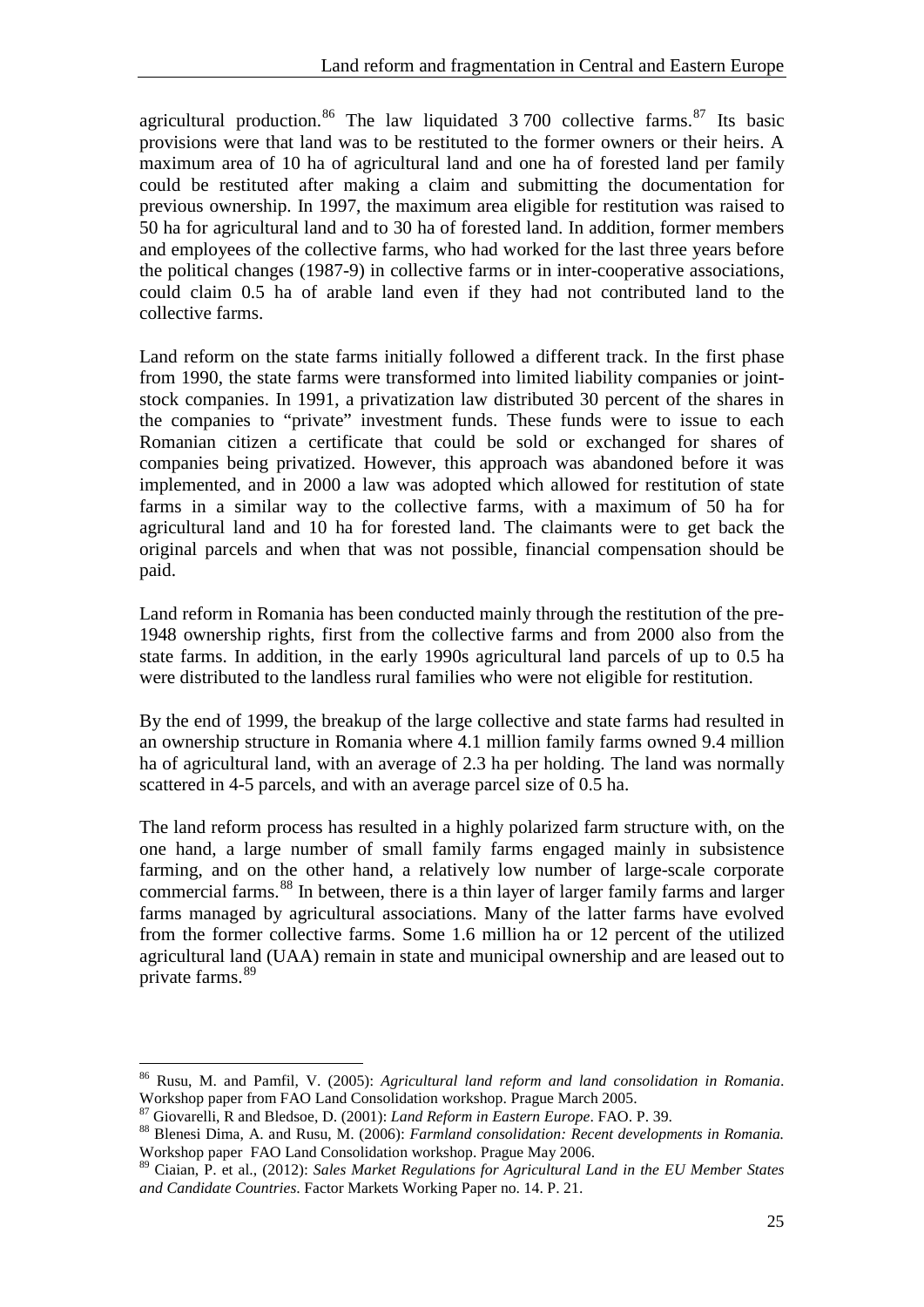#### <span id="page-31-0"></span>**3.3.3 Bulgaria**

In Bulgaria, the farm structures before WWII were dominated by small private family farms that developed after the Russian-Ottoman war in 1878 ended 500 years of Ottoman rule. The average farm size in 1946 was around 4.3 ha, distributed on average in 11 parcels and thus with an average parcel size of a little less than  $0.4$  ha.<sup>[90](#page-31-1)</sup> In contrast to many of the other countries in the region, Bulgaria chose not to implement a large land reform in the 1940s after  $WWII$ .<sup>[91](#page-31-2)</sup> The collectivization process began in 1946. The collectivization meant that almost all agricultural land came under state control or the control of cooperatives.  $92$  The farm sector was reorganized a number of times between 1946 and 1990. During the early 1970s, the state and cooperative farms were consolidated into huge agro-industrial complexes (TKZS), with an average size of 10 000 ha. However, a small number of individually managed private farms existed, mainly in mountainous areas. In 1985, privately used agricultural land parcels amounted to 13 percent of the total agricultural land.<sup>[93](#page-31-4)</sup>

Land reform in Bulgaria began with the adoption of the *law of ownership and use of agricultural land* in 1991. Some 301 Municipal Land Commissions were established with the responsibility of restituting the state agricultural land to the former owners or their heirs. The ownership pattern as it existed in 1946 determined who were eligible for restitution. According to the law, restitution could take place in accordance with the old property boundaries where that was possible in the field. Where it was not possible, the Municipal Land Commissions prepared a land reallocation plan taking into consideration the various claims for restitution in the area, and the claimants received alternative land in the original village or compensation in privatization vouchers.<sup>[94](#page-31-5)</sup> It was a specific objective of the law to restitute in the fewest possible parcels to avoid land fragmentation. To do so, the law set a minimum parcel size of 0.3 ha for arable land, 0.1 for vineyard and 0.2 for pasture land.<sup>[95](#page-31-6)</sup>

The deadline for submission of restitution claims was in August 1992. The land reform process in Bulgaria was performed slowly and took about nine years. Changes in government led to frequent changes in the legal framework. Thus, the main *law on land reform* was amended nearly 35 times up until 2004. In the initial stage, restitution was restricted to a maximum of 30 ha, and to 20 ha in regions of intensive agriculture. Sales of agricultural land to private individuals was not allowed until three years after restitution. This moratorium was lifted later in the process. The land claims in many villages significantly surpassed the amount of land available. Where there were claims for more land than available, a correction coefficient would reduce every villager's claim.<sup>[96](#page-31-7)</sup>

<span id="page-31-1"></span><sup>&</sup>lt;sup>90</sup> Howe, K.S (1998): *Politics, equity, and efficienty – Objectives and outcomes in Bulgarian land reform. In Wegren, S (edit): Land Reform in the Former Soviet Union and Eastern Europe. P. 208-215.* 

<span id="page-31-3"></span><span id="page-31-2"></span><sup>&</sup>lt;sup>91</sup> Kiril Stoyanov (Ministry of Agriculture and Food, Bulgaria), personal communication, January 2013.<br><sup>92</sup> ARD Inc. (2006): *Environmental and Economic impact assessment of land privatization in Eastern Europe and Eurasia – National report Bulgaria*. Prepared for USAID. P. 5.

<span id="page-31-4"></span><sup>93</sup> Davidova, S. et al. (1997): *Bulgaria: economic and pilotics of post-reform farm structures*. In Swinnen, J et al (edit): *Agricultural Privatisation, Land Reform and Farm Restructuring in Central and Eastern Europe.* P. 26.<br><sup>94</sup> Vladimir Evtimov (Land Tenure Officer, FAO), personal communication, January 2013.

<span id="page-31-5"></span>

<span id="page-31-6"></span><sup>&</sup>lt;sup>95</sup> Vranken, L. et al. (2011): Property rights imperfections and asset allocation: Co-ownership in Bulgaria. Journal of Comparative Economics 39 (2011), p. 159-163.

<span id="page-31-7"></span> $^{96}$  Van Dijk, T. (2003): *Dealing with Central European land fragmentation – A critical assessment on the use of Western European instruments*. Eburon. P. 69.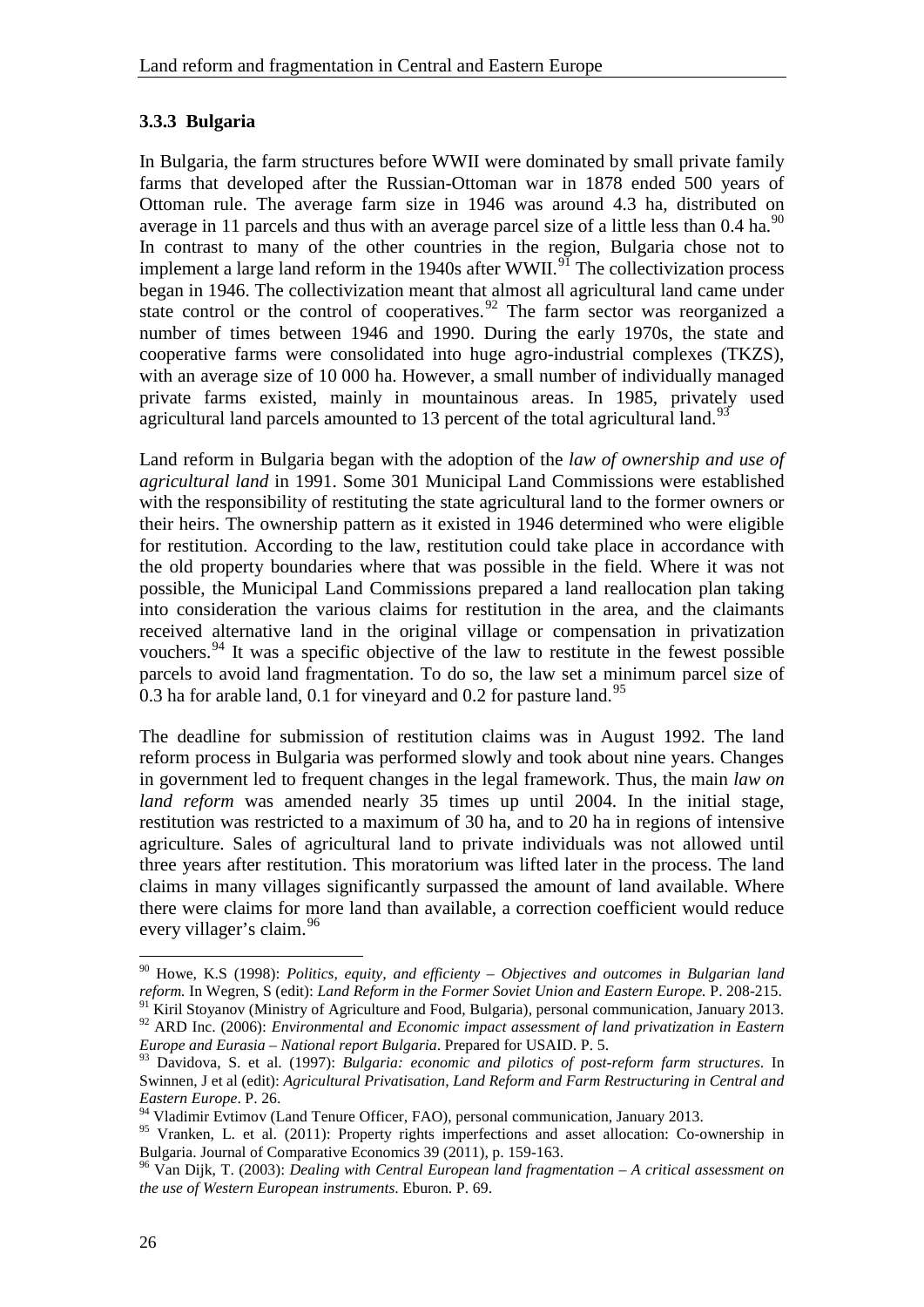The land restitution process resulted in the re-establishment of a large number of small family farms. In total, 5.7 million ha out of 6.2 million ha of state agricultural land were restituted.<sup>[97](#page-32-1)</sup> The average size of agricultural holdings after land reform is two ha on average, distributed in 4-5 parcels and thus with an average parcel size of  $0.4$ -0.5 ha. $^{98}$  However, ownership fragmentation is considerably worse than even these figures suggest. As most of the original landowners in 1946 had died by the time of restitution, the land was restituted to their heirs. According to the Bulgarian *inheritance law*, every heir gets an equal share of the property when the owner dies. So each heir was entitled to receive a relative share of each restituted parcel. When this conflicted with the above mentioned provisions on minimum parcel sizes in the *restitution law*, the heirs were forced into co-ownership of the restituted agricultural parcels. This has led to a massive co-ownership situation in Bulgaria where many parcels have numerous co-owners. Thus, the political intention of avoiding land fragmentation instead resulted in a hidden or internal fragmentation in the form of widespread co-ownership. Recent research documents that land in forced co-ownership in Bulgaria is more likely to be leased out to corporate farms or to be left abandoned than land under single ownership. $99$ 

The farm structures in Bulgaria after land reform are dualistic with a large number of small family farms and a much smaller number of large cooperatives and corporate farms. The average size of family farms in 1999 was 2.6 ha (including leased land), the average size of cooperatives was 483 ha, and the average size of corporate farms was 379 ha.<sup>[100](#page-32-4)</sup> The large farming operations farmed mainly on leased land. In 2003, 77 percent of the total area under cultivation was leased.<sup>101</sup> Approximately 240 000 ha of agricultural land, or eight percent of the UAA, are owned and managed by the state through lease agreements with private family farms or corporate farms.<sup>[102](#page-32-6)</sup> Between 2001 and until the end of 2012, a total of 32 000 ha were privatized through sale of state land through tenders.<sup>[103](#page-32-7)</sup> Of this amount, 8 000 ha were sold in 2012.

#### <span id="page-32-0"></span>**3.3.4 Conclusions**

Albania, Romania and Bulgaria chose quite different approaches to land reform but in all three countries the land reform process resulted in a complete restructuring of the agricultural sector. Albania distributed almost all agricultural land to rural families based on principles of equity in a quick land reform process in the early 1990s. A *land restitution law* was adopted but so far only limited progress has been made. Romania first distributed up to 0.50 ha for the personal use of each former member of the

<span id="page-32-1"></span><sup>97</sup> ARD Inc. (2006): *Environmental and Economic impact assessment of land privatization in Eastern Europe and Eurasia – National report Bulgaria*. Prepared for USAID. P. 6.

<span id="page-32-2"></span><sup>&</sup>lt;sup>98</sup> Kopeva, D. et al. (2002): Land Fragmentation and Land Consolidation in the Agricultural Sector – A Case Study from Bulgaria. FAO. P. 19.

<span id="page-32-3"></span><sup>&</sup>lt;sup>99</sup> Vranken, L. et al, (2011): Property rights imperfections and asset allocation: Co-ownership in Bulgaria. Journal of Comparative Economics 39, 2011.

<span id="page-32-4"></span><sup>&</sup>lt;sup>101</sup> ARD Inc. (2006): *Environmental and Economic impact assessment of land privatization in Eastern* 

<span id="page-32-6"></span><span id="page-32-5"></span>*Europe and Eurasia – National report Bulgaria.* Prepared for USAID. P. 12.<br><sup>102</sup> Ciaian, P. et al., (2012): *Sales Market Regulations for Agricultural Land in the EU Member States and Candidate Countries. Factor Markets W* 

<span id="page-32-7"></span><sup>&</sup>lt;sup>103</sup> Kiril Stoyanov (Ministry of Agriculture and Food, Bulgaria), personal communication, January 2013.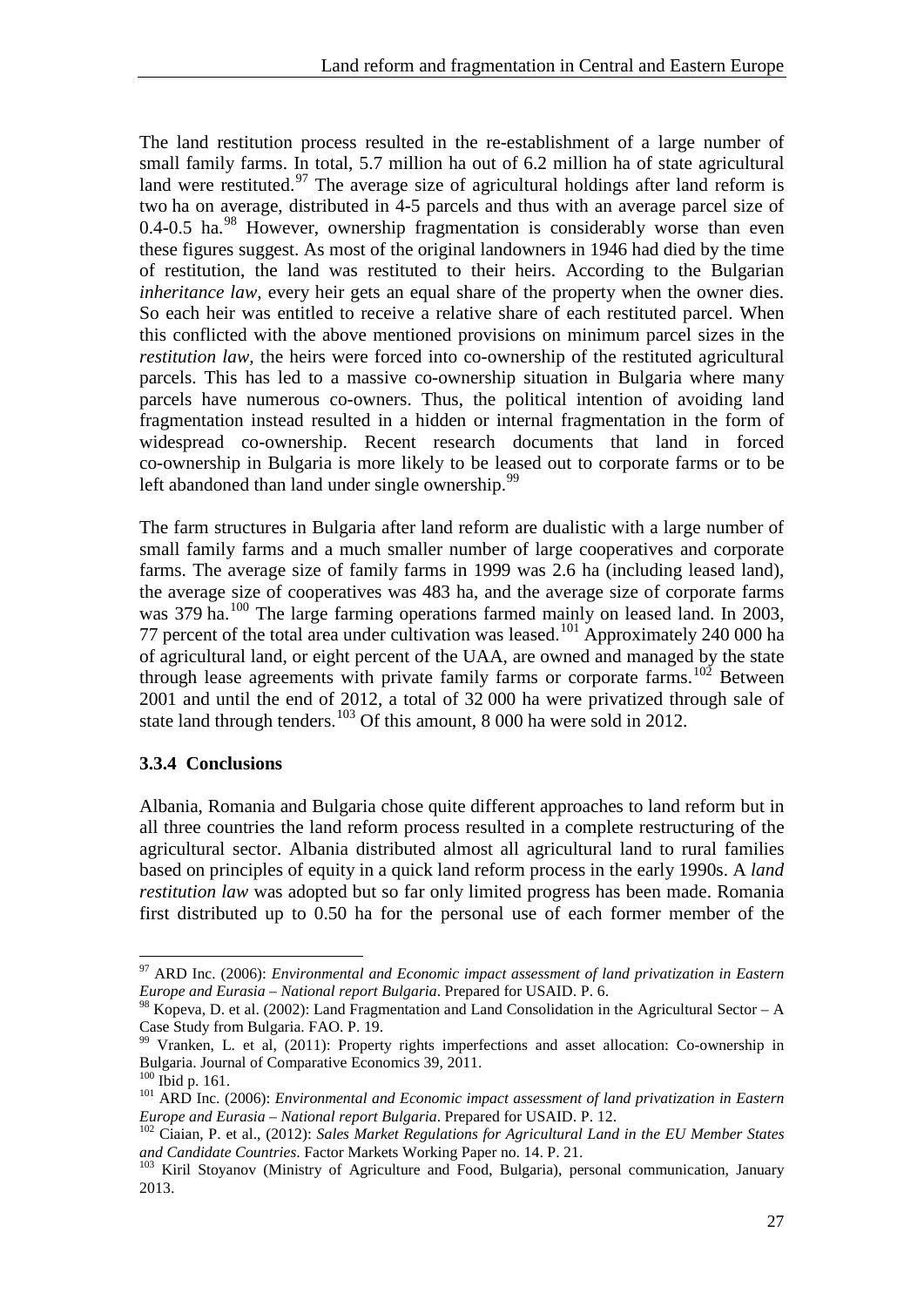agricultural cooperatives and pensioners during 1990-1, and then from 1991 restituted land to the pre-collectivization owners and their heirs. Where restitution was not possible, the lost land was compensated. Bulgaria restituted the ownership situation as it was in 1946 (and compensated when restitution was not possible) in a slow land reform process.

In all three countries the land reform resulted in a complete breakup of the former large-scale cooperatives and state farms. The outcome has been small average sizes of agricultural holdings (between 1.3 and 2.3 ha) and severe ownership and land use fragmentation emerged, with an average 4-5 agricultural parcels in all three countries. In addition, "hidden" fragmentation in the form of co-ownership is common in Bulgaria and Albania in the form of family ownership of the agricultural land while co-ownership is not so common in Romania.[104](#page-33-1) In Albania, the farm structures are completely dominated by the small and highly fragmented family farms as almost all agricultural land is used by the owning families. Small family farms also dominate in the other two countries but the farm structures are dualistic, with large corporate farms also dominating.

#### <span id="page-33-0"></span>**3.4 Former Yugoslavia countries**

Following the fall of communism, ethnic tension and economic problems led to the tragic wars in the ex-Yugoslavia countries during 1991-5 (Slovenia, Croatia, Serbia, and Bosnia and Herzegovina) and 1998-9 (Kosovo and Serbia). Seven independent countries: **Slovenia**, **Croatia**, **Serbia**, **Bosnia and Herzegovina**, **Montenegro**, **Macedonia** and **Kosovo** were founded on the ruins of Yugoslavia.

Land reform in the former Yugoslavia countries, with the exception of Slovenia, began much later than in most of the other countries in Central and Eastern Europe, and the wars have significantly complicated the land reform process. However, the starting point for land reform was also different from that of most of the other countries in the region. In Yugoslavia, the majority of the agricultural land was in private ownership as well as use throughout the socialist era. Thus, as much as 82 percent of the agricultural land was owned by small private family farms in  $1985^{105}$  $1985^{105}$  $1985^{105}$ 

The farm structures in most of the regions of Yugoslavia before WWII were dominated by small-scale family farms. From 1945, after the communists took over, large-scale state farms were created until  $1953$ .<sup>[106](#page-33-3)</sup> Different tools were applied in the collectivization process. Agricultural land and forests of large landowners including banks, private companies and churches, were expropriated without compensation. To begin with, the maximum allowed size of privately-owned farms was limited to 25 ha. In addition, the government confiscated land belonging to German citizens and to those who had cooperated with the Germans during the war. The nationalization of

<span id="page-33-1"></span><sup>&</sup>lt;sup>104</sup> Attila Blenesi-Dima, personal communication, January 2013.

<span id="page-33-2"></span><sup>105</sup> Zivkov, G. (2010): *Transition Reform of the Agriculture Sector in Former SFRY countries*. Working paper prepared for FAO. P. 22.

<span id="page-33-3"></span><sup>&</sup>lt;sup>106</sup> Bojnec, S and Swinnen, J (1997): *Agricultural privatisation and farm restructuring in Slovenia* in Swinnen, J et al. (edit): *Agricultural Privatisation, Land Reform and Farm Restructuring in Central and Eastern Europe*. P. 282-284.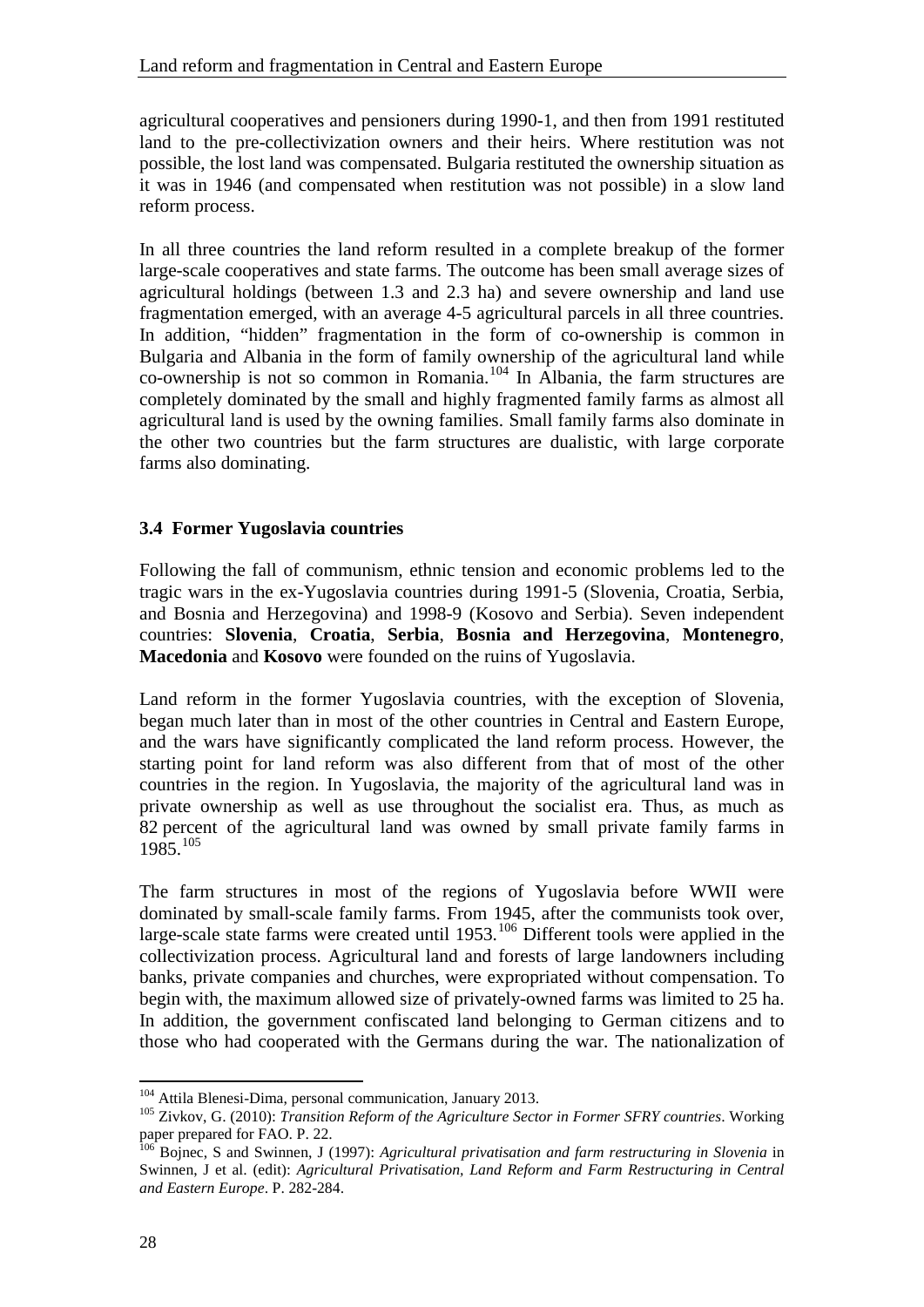large landholdings resulted in a state land reserve of 1.5 million ha of which 800 000 ha was distributed to settlers who had moved from unproductive mountain areas to more fertile areas. The remaining 700 000 ha was used to establish state farms.<sup>[107](#page-34-0)</sup> In 1953, the large-scale collectivization was abandoned because of strong opposition from peasants and due to poor performance of collective and state farms that led to economic and political problems. During 1949-50, frustrated peasants organized spontaneous local armed rebellions against collectivization.<sup>[108](#page-34-1)</sup>

Collectivization, however, continued at a lower intensity through expropriation and state purchase of private agricultural land in order to enlarge the state farms. From 1953 the maximum size of privately-owned farms was limited to 10 ha of agricultural land in fertile areas and to 20 ha in hilly areas.

Between 1955 and 1965, 1.2 million ha of agricultural land were purchased and expropriated from the private family farms and an additional 400 000 ha were cultivated through land reclamation (i.e. cultivation of grasslands and drainage of ponds and moors). This land was used to establish and enlarge existing large-scale state farms, often in the form of the so-called Socially Owned Enterprises (SOEs). Land consolidation was used as an instrument in this process as well. The different ways in which the state farms acquired private agricultural land in Yugoslavia has complicated the restitution and privatization process in the countries of the former Yugoslavia after 1991.

As a result of the collectivization process, a dualistic farm structure existed from the middle of the 1950s until after the wars in the 1990s, with many small-scale private family farms farming around 80 percent of the agricultural land and large-scale SOEs farming around 20 percent. The structure of the private farms was "frozen" since selling and buying of agricultural land between private individuals was hampered by complicated administrative procedures. Furthermore, the agricultural input and output market was fully controlled by the state.

Most of the former Yugoslavia (i.e. the north-western part) had been part of the Austro-Hungarian Empire and as such had the dual land registration system, with a separate land book and cadastre. All seven countries are struggling with severe registration problems that occurred from poor maintenance of the two registers and the lack of updating and coordination during the period of 1940-95. Furthermore, in some cases the land registers were lost in the wars (WWII and those of the 1990s).

Those regions of the former Yugoslavia that were part of the Austro-Hungarian Empire have a long tradition, going back to the first part of the  $19<sup>th</sup>$  century, for improving the agricultural structures through land consolidation projects.<sup>[109](#page-34-2)</sup> After WWII, the first *land consolidation law* was adopted in the Socialist Republic of Croatia in 1954. In SR Slovenia, the law was passed in 1957. Later, similar laws were adopted in most of the other republics, for example in Bosnia and Herzegovina as late

<span id="page-34-0"></span><sup>107</sup> Zivkov, G. (2010): *Transition Reform of the Agriculture Sector in Former SFRY countries*. Working paper prepared for FAO. P. 18-20.

<span id="page-34-1"></span><sup>108</sup> Glenny, M. (1999): *The Balkans – Nationalism, War, and the Great Powers, 1804-1999.* Penguin Books. P. 550-551.

<span id="page-34-2"></span><sup>109</sup> FAO Land Consolidation Project TCP/BIH/3301 (2012): *Draft land consolidation strategy framework paper*.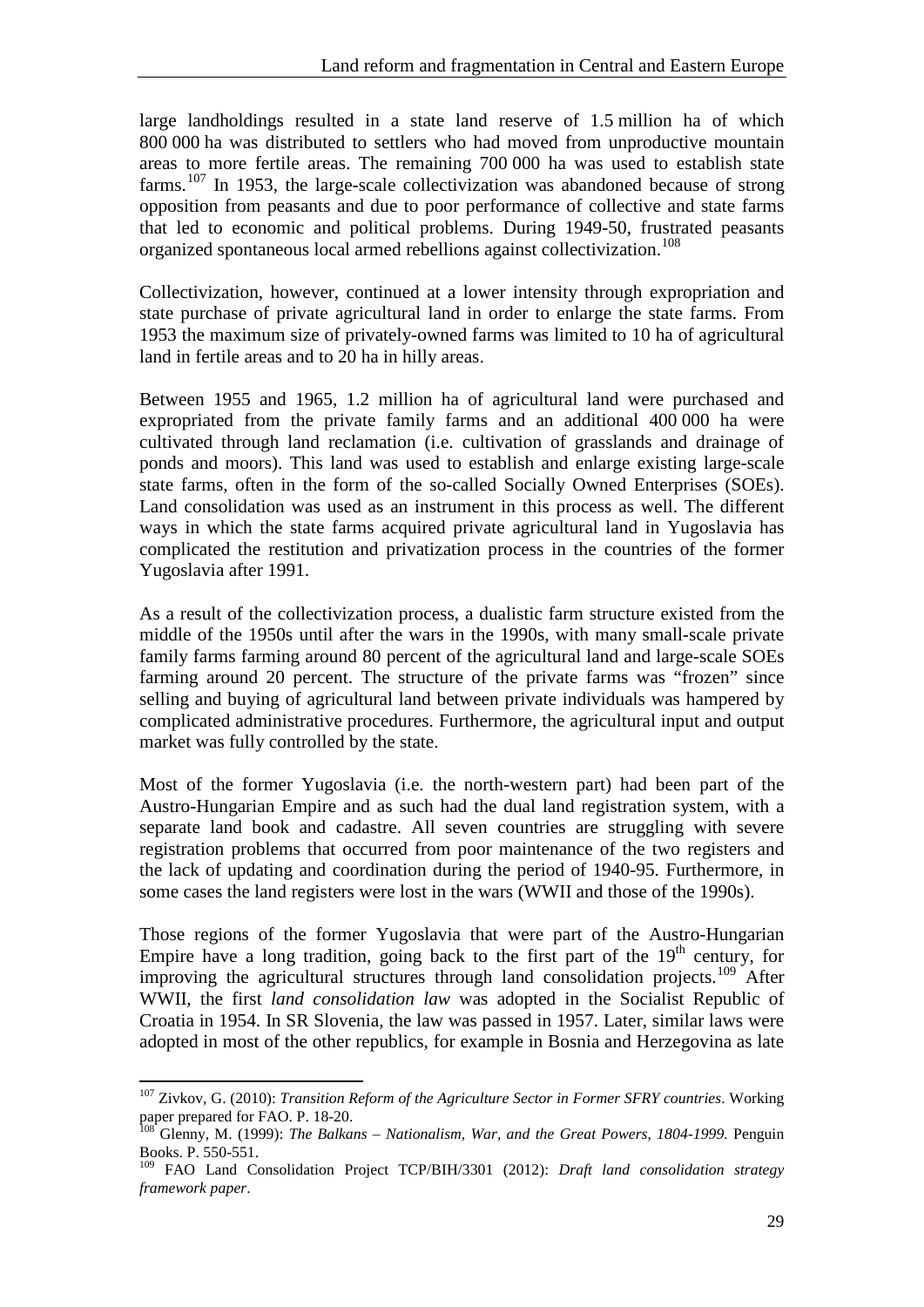as 1974. The land consolidation approach in Yugoslavia was similar to the German and Dutch approach at the time, with land consolidation often being implemented in connection with large-scale agricultural development projects, such as irrigation and infrastructure works. In Yugoslavia, the approach was top-down and often used to enlarge and consolidate the land of the state farms, and sometimes at the expense of the private family farmers who were forced to exchange their parcels for more remote ones.[110](#page-35-1) There are, however, also many examples where the private family farms benefitted from the land consolidation projects by reducing the number of land parcels (fragmentation) and amalgamating land closer to the homesteads.

The wars in the 1990s have further complicated the land reform process, especially in Croatia, Serbia, Bosnia and Herzegovina, and Kosovo. The restitution and compensation of refugees and displaced persons in the countries of ex-Yugoslavia after the wars is not included in this paper.

#### <span id="page-35-0"></span>**3.4.1 Slovenia**

In Slovenia, the war that broke out in 1991 lasted only 10 days, and soon after its independence the country began a transition process that led to EU membership in 2004. It was the first of the countries of the former Yugoslavia to obtain EU membership.

At the starting point of land reform, about 17 percent of the agricultural land in Slovenia was owned by the state farms. The *law on denationalization* was adopted in 1991 and laid the foundation for restitution of the state land to the former owners. In 1993, the process was supported by the adoption of the *law on the fund of agricultural*  land and forests (the land fund).<sup>111</sup> The restitution of the state land was handled by the state land fund. As mentioned above, the restitution process was complicated by the different approaches that had been used in Yugoslavia to acquire land from private farmers, sometimes without any compensation, sometimes with some compensation, and sometimes in a regular sale from the private owner to the state. Claims submitted for restitution by former owners or their heirs covered only a relatively small share of the state agricultural land.[112](#page-35-3) However, the restitution process was delayed and in 2000, only 40 percent of the land object of restitution had been restituted. By 2010, however, the process had been almost finalized. $113$ 

A special characteristic of land restitution in Slovenia was that the *law on denationalization* introduced restitution of agricultural land in co-ownership to the former owners and their heirs in cases where the land eligible for restitution was part of large agricultural fields, large orchards or vineyards. This provision reduced the

<span id="page-35-1"></span><sup>110</sup> Zivkov, G. (2010): *Transition Reform of the Agriculture Sector in Former SFRY countries*. Working paper prepared for FAO. P. 39.

<span id="page-35-2"></span><sup>111</sup> Bojnec, S and Swinnen, J. (1997): *Agricultural privatisation and farm restructuring in Slovenia* in Swinnen, J et al (edit): *Agricultural Privatisation, Land Reform and Farm Restructuring in Central and*  Eastern Europe. P. 289-293.<br>
<sup>112</sup> Giovarelli, R and Bledsoe, D. (2001): *Land Reform in Eastern Europe*. FAO. P. 37.<br>
<sup>113</sup> Zivkov, G. (2010): *Transition Reform of the Agriculture Sector in Former SFRY countries*. Workin

<span id="page-35-3"></span>

<span id="page-35-4"></span>paper prepared for FAO. P. 31.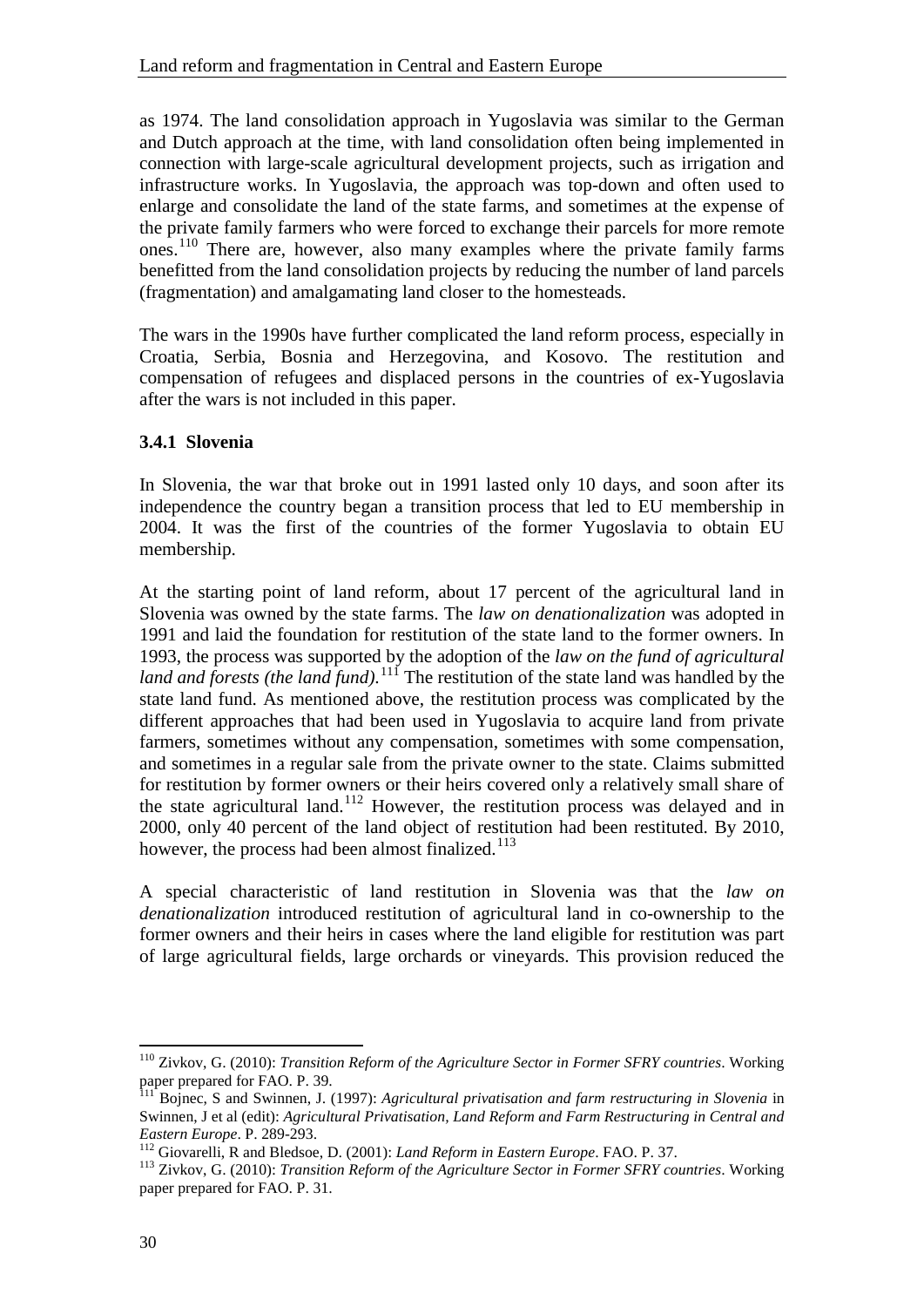physical land fragmentation as a result of the restitution process but instead it created "internal" fragmentation in the form of co-ownership.<sup>[114](#page-36-1)</sup>

The Slovenian state land fund still had around 60 000 ha (nine percent of all agricultural land) in its possession in 2011 and it functions today as a state land bank, which besides the management of the state agricultural land, is also able to purchase agricultural land that is used to increase the land mobility when implementing land consolidation projects.<sup>[115](#page-36-2)</sup> In 2011, the Land Fund sold only 11 ha but bought  $304$  ha of agricultural land. Slovenia has no plans for mass privatization of the remaining stock in the Land Fund. However, agricultural land from the fund can be sold if requested by private farmers and leaseholders have a pre-emptive right for purchase.

The farm structure in Slovenia is still dominated by many relatively small family farms with an average agricultural holding size of 6.3 ha, an average size of arable land parcels of 0.3 ha, and an average of  $22$  land parcels per agricultural holding.<sup>[116](#page-36-3)</sup> The share of agricultural land used through lease agreements is relatively low, with only 30 percent of the total UAA being leased in 2005.<sup>[117](#page-36-4)</sup>

#### <span id="page-36-0"></span>**3.4.2 Croatia**

 $\overline{a}$ 

Croatia is set to become a EU member in July 2013; it will become the second country of ex-Yugoslavia to do so. In Croatia the restitution of state agricultural land began in 1996 after the Dayton Peace Accord, and with the adoption of the *law on compensation for the property confiscated during the communist regime in Yugoslavia.*[118](#page-36-5) According to the law, only Croatian citizens could have land restituted. In 1999, the Croatian Constitutional Court intervened and mandated the Croatian Parliament to allow for restitution regardless of citizenship.<sup>[119](#page-36-6)</sup> The law was amended in 2002 and allowed for restitution to non-Croatian citizens but still with some exceptions. Only after a ruling of the Croatian Supreme Court in 2010 is restitution possible to all.

The compensation law defines restitution of the actual property as the main approach. However, when physical restitution is not possible, the former owners are compensated in state bonds.<sup>[120](#page-36-7)</sup> Given budgetary constraints, the law limits the total amount of compensation to 3.7 million kuna (approximately 500 000 EUR). Large claims are not fully compensated but instead with a smaller portion of the actual value of the claim. The restitution process in Croatia is mainly managed at the regional level of the public administration by the County Public Administration Offices in

<span id="page-36-1"></span><sup>&</sup>lt;sup>114</sup> Bojnec, S and Swinnen, J. (1997): *Agricultural privatisation and farm restructuring in Slovenia* in Swinnen, J et al (edit): *Agricultural Privatisation, Land Reform and Farm Restructuring in Central and Eastern Europe*. P. 291.<br><sup>115</sup> Lisec, A. (2012b). *Unpublished notes on land reform and land restitution in Slovenia.* 

<span id="page-36-2"></span>

<span id="page-36-3"></span><sup>&</sup>lt;sup>116</sup> Lisic, A. et al. (2012a): *The institutional framework of land consolidation – comparative analysis between Slovenia and Norway*. Paper presented at FIG Working Week, Rome. P. 3-4.

<span id="page-36-4"></span><sup>&</sup>lt;sup>117</sup> Swinnen, J. & Vranken, L, (2009): *Land & EU Accession – Review of the Transitional Restrictions by New Member States on the Acquisition of Agricultural Real Estate*. Centre for European Policy Studies (CEPS). P. 16.

<span id="page-36-5"></span><sup>118</sup> Zivkov, G. (2010): *Transition Reform of the Agriculture Sector in Former SFRY countries*. Working paper prepared for FAO. P. 31.<br><sup>119</sup> Adamcic, J. (2012): Restitution of Property to non-Croatian Citizens – Possible at last?

<span id="page-36-7"></span><span id="page-36-6"></span><sup>&</sup>lt;sup>120</sup> European Parliament (2010): Private Properties Issues Following the Change of Political Regime in Former Socialist or Communist Countries – Study. Directorate-General for Internal Policies. P. 85-88.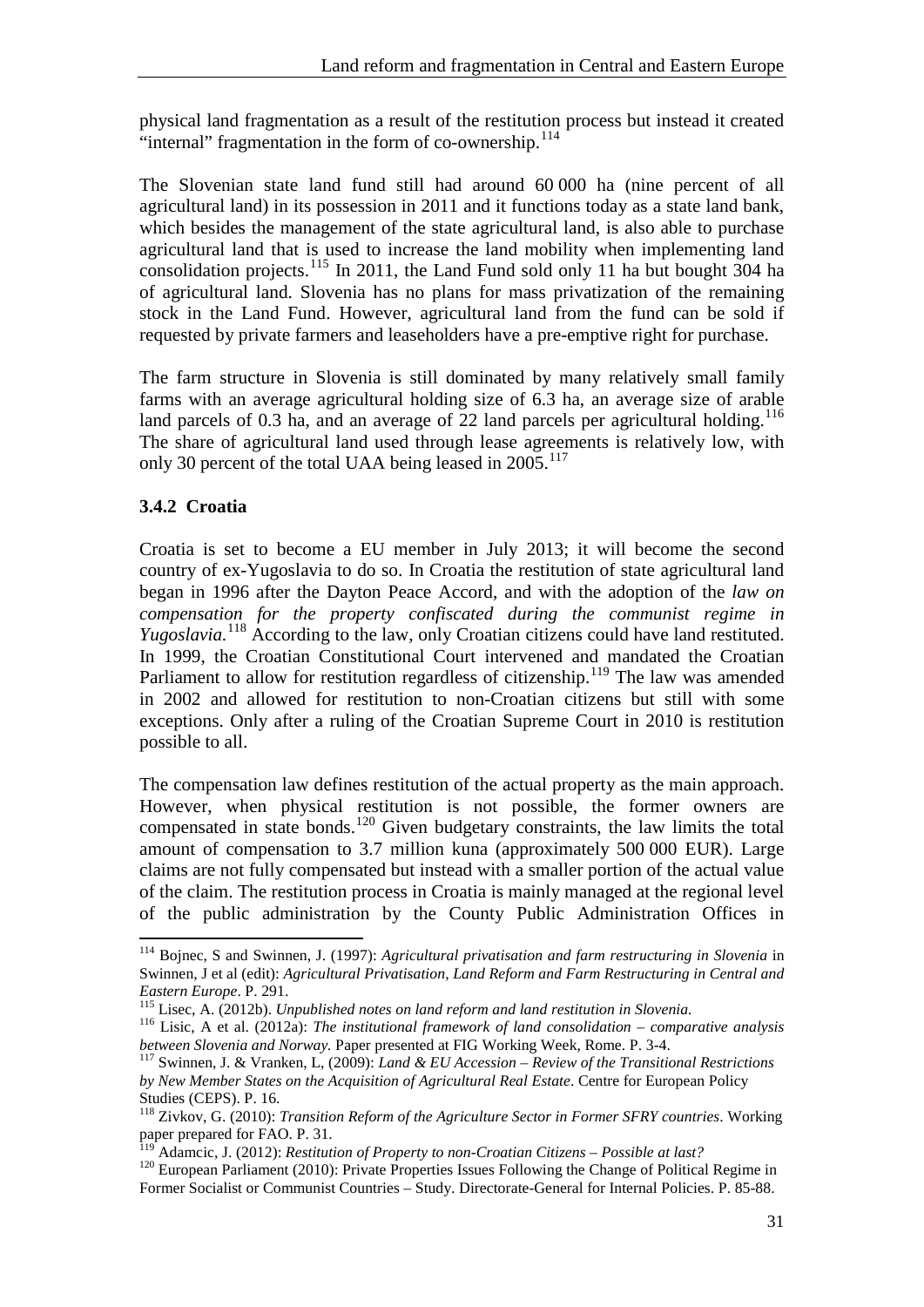collaboration with the Public Prosecutor's office. The restitution process in Croatia has been slow and is still ongoing. In 2010, 71 percent of the claims had been concluded.

In addition to restitution to previous owners, **Croatia** is in the process of privatization of state agricultural land through sale. According to the *law on agricultural land* adopted in 2001, the local governments (municipalities) were given the responsibility to prepare privatization programmes for state agricultural land under their jurisdiction.<sup>[121](#page-37-1)</sup> State land can be disposed of only through an auction or tender procedure. According to the law, family farms have the priority right to purchase or lease state land. The state land can be sold only when the land registers (i.e. land book and cadastre) are updated and reflect the actual situation in the field. This is a necessity but has further delayed the privatization process as the updating and coordination of the land registers are often complicated and time consuming. In total, around 220 000 ha of agricultural land has been included in the programmes. In 2012, around 63 000 ha had been privatized through sale.<sup>[122](#page-37-2)</sup>

The farm structure in Croatia is dominated by many small and fragmented family farms with a few large corporate farms. In 2009, the average size of commercial farms (including land leased in and leased out) was 8.5 ha while the average of all farms was only 2.9 ha.<sup>[123](#page-37-3)</sup> Abandoned agricultural land is a widespread phenomenon and more than  $1/3$  of the agricultural land is reported to be unused.<sup>[124](#page-37-4)</sup>

#### <span id="page-37-0"></span>**3.4.3 Serbia**

Serbia was granted the status of a EU candidate country in March 2012. In Serbia, the legal foundation for land reform was the adoption in 1992 of the *law on land restitution*. [125](#page-37-5) In 1992, 74 percent of the agricultural land in Serbia was owned and farmed by private individual family farms. In accordance with the law, around 150 000 ha of agricultural land expropriated after 1953 has been restituted to the previous owners. Agricultural land confiscated between 1945 and 1953 was excluded from restitution, together with restitution to former German owners and other minorities. Where it has not been possible to restitute in the old boundaries, the claimants have often been offered other unclaimed state land. According to the same law, land that had been confiscated from villages has been restituted and around 550 000 ha, mainly pasture land, has been returned to municipalities but is still under management by the state.

In 2006, the *law on restitution of property to churches* came into force. The Serbian Orthodox Church used to be one of the biggest landowners in Serbia. Some 9 000 ha of agricultural land and 22 000 ha of forest land was returned to the church.<sup>[126](#page-37-6)</sup>

<span id="page-37-3"></span><span id="page-37-2"></span>Croatia), personal communication.<br><sup>123</sup> Croatian Ministry of Agriculture (2009): Croatian Agriculture. P.6.

<span id="page-37-1"></span><sup>&</sup>lt;sup>121</sup> ARCOTRASS (2006a): *Croatia – Country report*. Funded by the European Commission. P. 9-11.<br><sup>122</sup> Internal database of Ministry of Agriculture, Ana Budanko Penavic (Ministry of Agriculture,

<span id="page-37-4"></span><sup>&</sup>lt;sup>124</sup> Nordic Consulting Group (2009): *Pilot Project on Land Consolidation in Croatia – Final Report.* P. 7.

<span id="page-37-5"></span><sup>125</sup> Haldrup, N.O. et al. (2003): *Land Consolidation and Land Tenure Assessment Mission, Republic of Serbia – Pre-Feasibility Study.* FAO. P. 11-12. <sup>126</sup> Marosan, M. (2012): *Identification of Main Legal Issues Important for Successful Land* 

<span id="page-37-6"></span>*Consolidation in Serbia.* P.19-22.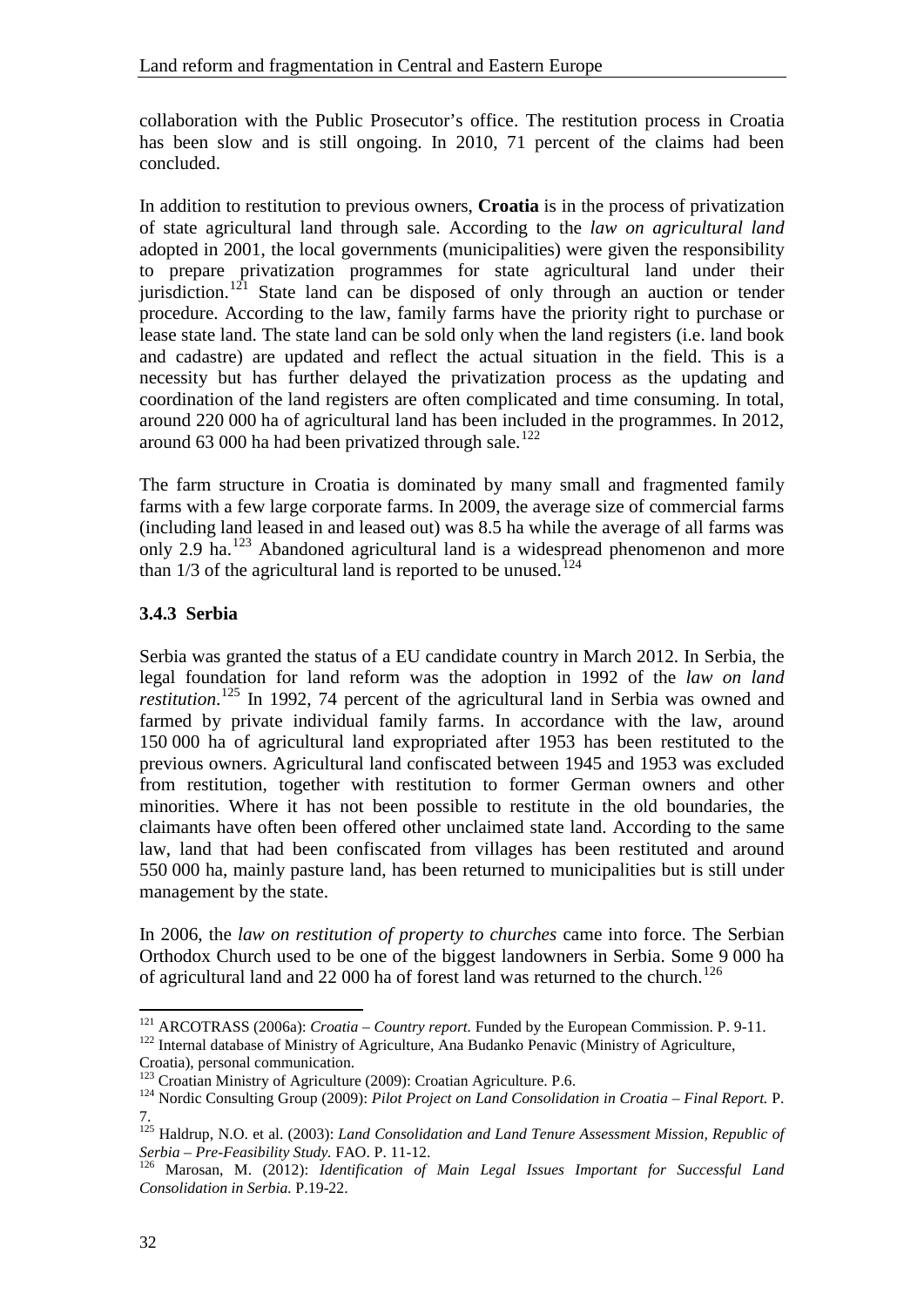In 2011, the *law on restitution of property and compensation* was adopted. The new restitution law also addresses the land confiscated from private owners during 1945-53. According to the law, nationalized property must be restituted to the former owners or their heirs. Where this is not possible, they have a right to compensation. It is estimated that the restitution process in Serbia will not be fully finalized for several decades. If the land is leased out (by the state) at the time of restitution, the lessee has the right to continue the land use for three years in the case of agricultural land and for 30 years in case of vineyards. In cases where nationalized agricultural land has been included in a land consolidation project during the communist period in Yugoslavia, the land is restituted in the boundaries as they were after the land consolidation projects (normally in fewer and larger parcels than at the time of nationalization).

In addition to the restitution of agricultural land to former owners, Serbia has implemented a privatization programme under which state land that is not subject to restitution is privatized through tenders and auctions. The legal framework is provided by the *law on privatization*, which was adopted in 2001 after the Milosevic government had lost power. In 2000, there were 411 state farms with an average size of 1 600 ha. Between 2002 and 2008, nine large state agricultural enterprises, each with 5 000-6 000 ha and 300 employees, were privatized through tender. <sup>[127](#page-38-1)</sup> During the same period, 125 smaller state farms were privatized through auctions. The privatization process in Serbia has not yet been finalized.

In many cases, land restitution in Serbia has had a negative impact on land fragmentation and has further led to uneconomic land use in the agricultural sector. Furthermore, many of those who had land restituted were living in cities and did not have an interest in agriculture. In 2012, the average size of a family farm was around 4.8 ha including land leased in and leased out, and on average was divided in 5-6 parcels.<sup>[128](#page-38-2)</sup> The average size of agricultural parcels owned by family farms is 0.34 ha and the average size of corporate farms is 175 ha. Fragmentation of agricultural land is continuing through inheritance. As a general rule, the *law on inheritance* prescribes that the land parcels are divided among the heirs.

The privatization through sale in Serbia has, on the other hand, not changed the farm structures very much as the state land has often been sold to private investors in large parcels or as complete farms. Today, large corporate farms own 15 percent of the arable land while the remaining 85 percent is owned by family farms.<sup>[129](#page-38-3)</sup>

#### <span id="page-38-0"></span>**3.4.4 Montenegro**

 $\overline{a}$ 

Montenegro became independent from the union with Serbia in 2006 after a referendum in 2005. Montenegro was given the status of EU candidate country in 2010.

<span id="page-38-1"></span><sup>127</sup> Zivkov, G. (2010): *Transition Reform of the Agriculture Sector in Former SFRY countries*. Working paper prepared for FAO. P. 34-35.

<span id="page-38-2"></span><sup>&</sup>lt;sup>128</sup> Zoran Knezevic, (Director, Directorate of Agriculture Land, Ministry of Agriculture, Forestry and Water Management, Serbia), personal communication, January 2013.

<span id="page-38-3"></span><sup>129</sup> Marosan, M. (2012): *Identification of Main Legal Issues Important for Successful Land Consolidation in Serbia.* P.19-22.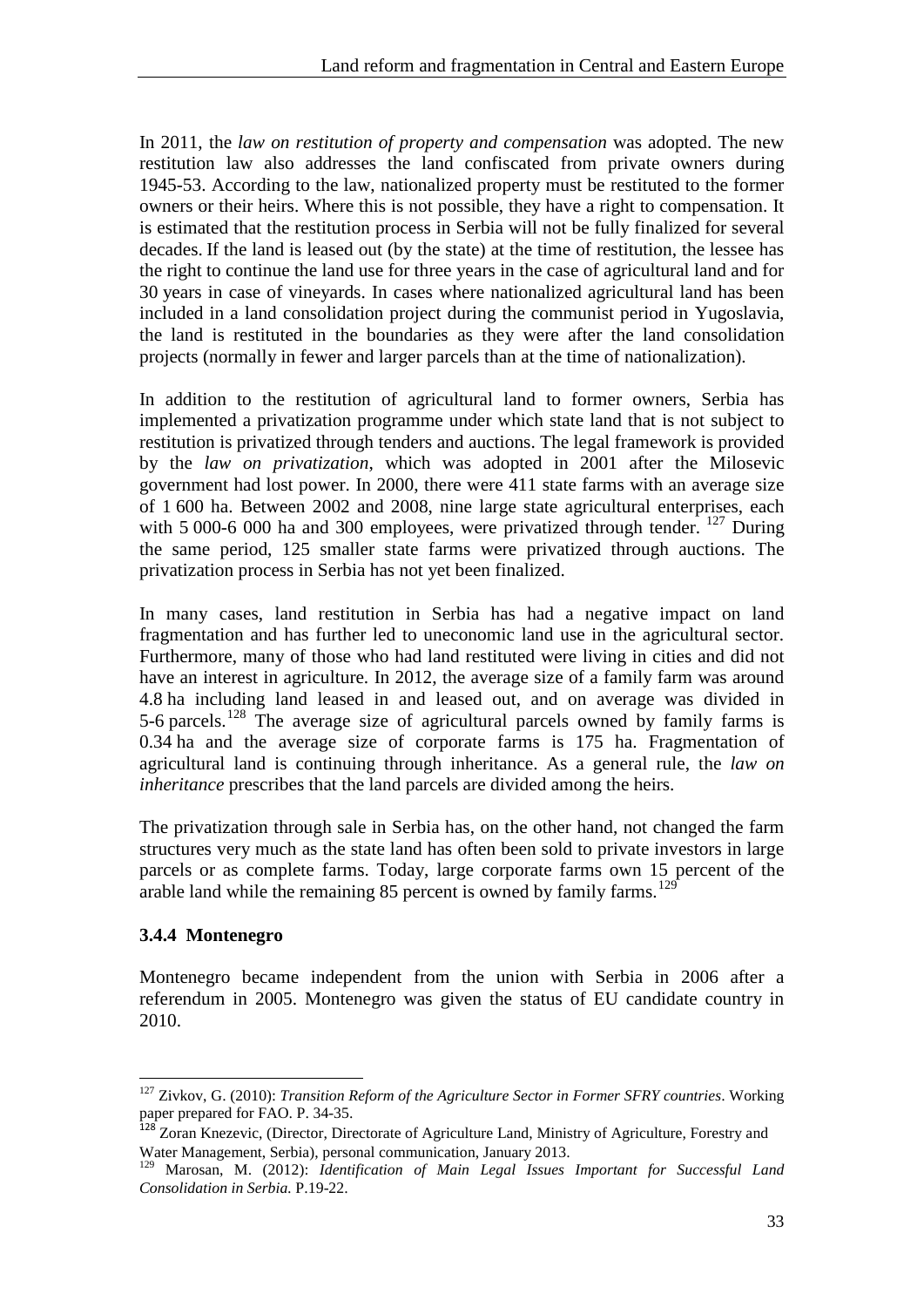In the 1980s, around 90 percent of the agricultural land was owned by private family farms. In 2004, Montenegro adopted the *law on property restitution and remuneration*. Restitution is to be executed within 10 years from the adoption of the law (i.e. to 2014).<sup>[130](#page-39-1)</sup> The law, which was revised in 2007, provides for restitution in kind where possible, and with cash compensation or substitution of other state land where physical return is not possible. This has been the case if substantial funds have been invested in improvement of the land value through irrigation, planting of perennials and construction of buildings. As of 2010, 6 200 claims for restitution of 9 800 ha had been submitted, and 4 800 ha had been given back to former owners or their successors.

The *law on privatization* from 1996 provided for the acceleration of the privatization process. As of 2010, the privatization of agricultural land through sale was almost completed and 97 percent of all agricultural land was privately owned.

Farm structures in Montenegro have remained relatively stable over the past decades despite the land reform initiatives. The average size of privately-owned agricultural holdings was around 2.7 ha in  $1991$ .<sup>131</sup>

#### <span id="page-39-0"></span>**3.4.5 Bosnia and Herzegovina**

Bosnia and Herzegovina became independent from Yugoslavia after the Dayton Peace Accord in 1995. During the war of 1991-5, over two million of the 4.4 million inhabitants either became refugees or were displaced from their homes. Many of these were rural families who had agricultural land.<sup>132</sup> In Bosnia and Herzegovina, land issues are under the responsibility of the entities: Republika Sprska, the Federation of Bosnia and Herzegovina, and the Brcko District. Thus, what in other countries is referred to as state agricultural land is, in Bosnia and Herzegovina, owned and administrated by the entities.

Restitution to former owners and privatization through sale of state land has not been the most important issue in the aftermath of the war. Only around six percent of agricultural land is still state owned, while 94 percent is already privately owned.<sup>[133](#page-39-4)</sup>

The Republika Srpska adopted the *law on restitution and remuneration* in 2000 but the law was suspended shortly afterwards. So far no further initiatives have been taken towards restitution of state agricultural land to former owners in Republika Srpska. In 2002, a draft *law on restitution* was discussed in the parliament of the Federation of Bosnia and Herzegovina. However, the law was withdrawn for additional work and so far no further initiatives have been taken in the Federation either.<sup>[134](#page-39-5)</sup>

<span id="page-39-1"></span><sup>&</sup>lt;sup>130</sup> Zivkov, G. (2010): *Transition Reform of the Agriculture Sector in Former SFRY countries*. Working paper prepared for FAO. P. 31 and 46-47.

<span id="page-39-2"></span>paper prepared for FAO. P. 31 and 46-47. <sup>131</sup> ARCOTRASS (2006b): *Montenegro – Country report*. Funded by the European Commission. P. 7-

<sup>8.&</sup>lt;br><sup>132</sup> Giovarelli, R and Bledsoe, D. (2001): *Land Reform in Eastern Europe*. FAO. P. 25.

<span id="page-39-4"></span><span id="page-39-3"></span><sup>&</sup>lt;sup>133</sup> FAO Land Consolidation Project TCP/BIH/3301 (2012): *Draft land consolidation strategy framework paper*.

<span id="page-39-5"></span><sup>&</sup>lt;sup>*f134*</sup> Zivkov, G. (2010): *Transition Reform of the Agriculture Sector in Former SFRY countries.* Working paper prepared for FAO. P. 31.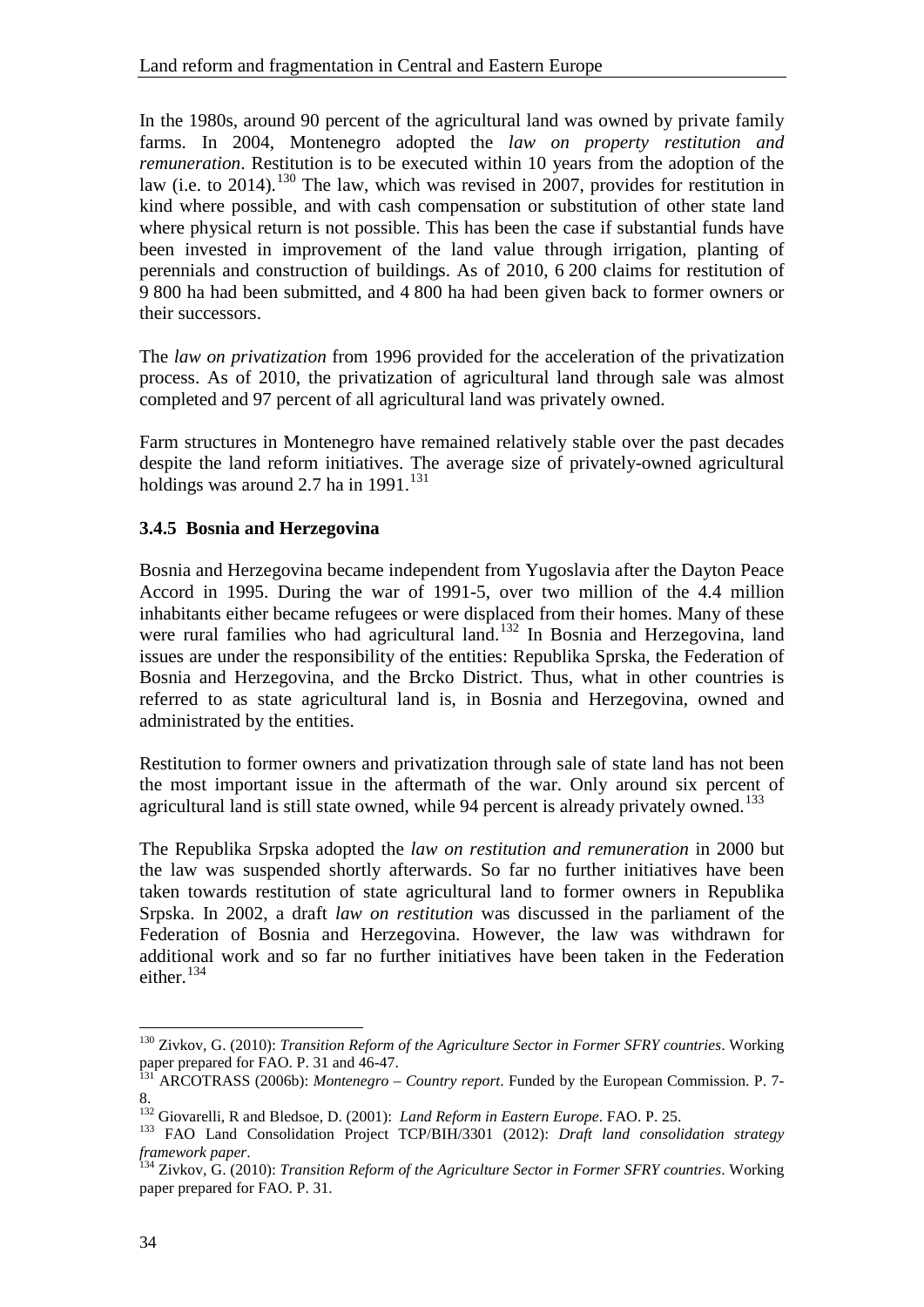

*Family farm in Ravno Municipality, Bosnia and Herzegovina (2012).*

Privatization of state agricultural land through sale has not yet been launched in Bosnia and Herzegovina. This is partly due to the unsolved restitution process and partly due to a political concern of not creating further fragmentation.

Today, as was the case during the Yugoslavia era, the farm structures in Bosnia and Herzegovina are dominated by many small and fragmented family farms, and with a few large corporate farms, often the successors of the SOEs. Land abandonment occurs even on fertile agricultural land for a number of reasons, such as land fragmentation, limited access to agricultural sales markets and the fact that many owners of agricultural land have moved away from the area where the land is located. Land market development is further hampered by out-of-date land registers. Many of the registered owners have been dead for decades and the inheritance remain unsolved and unregistered in the families. Thus, many agricultural land parcels have informal co-owners, sometimes among 2-3 generations of family members.

#### <span id="page-40-0"></span>**3.4.6 Macedonia**

Macedonia (The former Yugoslav Republic of Macedonia) became independent in 1991. The status as a EU candidate country was granted in 2005 and negotiations on membership began in 2007.

At the starting point of land reform in Macedonia, 78 percent of the agricultural land was privately owned, and with the remaining 22 percent being owned by the state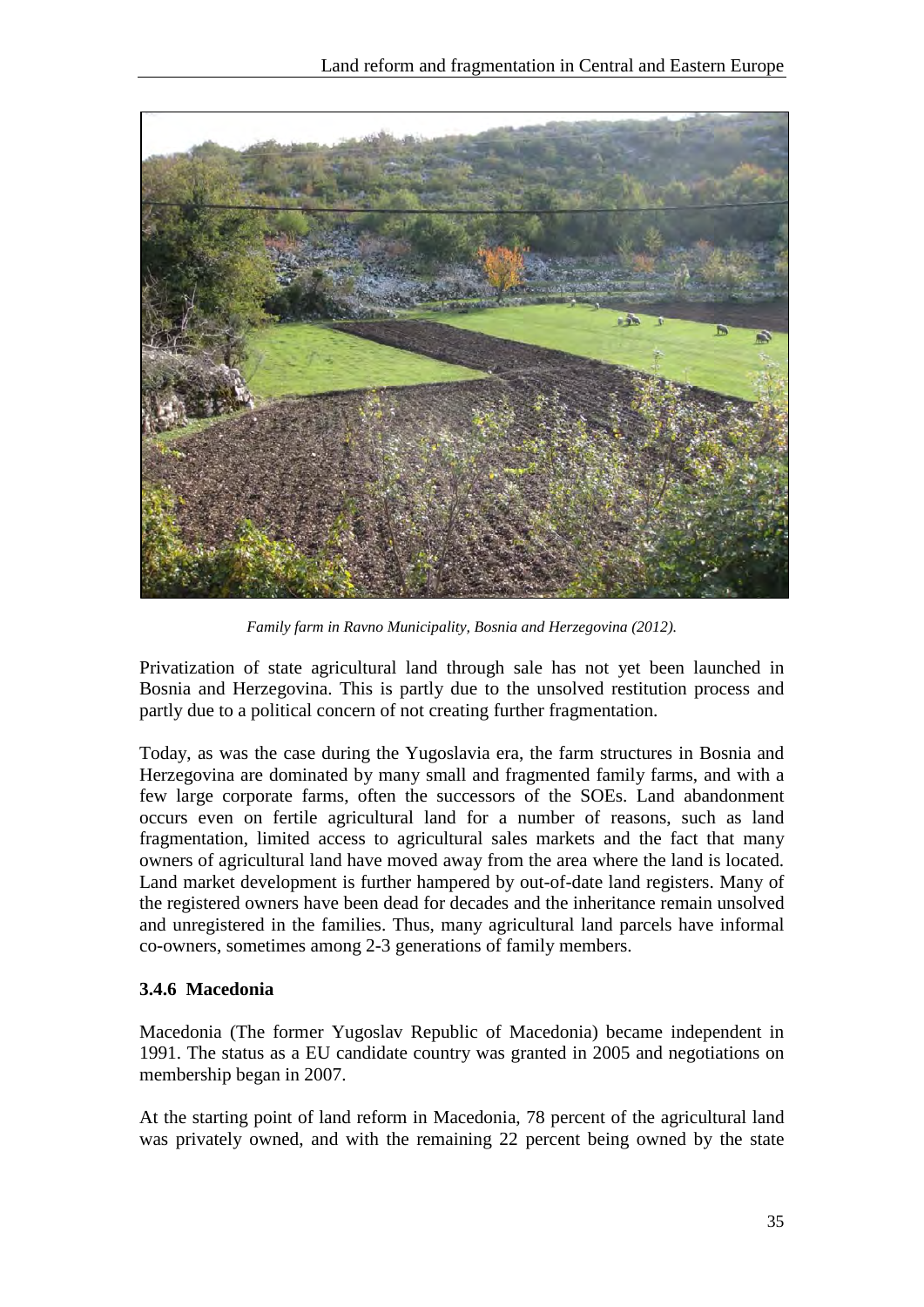(around 200 000 ha).<sup>[135](#page-41-1)</sup> The design of the land reform process has been influenced by a political concern that the process would lead to reduced productivity in the agricultural sector through the breakup of the large-scale state farms, and to further land fragmentation.<sup>[136](#page-41-2)</sup>

The adoption of the *law on denationalization* in 1998 opened up for the restitution of agricultural land that had been nationalized after  $\text{WWII.}^{137}$  $\text{WWII.}^{137}$  $\text{WWII.}^{137}$  The restitution law, however, has provisions (article 21) to protect the state farms.<sup>[138](#page-41-4)</sup> Thus, former owners and their successors had to accept compensation in state land other than the original boundaries of the parcel if the land for restitution was part of a large field of a minimum of 20 ha. Another option was to restitute the land in the form of coownership of the state farm. About five percent of the total size of agricultural land in Macedonia or a little less than  $1/4$  of the state land has been restituted.<sup>[139](#page-41-5)</sup> The Government announced in March 2012 that the restitution process had been finalized and 31 000 claims for restitution had been considered. <sup>[140](#page-41-6)</sup>

Macedonia has so far chosen to lease the 17 percent of the agricultural land that remains under state ownership after the restitution process in order to avoid a loss of agricultural productivity and increased land fragmentation. The state land and state farms are often leased out to large corporate farms.

The private agricultural land in Macedonia is highly fragmented with an average size of private agricultural holdings of  $2.5 - 2.8$ , an average parcel size of  $0.3 - 0.5$  ha, and with an average of 7 land parcels in each holding.<sup>[141](#page-41-7)</sup> However, the land fragmentation is in general not caused by the land reform process but relates to the pre-WWII farm structure.

#### <span id="page-41-0"></span>**3.4.7 Kosovo**

During the Yugoslavia period, Kosovo had an autonomous status as part of the Socialist Republic of Serbia. This status was eliminated by the Milosevic government in 1989. Ethnic tension led to discrimination, armed conflict and the war during 1998-9. The war stopped after NATO's bombings of Serbia. After the war, the international community established a transitional government (UNMIK). Kosovo declared its independence in 2008.

The Kosovo Trust Agency (KTA) was established by UNMIK in 2002 with the mandate to privatize the 12 percent of the agricultural land that was owned by the

<span id="page-41-1"></span><sup>&</sup>lt;sup>135</sup> Noev, N. et al. (2003): *The Development of Land Rental Markets in Bulgaria and the former Yugoslav Republic of Macedonia. P. 72.* 

<span id="page-41-3"></span><span id="page-41-2"></span><sup>&</sup>lt;sup>136</sup> Giovarelli, R and Bledsoe, D. (2001): *Land Reform in Eastern Europe*. FAO. P. 26.<br><sup>137</sup> Noev, N. et al. (2003): *The Development of Land Rental Markets in Bulgaria and the former Yugoslav Republic of Macedonia. P.* 

<span id="page-41-4"></span><sup>&</sup>lt;sup>138</sup> Melmed-Sanjak, J et al. (1998): *Project for the Analysis of Land Tenure and Agricultural Productivity in the Republic of Macedonia.* Working Paper no. 19. Land Tenure Center, University of Wisconsin. P. 25.

<span id="page-41-5"></span><sup>&</sup>lt;sup>139</sup> Noev, N. et al. (2003): *The Development of Land Rental Markets in Bulgaria and the former Yugoslav Republic of Macedonia. P. 72.* 

<span id="page-41-7"></span><span id="page-41-6"></span><sup>&</sup>lt;sup>140</sup> http://vlada.mk/?q=node/2585&language=en-gb<br><sup>141</sup> Keith, S. et al. (2009): *Options for the management of state land in rural areas in The former Yugoslav Republic of Macedonia*. FAO Land Reform Journal 2009/1.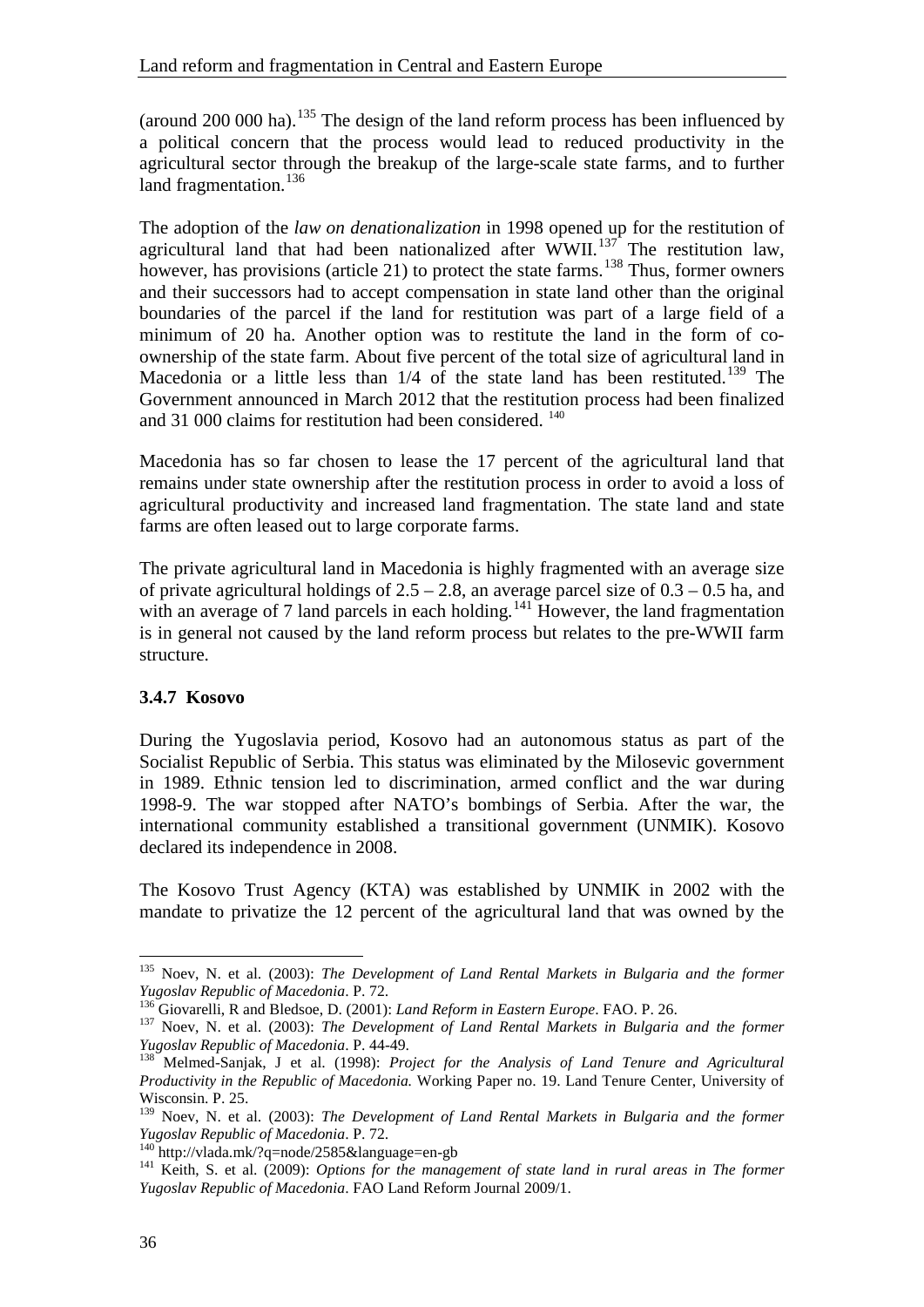state (i.e. through SOEs).<sup>[142](#page-42-1)</sup> It was estimated that after the war the SOEs held 60 000 ha of the most fertile agricultural land in Kosovo. As in the other countries of ex-Yugoslavia, agricultural land often became controlled by the state after it was nationalized or expropriated without compensation from private owners after WWII. However, to date, legal provisions regulating claims for restitution have not been adopted.[143](#page-42-2) Thus, the state land has to a large degree been privatized without taking into consideration the possibility of claims for restitution. Under the UNMIK Regulation No. 2005/18, the KTA did not need to determine the ownership status of assets of SOEs before privatization.<sup>[144](#page-42-3)</sup> As a consequence of the privatization process in Kosovo, future physical restitution will not be possible and the claimant will be limited to compensation.<sup>[145](#page-42-4)</sup>

In 2008, the Privatization Agency of Kosovo (PAK) succeeded KTA and the privatization process is still ongoing. Land privatization in Kosovo has been conducted through a tender procedure where state agricultural land (used by SOEs) has usually been privatized in large blocks of parcels or whole farms at the time. Thus, the privatization has not contributed to further land fragmentation. However, land fragmentation is continuing through inheritance.<sup>[146](#page-42-5)</sup>

The farm structure is still dominated by a large number of small and fragmented family farms and a small number of large-scale corporate farms, as was the case during the Yugoslavia era. In 2009, the average size of agricultural holdings was 2.5 ha, distributed in an average of eight land parcels, and thus with an average parcel size of 0.3 ha.<sup>[147](#page-42-6)</sup> Some 80 percent of the farms use between 0.5 and 2.0 ha, and 90 percent of all farming units have less than 2.5 ha.

#### <span id="page-42-0"></span>**3.4.8 Conclusions**

All seven countries of the former Yugoslavia had, more or less, the same starting point for land reform, and this was significantly different from that of most of the other countries in Central and Eastern Europe. More than 80 percent of the agricultural land was owned and used by small family farms between 1945 and the outbreak of the war in Yugoslavia in 1991.

Thus, the land reform activities have not fundamentally changed the ownership of agricultural land and the farm structures, as has happened in most of the other countries in the region. The farm structures today in the seven countries are dualistic and remain characterized, on the one hand, by a large number of small family farms (often with several fragmented land parcels as was the situation in Yugoslavia before WWII) and, on the other hand, by a limited number of large-scale corporate farms (often the successor of the SOEs).

<sup>&</sup>lt;sup>142</sup> ARCOTRASS (2006): Kosovo – Country report. Funded by the European Commission. P. 7-8.<br><sup>143</sup> OSCE & UNMIK (2008): *Privatization in Kosovo: Juridical Review of Kosovo Trust Agency*<br>*Matters by the Special Chamber of t* 

<span id="page-42-4"></span><span id="page-42-3"></span><span id="page-42-2"></span><span id="page-42-1"></span>

<span id="page-42-6"></span><span id="page-42-5"></span>

<sup>&</sup>lt;sup>144</sup> Ibid. P.10.<br><sup>145</sup> Ibid. P 28.<br><sup>146</sup> Stanfield, D. et al. (2004): An Assessment of Property Rights in Kosovo. USAID. P. 49-50.<br><sup>147</sup> Kosovo Ministry of Agriculture, Forestry and rural Development (2009): *Kosovo Agri Rural Development Plan 2009-13*, p. 25.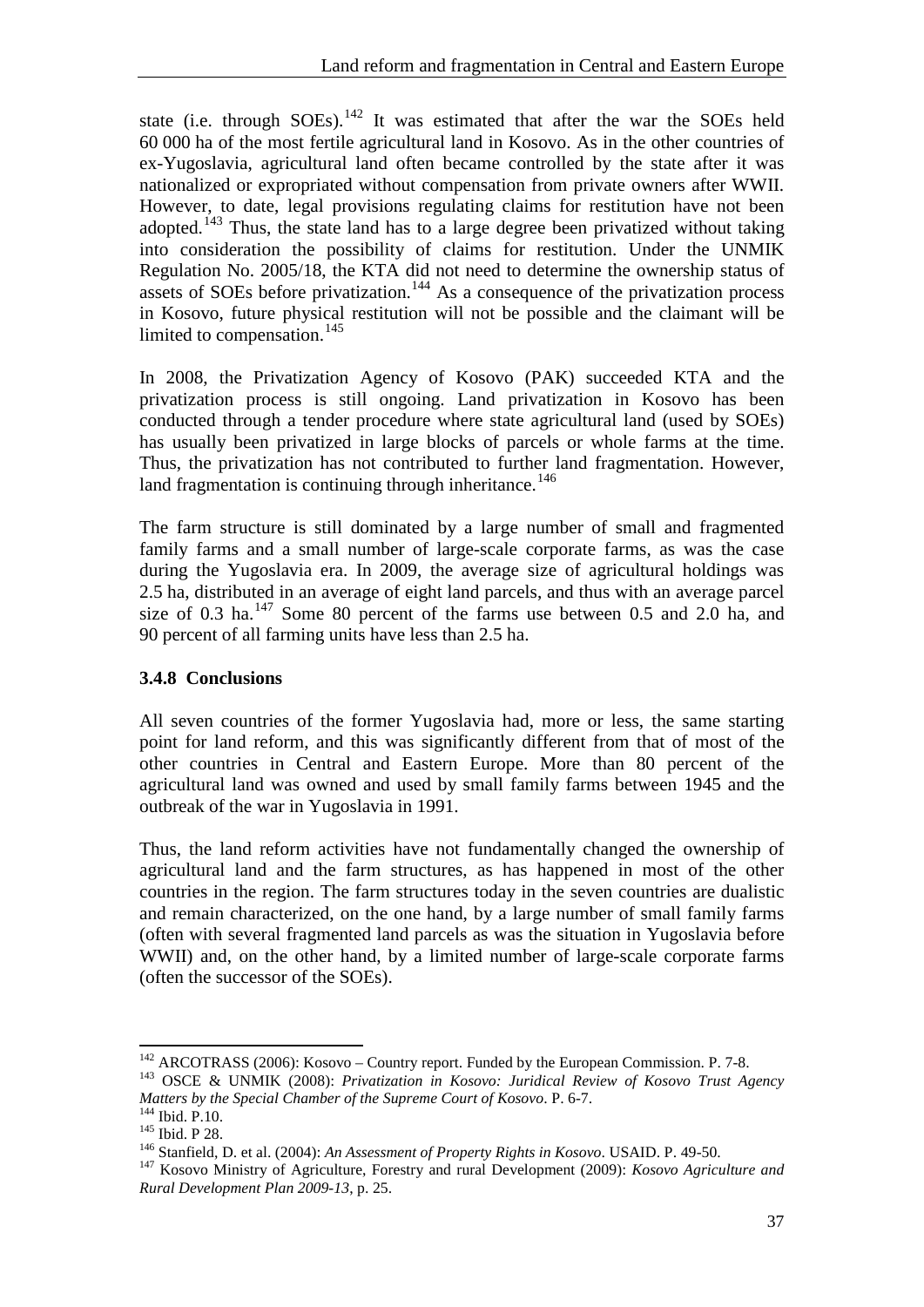Slovenia was not affected by the wars in the same way as most of the other countries and became a EU member as early as 2004. Not surprisingly, Slovenia has the largest average agricultural holding size with 6.3 ha but on average separated into 22 land parcels. The other six countries all have an average size of agricultural holdings of between 2 and 3 ha. The average size of agricultural land parcels is close to 0.3 ha in all seven countries, and the level of fragmentation of the agricultural land is high and often even higher than the official register data indicates. As mentioned, the land registers were often not updated in Yugoslavia, and many registered owners have been deceased for decades and the land has been divided informally or is in coownership between family members. In most of the countries (e.g. Croatia and Bosnia and Herzegovina), land abandonment is widespread even on the fertile land.

In five of the seven countries (Slovenia, Croatia, Serbia, Montenegro and Macedonia), there has been a process whereby former owners and their heirs could receive, through restitution, the state agricultural land that was nationalized without payment of compensation to the landowners between 1945 and 1991. Where physical restitution has not been possible, compensation has been paid. In Slovenia and Macedonia the land restitution process has been almost finalized while it is still ongoing in Croatia, Serbia and Montenegro. The restitution of state land to former owners in the five countries has, to some extent, further contributed to land fragmentation. However, most of the land fragmentation originates from the "frozen" farm structures of before WWII and still continues through inheritance.

Four of the seven countries (i.e. Croatia, Serbia, Montenegro and Kosovo) have engaged in large-scale privatization programmes where the remaining state agricultural land is privatized, often through public tenders or auctions. In Montenegro and Kosovo, the privatization process is coming towards an end whereas it will be ongoing for a while in Croatia and Serbia. In Kosovo, the state agricultural land was privatized at auctions without a parallel option for restitution. If legal provisions for restitution are adopted in the future, the claimants will have to be compensated in money as the land will already have been privatized to new owners through sale.

In Bosnia and Herzegovina, no steps have so far been taken towards either restitution or privatization through sale, and state agricultural land remains under the management of the entities and is often leased out to corporate farms.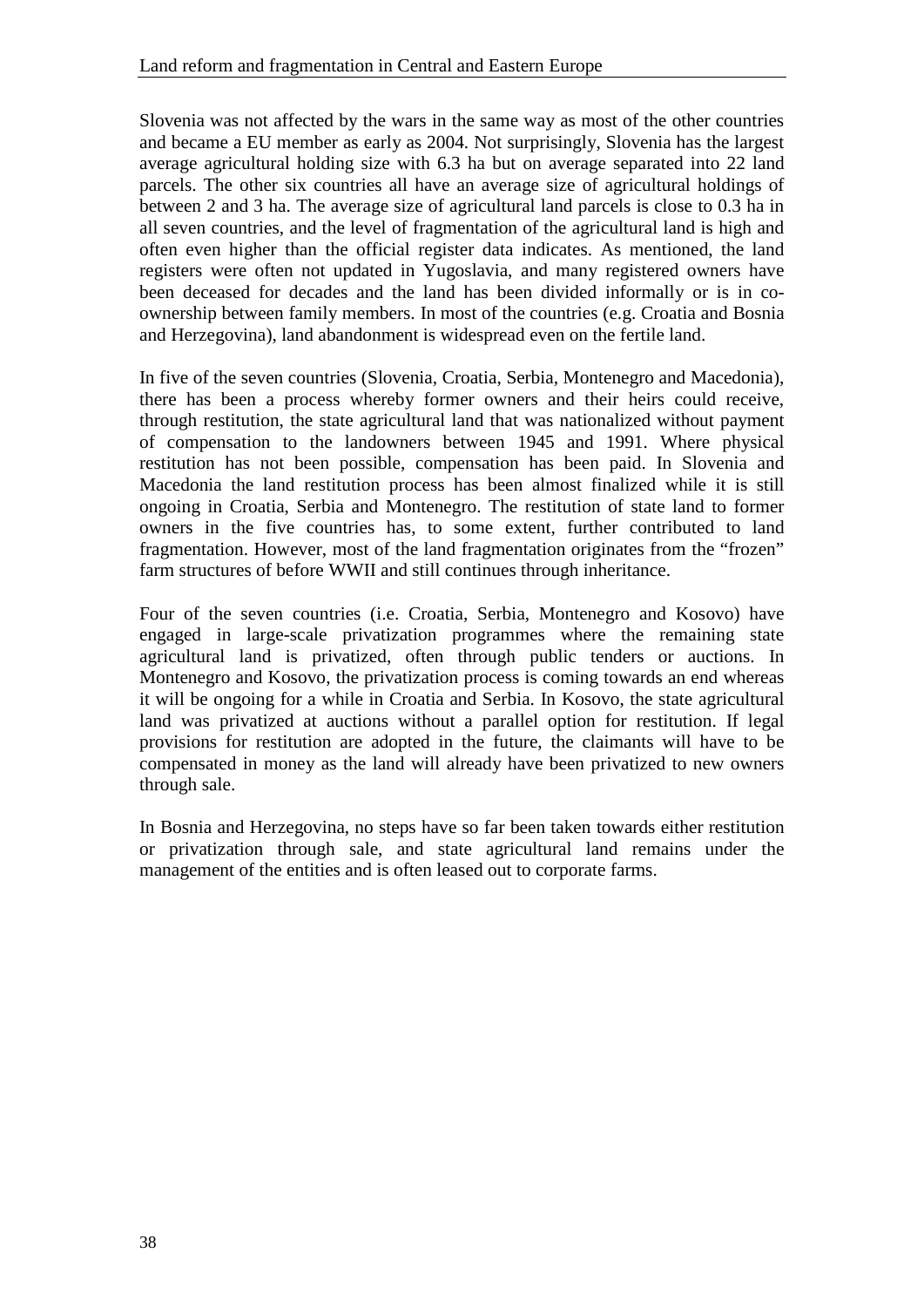#### <span id="page-44-0"></span>**3.5 Western CIS countries**

The western countries of the Commonwealth of Independent States (CIS), **Moldova**, the **Russian Federation**, **Ukraine**, and **Belarus**, have approached land reform in quite different ways since the breakup of the Soviet Union in 1991. During the Soviet era, all agricultural land was state-owned.<sup>[148](#page-44-2)</sup> Agricultural land was, with the exception of household plots where use rights were granted to the rural families, used for largescale farming in collective farms (kolkhozes) or state farms (sovkhozes) and was typically organized with one large farm per village.

#### <span id="page-44-1"></span>**3.5.1 Moldova**

 $\overline{a}$ 

Moldova (with the exception of the small part to the east of the Dnistr river) was part of the larger Bessarabia annexed by Romania in 1920. After WWII, it became part of the Soviet Union as the Moldavian Soviet Socialist Republic. Land reform in Moldova[149](#page-44-3) was made feasible through the adoption of the *land code* in 1991 and the law on peasant farms.<sup>150</sup> As its way of land reform, Moldova chose first the approach of distribution though paper shares, and subsequently the physical distribution of agricultural land parcels. [151](#page-44-5) After the adoption of the *land code*, village land commissions were established to determine "equivalent" land shares for eligible recipients, such as members and workers of collective and state farms, including administrative and professional staff, teachers, social workers and pensioners. One of the first activities was to determine the land fund subject to privatization, and the village land commissions played a central role.

The *land code* provided for the preparation of "land arrangement projects". These privatization projects were approved by local councils of the municipalities upon the recommendation of the village land commissions and after taking into consideration the opinion of the eligible persons. The local councils authenticated the property rights for the equivalent shares of land and issued land titles for the land shares. Initially, the provisional land titles did not indicate the exact location of parcels and eligible persons were not allocated physical parcels. The second stage of allocating parcels began in the mid-1990s. The new owners of shares of agricultural land had to explicitly request to withdraw from the corporate farms, and only in this situation were distinct, physical land parcels allocated.

Administrative support for land privatization was relatively weak in the early and mid-1990s, and in many cases the management of collective and state farms worked against the process. During 1992-6, less than 10 percent of members of collective farms left through withdrawal of their land and were trying to farm individually, often

<span id="page-44-2"></span><sup>148</sup> World Bank (2005): *Moldova Agricultural Policy Notes, Agricultural Land*. P. 1-2.

<span id="page-44-3"></span><sup>&</sup>lt;sup>149</sup> For a more detailed description of land reform in Moldova and the subsequent experiences with land consolidation see: Hartvigsen, M. et al. (2013): *Experiences with land reform and land consolidation in* 

<span id="page-44-4"></span><sup>&</sup>lt;sup>150</sup> Csaki, C. and Lerman, Z. (2001): *Land Reform and Farm Restructuring in Moldova: A real breakthrough?* Discussion Paper, Hebrew University of Jerusalem.

<span id="page-44-5"></span><sup>&</sup>lt;sup>151</sup> Lerman, Z. et all, (2004): *Agriculture in Transition – Land Policies and Evolving Farm Structures in Post-Soviet Countries*. Lexinton Books. P. 93.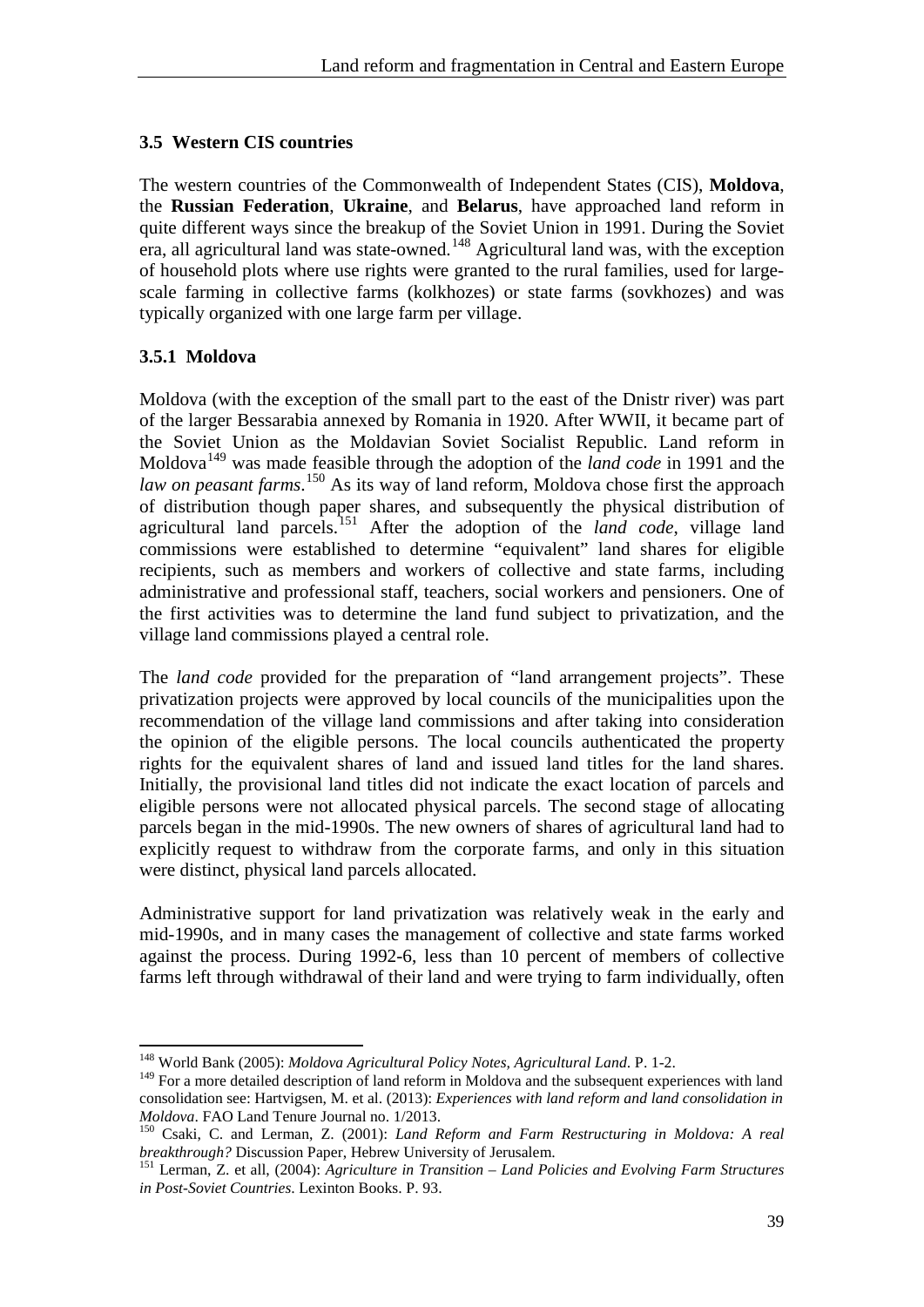without any equipment.<sup>[152](#page-45-0)</sup> Thus, despite the early start, the land reform advanced very slowly until 1996 when the Constitutional Court removed legislative constraints.<sup>[153](#page-45-1)</sup>



*Fragmented land parcel in Moldova (2005).*

The second part of Moldova's land reform was heavily influenced by donors. The National Land Programme, funded by USAID, was launched in 1997. Land arrangement projects for privatization were finally prepared and implemented using the procedure set by the 1991 *land code*. The new owners each received parcels of "equivalent soil quality" rather than of equal surface area (i.e. allocations of land with good soil quality were smaller than those for less fertile soils). Moldova was relatively unusual amongst transition countries in that a husband and wife each received land parcels, rather than the household.

The National Land Programme ended in 2001 and resulted in the privatization of more than 98 percent of agricultural land subject to privatization: around 1.7 million ha was privatized to almost 1.1 million new owners, each with an average landholding of 1.56 ha<sup>154</sup>. Normally the landholding was distributed in 3-4 parcels (i.e. 1-2 parcels of arable land, one parcel of orchard and one parcel of vineyard).

<span id="page-45-0"></span><sup>152</sup> East-West Management Institute (2001): *Moldova Land Privatization Programme– Final Report*. P.7.

<span id="page-45-1"></span><sup>&</sup>lt;sup>153</sup> Csaki, C. and Lerman, Z. (2001): *Land Reform and Farm Restructuring in Moldova: A real breakthrough?* Discussion Paper, Hebrew University of Jerusalem. P.1.

<span id="page-45-2"></span><sup>&</sup>lt;sup>154</sup> Consulting and Credit in Agriculture (CCA) (2003): *Agricultural Land Market in Moldova – Baseline Study*. P.7.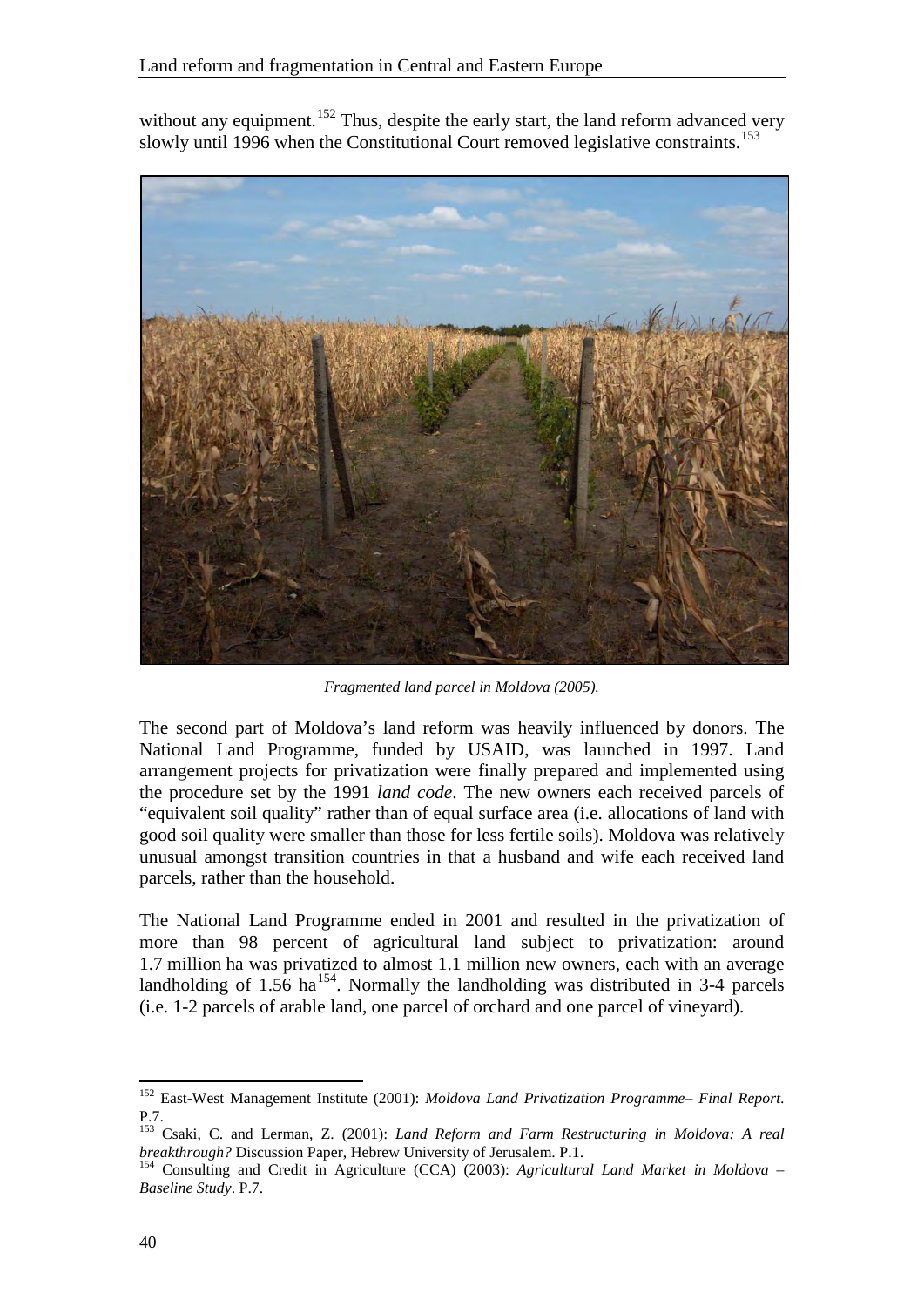The land reform in the 1990s and post-land reform development has resulted in a polarized agricultural structure. A duality exists with a relatively small number of large corporate farms at one extreme and a large number of very small and fragmented family farms at the other. While smallholders operate some 99.5 percent of farms, they farm less than 39 percent of the total UAA. Their farms average around one ha compared with an average of almost 250 ha for the larger operators who often farm on land leased in.<sup>155</sup> Medium-sized family farms that are the backbone of the agricultural structures in most Western European countries are almost completely absent in Moldova.

The land reform in Moldova in the 1990s did not include the so-called Trans-Dniestr area between the Dniestr River and the Moldovan border with Ukraine. In this area, the agricultural land is still state-owned according to the 2002 *land code*. The land continues to be used by large-scale corporate farms (i.e. former collective and state farms).

#### <span id="page-46-0"></span>**3.5.2 Russian Federation**

Starting in 1990, the Russian Federation has been implementing its third land reform in the last 100 years.<sup>[156](#page-46-2)</sup> The first wave of reforms, the Stolypin reforms, were launched in Czarist Russia in 1906.<sup>[157](#page-46-3)</sup> These reforms were basically an enclosure movement similar to the reforms that took place in Denmark from the 1780s onwards, where the common use of the agricultural land was transformed into individual family farms. They were interrupted by the Bolshevik revolution in 1917, which resulted in the second land reform of collectivization. Forced collectivization in the Soviet Union was a gradual process, but from the mid-1930s, all individual independent farms had vanished and all agricultural land was in the ownership of the state and managed by the collective and state farms, except for the so-called household plots where the use right were allocated to the rural population for subsistence farming.<sup>[158](#page-46-4)</sup>

The recent land reform began with the adoption of *principles of legislation of the USSR and Union Republics on land* in 1990, which was more than a year before the dissolution of the Soviet Union.<sup>[159](#page-46-5)</sup> The law empowered the republics to adopt their own legislation on land. The Russian Soviet Federative Socialist Republic subsequently adopted a number of laws including the *law on land reform*, the *law on peasant farms*, the *law on property* and the *land code*, and also legalized private ownership of land in addition to state ownership. Private landownership was confirmed by the 1993 *constitution* of the Russian Federation. But despite these legislative steps, the Russian Federation's land reform was intended to allow state and

<span id="page-46-1"></span><sup>155</sup> National Bureau of Statistics of the Republic of Moldova (2011): *Preliminary result of General Agricultural Census 2011*.

<span id="page-46-2"></span><sup>&</sup>lt;sup>156</sup> Wegren, S. (1998): *The conduct and impact of land reform in Russia*. In Wegren, S (edit): *Land Reform in the Former Soviet Union and Eastern Europe*, P. 95.

<span id="page-46-3"></span><sup>&</sup>lt;sup>157</sup> For detailed information about the Stolypin reform see: Kofoed, C.A. (1985): *My Share in the Stolypin Agrarian Reforms*. Odense University Press.

<span id="page-46-4"></span><sup>&</sup>lt;sup>158</sup> Lerman, Z. et all, (2004): *Agriculture in Transition – Land Policies and Evolving Farm Structures in Post-Soviet Countries*. Lexinton Books. P. 65.

<span id="page-46-5"></span><sup>159</sup> Ibid. P. 68.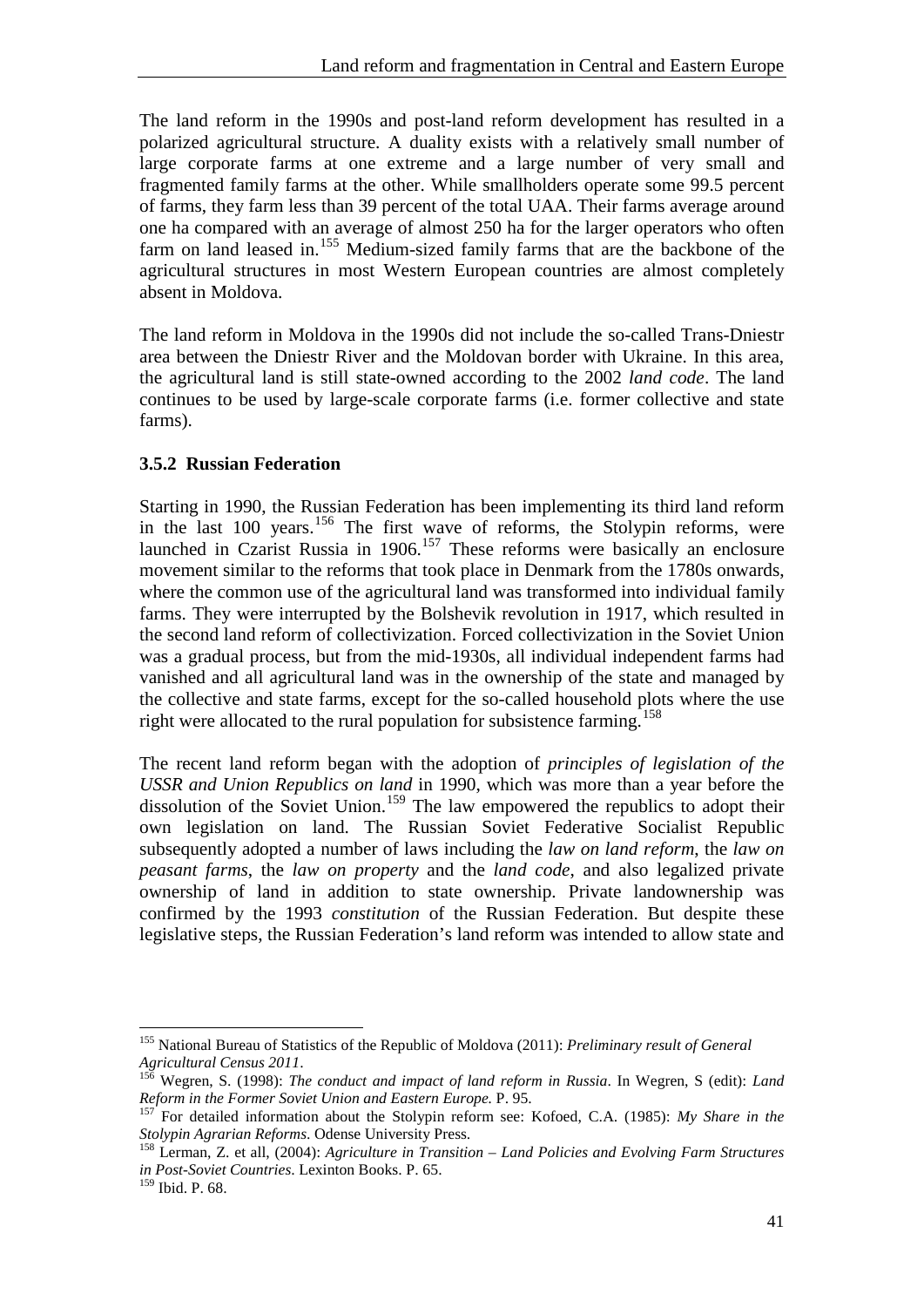collective farms to exist and function, and the land reform was designed in such a way that only a small percentage of the land from the collective sector was distributed.<sup>160</sup>

During 1992-4, most of the state agricultural land managed by the collective and state farms was privatized through the distribution of the ownership of the large corporate farms to former collective farm members and state farm workers in the form of land shares.<sup>[161](#page-47-2)</sup> Land shares could be bought and sold by individuals, leased from individuals or invested in the equity capital of the farm enterprise.<sup>[162](#page-47-3)</sup> Only the household plots (where the rural population had been granted the use rights during the Soviet period) have been privatized and the individual ownership of the physical parcels fully registered.

The paper land shares are described by Lerman as *fractional ownership in a large tract of jointly owned land, which in reality is managed and controlled by somebody else (typically the former collective farm in the village)*. [163](#page-47-4) Owners of land shares who want to create individual, independent family farms are allowed to withdraw from the corporate farms and obtain their own separate physical land parcels. However, for a number of reasons, few have chosen to leave the large corporate farms and have often leased back their land shares to the large farms. Thus, the farm structures have not changed significantly in the Russian Federation since the breakup of the Soviet Union and large farms still dominate, with the land now being owned by the rural population in the form of land shares. In 2006, of the 220 million ha of agricultural land, some 191 million ha or 86 percent were utilized, with the large corporate farms using 72 percent. Private households and individual farms used the remaining 28 percent. It is estimated that 44 million families owned land (both in shares and physical parcels) in 2002 and almost every rural household has become a landowner. [164](#page-47-5) Usually the rural households own a small physical household plot with an average size of 0.43 ha (in 2002) and a share in the corporate farm in the village. A survey from 2006 indicated that the average size of land owned in the form of land shares represented around seven ha. The land market in the Russian Federation is almost completely dominated by lease agreements while land sales are much less common.

#### <span id="page-47-0"></span>**3.5.3 Ukraine**

In Ukraine, the land reform after 1990 took the same initial steps as in the Russian Federation, with both countries then being part of the Soviet Union. In 1990, the Ukrainian Soviet Republic passed the first *resolution on land reform*, by which all land in the country became subject to reform.<sup>[165](#page-47-6)</sup> Ukraine declared its independence from the Soviet Union in October 1991.

Land reform in Ukraine has been implemented in two stages: 1990-9; and from 2000 onwards. In 1991, the *law on peasant farms* was adopted. Since the land was still

<sup>160</sup> Wegren, S. (2008): *The Limits of Land Reform in Russia.* Problems in Post –Communism. Vol. 55,

<span id="page-47-3"></span><span id="page-47-2"></span>

<span id="page-47-1"></span>no. 2, March/April 2008, pp. 14-24.<br><sup>161</sup> Giovarelli, R and Bledsoe, D. (2001): *Land Reform in Eastern Europe*. FAO. Pp. 7-12.<br><sup>162</sup> Lerman, Z. et all, (2004): *Agriculture in Transition – Land Policies and Evolving Farm* 

<span id="page-47-5"></span><span id="page-47-4"></span><sup>&</sup>lt;sup>163</sup> Ibid. p. 95.<br><sup>164</sup> Wegren, S. (2008): The Limits of Land Reform in Russia. Problems in Post –Communism. Vol. 55, no. 2, March/April 2008, pp. 15-16.

<span id="page-47-6"></span> $165$  Lerman, Z. et al (2007): Rethinking agricultural reform in Ukraine. IAMO and FAO. Pp. 15-29.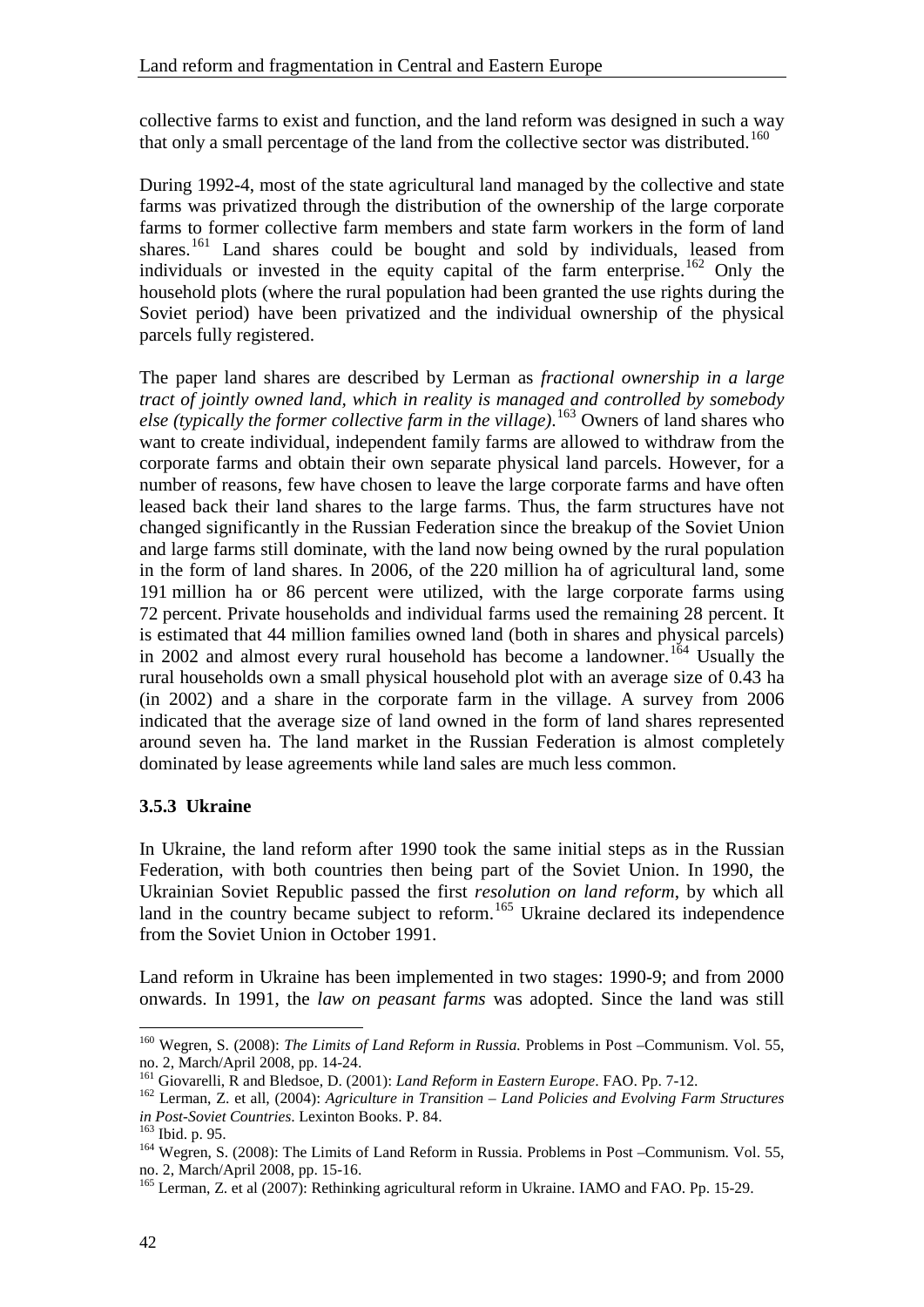owned by the state, the law provided that individuals who wanted to start small private farms could receive up to 50 ha of agricultural land in lifetime inheritable possession. The new *land code* from 1992 laid the foundation for privatization of state-owned agricultural land in land shares. During 1992-3, 12 000 collective and state farms were transformed into so-called collective agricultural enterprises (CAE). In the next step, the CAEs were privatized through land shares that were distributed to the employees and pensioners of the collective and state farms. After a *presidential decree* was issued in 1995, the new owners of the land shares had the right to withdraw from the large farms and convert the paper land shares to one or more physical parcel(s), and to establish a private individual family farm or to lease out the land to other farmers. However, in the 1990s, few chose to withdraw from the large farms and in practice the process was often difficult for a number of reasons, as in the Russian Federation. By the end of 1999, more than six million rural residents had received paper land shares for the ownership of agricultural land as well as non-land assets of the former collective and state farms. The privatization of collective and state farms in the form of distribution of land shares to the rural population during 1990-9 had little effect on the farm structure. The large-scale corporate farms continued "business as usual" and were still subsidized by the state budget.

As in the Russian Federation, the household plots (where rural families had the individual use rights long before the breakup of the Soviet Union) were registered as individual property during the 1990s. Household plots are regulated by the *law on household plots* from 2003.

The second phase of the Ukrainian land reform began with a *presidential decree* in December 1999 that confirmed the right of the land share owners to have the land distributed as physical land parcel(s) and subsequently led to the large-scale conversion from land shares to physical parcels. According to the decree it was also possible to enlarge the household plot with the physical land parcel(s) from the converted land shares. Nearly seven million rural residents became owners of physical land parcels with an average holding size of 4.2 ha.<sup>[166](#page-48-0)</sup> In 2005, about 70 percent of the agricultural land, or 80 percent of the arable land, was physically owned by individual rural owners. Land titles for the distributed physical parcels have been registered with support from international donors. The average size of household plots grew from 0.5 ha to 2.5 ha in 2004. The land used by family farms increased from 1 million ha in 1999 to 3.5 million ha in 2002.

The farm structures in Ukraine after the second phase of land reform from 2000 are still dominated by large corporate farms, the successors to the collective and state farms. In 2004, these farms used 59 percent of the total agricultural land and managed the land through lease agreements with state, municipalities and private owners.<sup>[167](#page-48-1)</sup> The individual sector, however, has developed dramatically since 1990 and in 2004 it used 41 percent of the total agricultural land. Of this figure, household plots accounted for 33 percent and commercial family farms for eight percent. An FAO survey in 2005 found that the average rural household owned 4.6 ha of agricultural land, divided into 2.7 parcels.<sup>[168](#page-48-2)</sup> Land fragmentation is a relatively small problem in

 <sup>166</sup> Ibid. P. 22.

<span id="page-48-2"></span><span id="page-48-1"></span><span id="page-48-0"></span> $\frac{167}{168}$  Ibid. Pp. 69-71.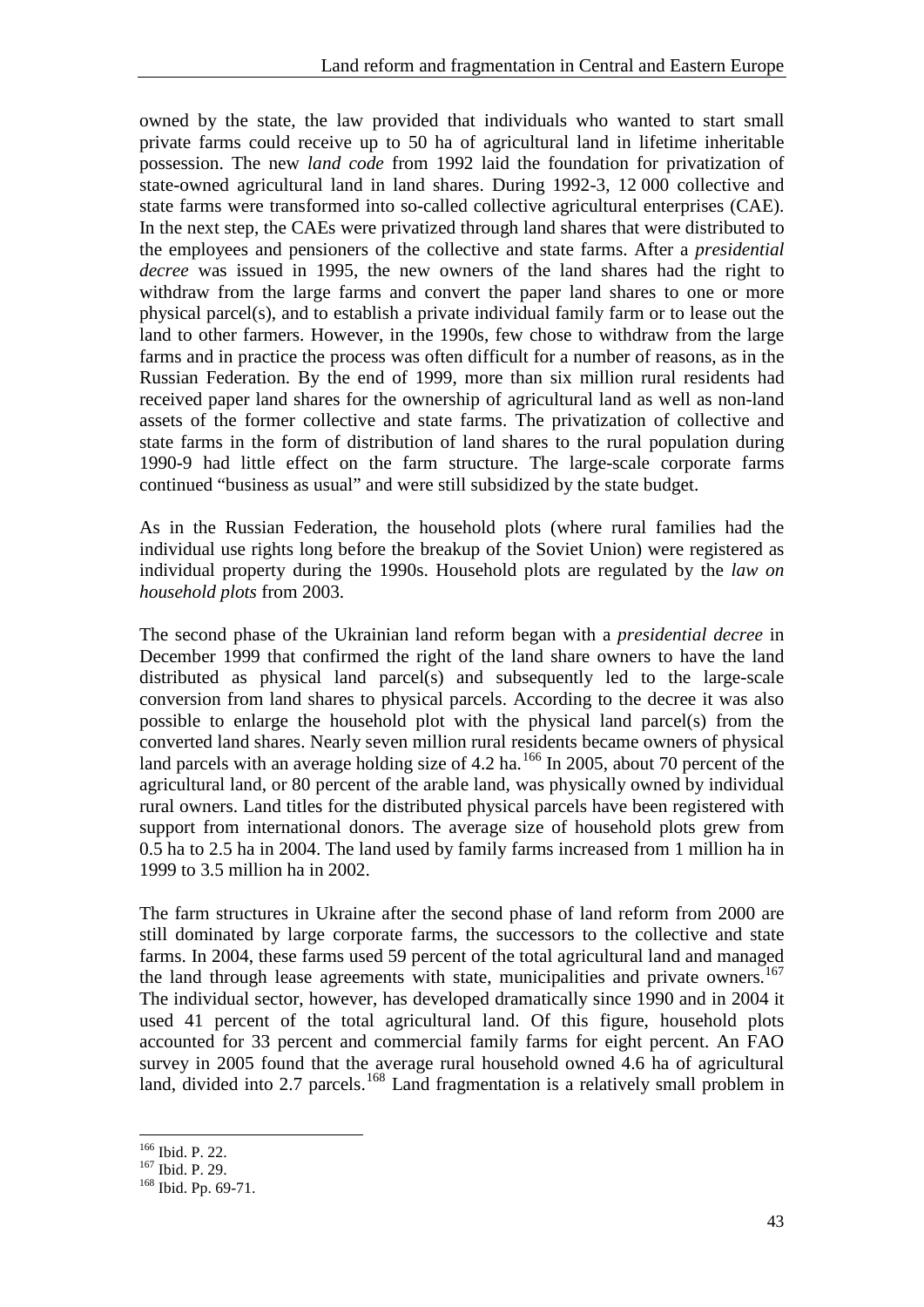Ukraine as most of the agricultural land is still used in large fields by corporate farms or commercial family farms.

The *land code* opened the way for some land transactions from 2001 but also introduced a moratorium on buying and selling of agricultural land until the beginning of 2008. The moratorium has since been extended a number of times due to political discussions about the opening of the Ukrainian agricultural land market, with the latest being in December 2011 when it was extended until the beginning of  $2013$ .<sup>[169](#page-49-2)</sup>

#### <span id="page-49-0"></span>**3.5.4 Belarus**

Belarus took the same initial steps towards land reform as the other Western CIS countries in 1990 while still being part of the Soviet Union. But since then not much has happened and practically no attempts have been made to restructure the traditional large-scale corporate farms. Belarus still does not allow private ownership of agricultural land. The *law on landownership* adopted in 1993 allowed private ownership to household plots of up to one ha.[170](#page-49-3) The 1999 *land code* confirmed that citizens may own up to one ha of agricultural land in a household plot and up to 0.25 ha of agricultural land under and around a private house. <sup>[171](#page-49-4)</sup> Additional land has to be leased from the state. The farm structures (except for the household plots which were already in individual use during the Soviet era) are still completely dominated by large-scale state subsidized corporate farms.

#### <span id="page-49-1"></span>**3.5.5 Conclusions**

The four western CIS countries, Moldova, the Russian Federation, Ukraine and Belarus, all started land reform in 1990 while being part of the Soviet Union. Initially, Moldova, Russia and Ukraine privatized the collective and state farms through distribution of paper land shares to the rural population. All three countries formally allowed the new owners of the land shares to withdraw from the large corporate farms and convert their land shares to physical parcels of agricultural land. However, this only happened in relatively few cases for a number of reasons. In Russia, it is still most common to own the agricultural land in the form of land shares which are leased out. Household plots are privately owned in all four countries and registered as such. In Belarus, practically no attempts have been made to restructure the traditional largescale corporate farms. Belarus still does not allow private ownership of agricultural land, and ownership is allowed only for household plots of up to one ha.

In a second phase, Moldova (from the mid-1990s) and Ukraine (from 2000) distributed the agricultural land to the rural population in physical parcels. Despite the physical distribution in Ukraine from 2000, to a large degree the Soviet-era farm structures remain intact as most of the land is still used by the large-scale corporate farms. In Moldova, the physical distribution in the late 1990s has led to a dualistic farm structure which is dominated by many small and fragmented family farms and with a few large corporate farms mainly operating on land leased in.

<span id="page-49-2"></span><sup>&</sup>lt;sup>169</sup> Bilak, D. et al (2012): *Ukraine: Extension of Agricultural Land Moratorium*. Article written for Law-Now. CMS Cameron McKenna's free online information service.

<span id="page-49-3"></span><sup>&</sup>lt;sup>170</sup> Lerman, Z. et al (2007): Rethinking agricultural reform in Ukraine. IAMO and FAO. P. 70.<br><sup>171</sup> Giovarelli, R and Bledsoe, D. (2001): *Land Reform in Eastern Europe*. FAO. Pp. 7-12.

<span id="page-49-4"></span>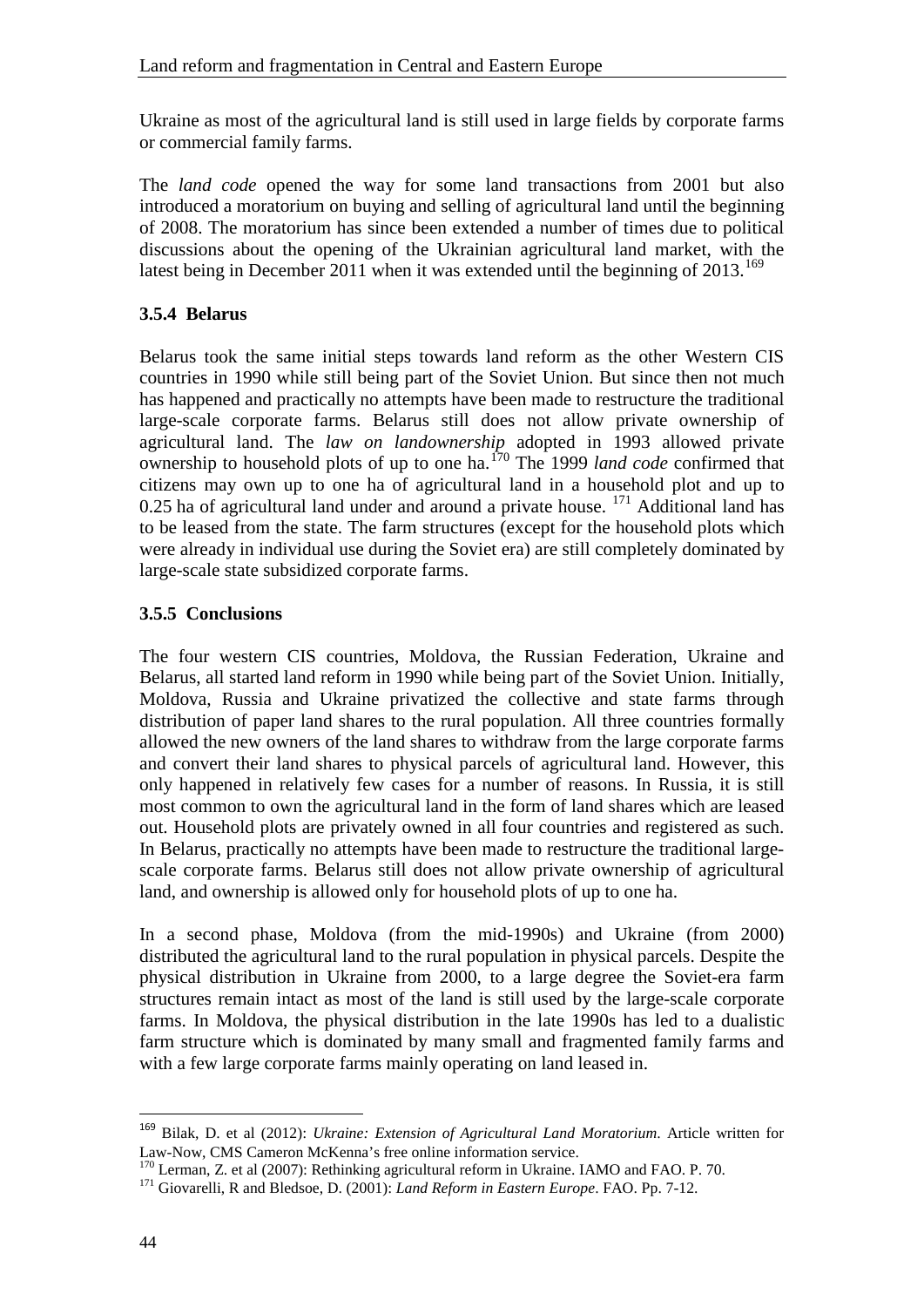Restitution of the pre-collectivization ownership rights to agricultural land has not been high on the political agenda in the four Western CIS countries and no attempts for restitution have been made. The main reason for this is most likely that the land was nationalized from the former private owners more than 60 years before the recent land reforms began in 1990. This, however, was not the situation in the Western part of Moldova (west of the Dnistr river) and the Western (former Polish) part of Ukraine where the agricultural land was nationalized by the Soviet Union after WWII. This differs from the land reform approach of the three Baltic countries, which were also annexed by the Soviet Union after WWII and where restitution was chosen as the main land reform approach after 1990 (see section 3.1).

#### <span id="page-50-0"></span>**3.6 Transcaucasus countries**

The three Transcaucasus countries, **Armenia**, **Georgia** and **Azerbaijan**, were incorporated into the Soviet Union in the early 1920s. All three countries acquired independence in 1991 when the Soviet Union broke up. Ethnic tension in the early 1990s led to armed conflicts between Armenia and Azerbaijan over the Nagorno-Karabakh area and in Georgia within two regions, Abkhazia and South Ossetia.

During the Soviet era all agricultural land was state-owned and managed by largescale cooperatives and state farms. In all three countries, the land reform process was driven by an urgent political need in response to poverty and hunger after the collapse of the command economy in the Soviet Union.<sup>[172](#page-50-2)</sup> At the start of the transition, a significant number of the urban population lost their jobs and moved from the cities to the villages where they and their families originally came from.

#### <span id="page-50-1"></span>**3.6.1 Armenia**

 $\overline{a}$ 

Land reform in Armenia began in 1991 and was already completed in 1993. The state-owned agricultural land was distributed to the rural families in an equal way.<sup>[173](#page-50-3)</sup> However, the amount of land distributed to the families varied greatly depending on the ratio between the available state land fund and number of eligible families in each community. For each rural community, 75 percent of the agricultural land was distributed among the eligible families, with the land being held by the family members in co-ownership. Families with more members got a larger share than those with fewer members. The different categories of land in the community were divided and a family normally received 1-2 parcels of arable land, one parcel of vineyard and one parcel of orchard. A lottery was held to determine the location of the family parcels in the village.<sup>[174](#page-50-4)</sup>

Some 25 percent of the agricultural land and all pasture areas were kept under state ownership but were available for lease to private individuals. This state land is now managed by the local community councils.

<span id="page-50-2"></span> $172$  Müller, W. et al. (2001): Strategy for Land Consolidation and Improved Land Management in Georgia – Pre-Feasibility Study. FAO. P.5.

<span id="page-50-3"></span><sup>&</sup>lt;sup>173</sup> Chluba, K. and Schmidt-Kallert, E. (2001): *Strategy for Land Consolidation and Improved Land Management in Armenia – Pre-Feasibility Study. FAO. P.13.* 

<span id="page-50-4"></span><sup>&</sup>lt;sup>174</sup> Giovarelli, R and Bledsoe, D. (2001): *Land Reform in Eastern Europe*. FAO. P. 18.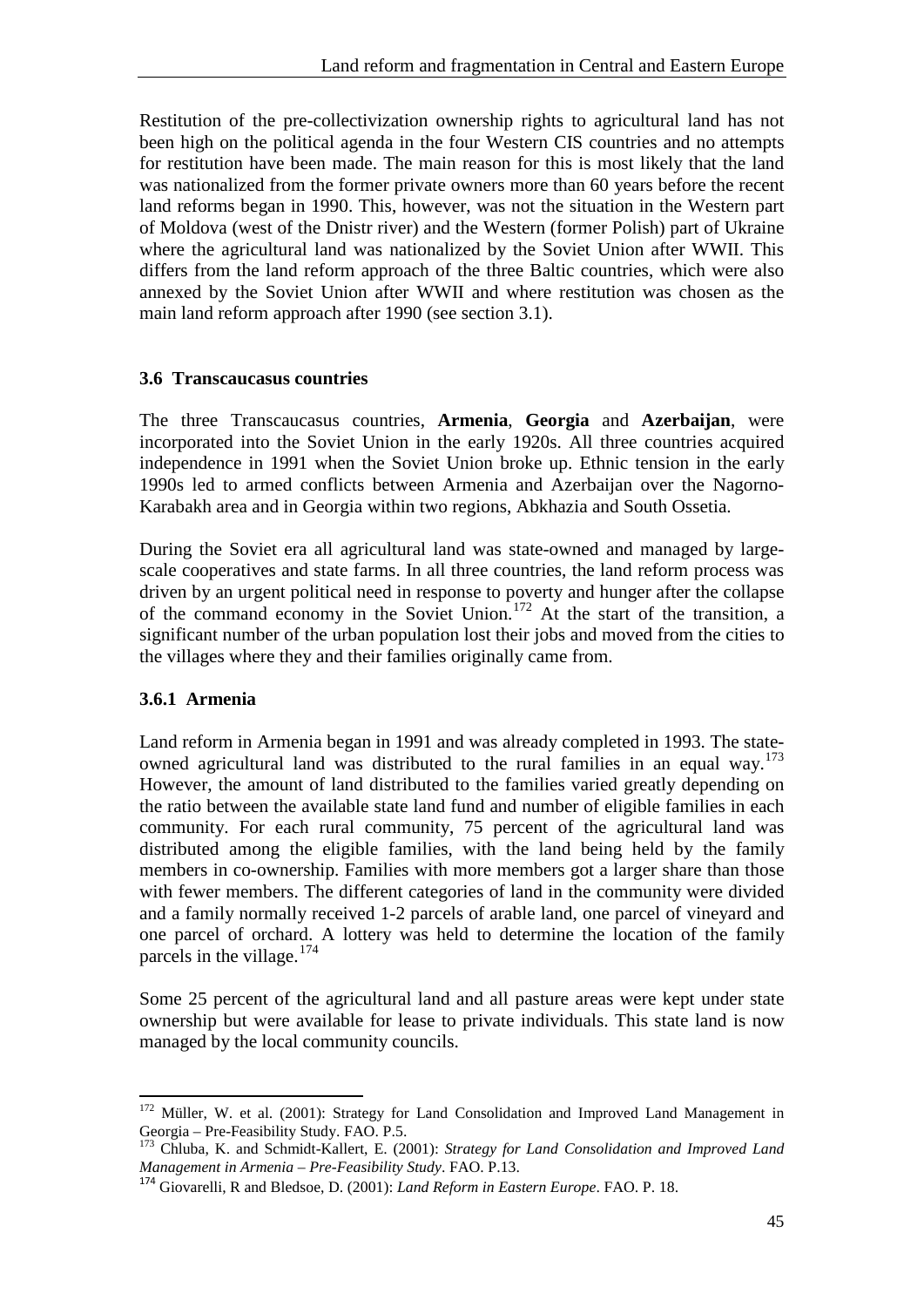The farm structure in Armenia after the land reform of the early 1990s is dominated by a large number of small family farms. The land reform resulted in the establishment of 324 000 private family farms. The average size of agricultural holdings is 1.21 ha, normally distributed in 3-4 land parcels, and with an average parcel size of around 0.3 ha. In the fertile but overpopulated Ararat Valley the average holding size is as little as 0.48 ha. A relatively small number of larger collective and corporate farms still exist with an average size of 20 ha per farm, often using leased agricultural land from the 25 percent state land reserve. The level of fragmentation of agricultural land today is often higher than at the time of the distribution due to inheritance between family members. The new ownership of the heirs is often not formally registered to avoid the registration costs.

Armenia has so far not taken political decisions for the mass privatization of the remaining state agricultural land. However, the local community councils have the management rights of the state (or public) land and can decide to sell the land.

#### <span id="page-51-0"></span>**3.6.2 Georgia**

In Georgia, land reform began in 1992 after the *land privatization decree* was issued. In the first phase, the formal ownership of the land was kept by the state and the agricultural land was given to the rural population for inheritable lifetime use.<sup>[175](#page-51-1)</sup> About 30 percent of all agricultural land and 60 percent of arable land and perennials were distributed in the form of the lifetime use rights to the rural families in a rapid process during 1992-3. Pasture lands were not part of the process. The actual transfer of landownership became possible only following the adoption of the *law on agricultural landownership* in 1996, after which the de-facto privatization was registered.

The political goal of the land reform process was to create two main agricultural sectors in Georgia: a subsistence sector, and a market-oriented sector controlled by larger leaseholders.<sup>[176](#page-51-2)</sup> The reason for keeping a considerable part of the agricultural land in state ownership was the wish to make land available for the market-oriented farms to lease. Furthermore, most of the remaining state land is less fertile and often located in remote areas (often hilly or mountainous).<sup>[177](#page-51-3)</sup>

The maximum area of agricultural land to be distributed to a family was 1.25 ha in the lowlands and up to five ha in the highlands. The distribution was done according to three categories. Families whose members had been engaged in the farming activities of the large-scale state farms during the Soviet era were entitled to receive up to 1.25 ha. Other families in rural areas received up to 0.75 ha, and families in urban areas had a right to receive up to 0.25 ha of agricultural land.

<span id="page-51-1"></span><sup>175</sup> Lerman, Z. (2004b): *Successful land Individualization in Trans-Caucasia: Armenia, Azerbaijan, Georgia*. In Macey, D. et al. (edt.) (2004): Building Market Institutions in Post-Communist Agriculture. Lexinton Books. Pp.. 58-60.<br><sup>176</sup> Ebanoidze, J. (2003): *Current Land Policy Issues in Georgia*. Land Reform Special. FAO. P. 125-

<span id="page-51-2"></span><sup>127.</sup>

<span id="page-51-3"></span><sup>177</sup> Müller, W. et al. (2001): *Strategy for Land Consolidation and Improved Land Management in Georgia – Pre-Feasibility Study*. FAO. P.5-7.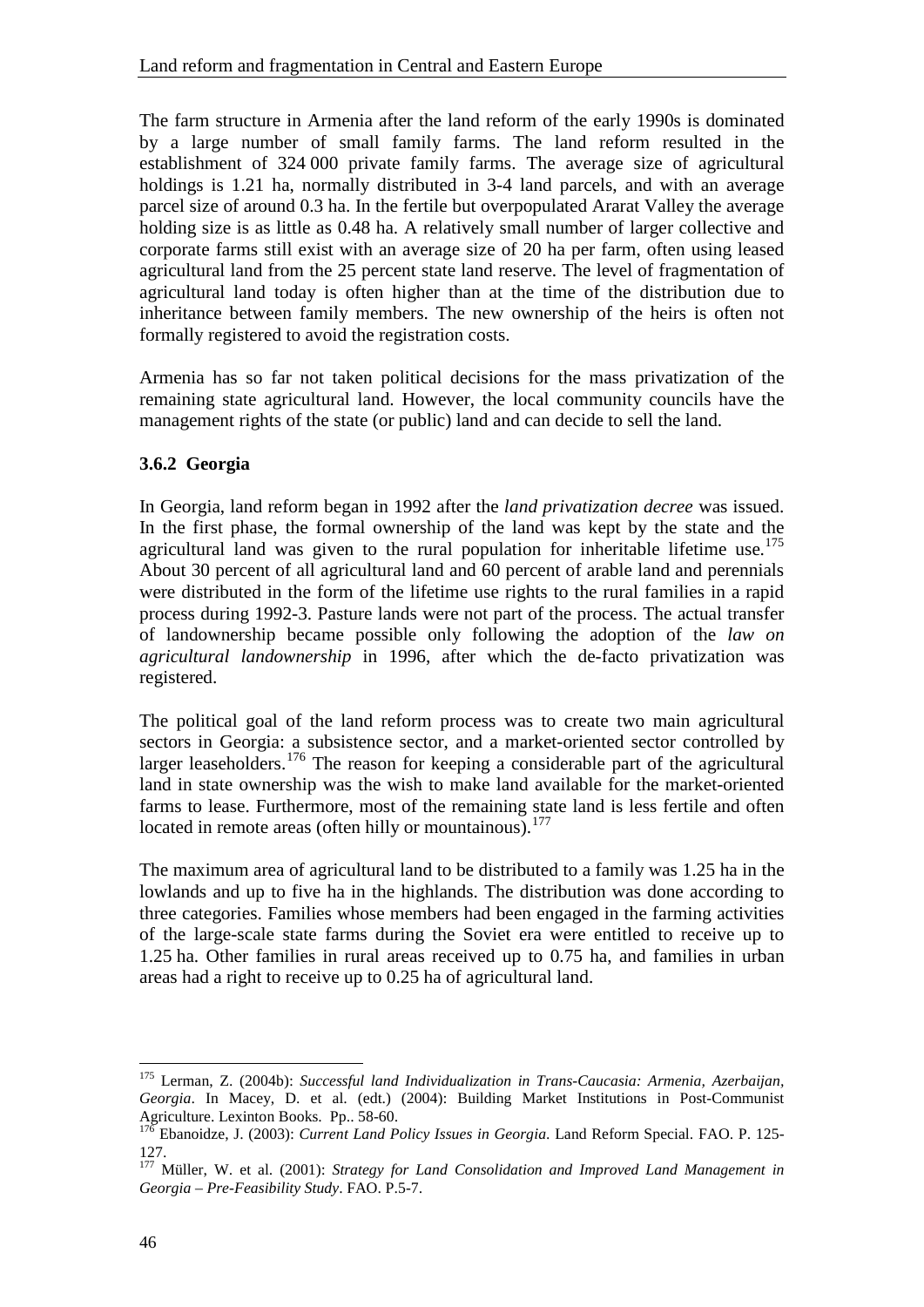The land reform process in Georgia resulted in the establishment of a large number of small private family farms with an average holding size of only 0.9 ha and fragmented into an average of 4-5 parcels. Thus, the average parcel size is 0.2 ha, which is the smallest of all 25 study countries.

In 1996, the State officially began leasing out the state agricultural land that was not designated for privatization.<sup>[178](#page-52-1)</sup> As of 2002, 42 000 natural persons (often family farmers) had leased 464 000 ha of state agricultural land (on average 11 ha), and 6 000 legal persons (i.e. corporate farms) had leased 439 000 ha (on average 73 ha). Thus, the farm structures in Georgia are dominated by a large number of very small, privately-owned subsistence family farms, and with a considerable number of both medium-sized family farms and larger corporate farms, with the two latter types mainly operating on leased state agricultural land. So far, Georgia has not taken political decisions for the mass privatization of the remaining state agricultural land.

#### <span id="page-52-0"></span>**3.6.3 Azerbaijan**

Land reform in Azerbaijan began in 1996, later than in the two other Transcaucasus countries, with the adoption of the *law on land reform*. The *law on privatization of state property,* adopted in 1993, gave the general principles and procedures for the privatization of all state property.<sup>[179](#page-52-2)</sup> In 1996, unlike Armenia and Georgia, most of the agricultural land in Azerbaijan was still managed by large collective farms. In the first phase of land reform, the rural families received only paper certificates of entitlement to unspecified land shares.<sup>[180](#page-52-3)</sup>

Similar to the other two countries, Azerbaijan chose in the second phase of land reform from 1997-8 to distribute state agricultural land to the rural families in physical parcels. The initial phase of the distribution process was carried out through the World Bank-funded Farm Privatization Project, which was a pilot project with the objective to establish the model for large-scale privatization and distribution. [181](#page-52-4) The land to be privatized was divided into parcels of equal value (taking into account location and soil quality). Then the eligible families were allocated land parcels after a lottery in each village. The local distributions were approved by the state reform commissions, the new private ownership was registered, and the ownership certificates were issued.

The land reform was completed in 2004. Only the best agricultural land was subject to privatization (in total 3.62 million ha). Overall, 76 percent of the total arable land and 70 percent of the total meadowland were privatized. Pastures were kept in state ownership. In total, 869 000 rural families were each distributed an average of 1.6 ha of agricultural land, normally divided into 4-5 parcels.

<span id="page-52-1"></span><sup>178</sup> Tsomaia, E. et al. (2003): *The other Agricultural Land Reform in Georgia: State Leasing of land to Private Farmers*. Prepared by Terra Institute under an agreement with USAID. P. 3-7.

<span id="page-52-2"></span><sup>&</sup>lt;sup>179</sup> UN ECE Committee on Housing and Land Management (2007): *Land Administration Review:*<br>Azerbaijan P. 4-8.

<span id="page-52-3"></span><sup>&</sup>lt;sup>180</sup> Lerman, Z. (2004b): *Successful land Individualization in Trans-Caucasia: Armenia, Azerbaijan, Georgia*. In Macey, D. et al. (edt.) (2004): Building Market Institutions in Post-Communist

<span id="page-52-4"></span><sup>&</sup>lt;sup>181</sup> World Bank (2008): Project performance assessment report; Farm Privatization Project, *Azerbaijan.*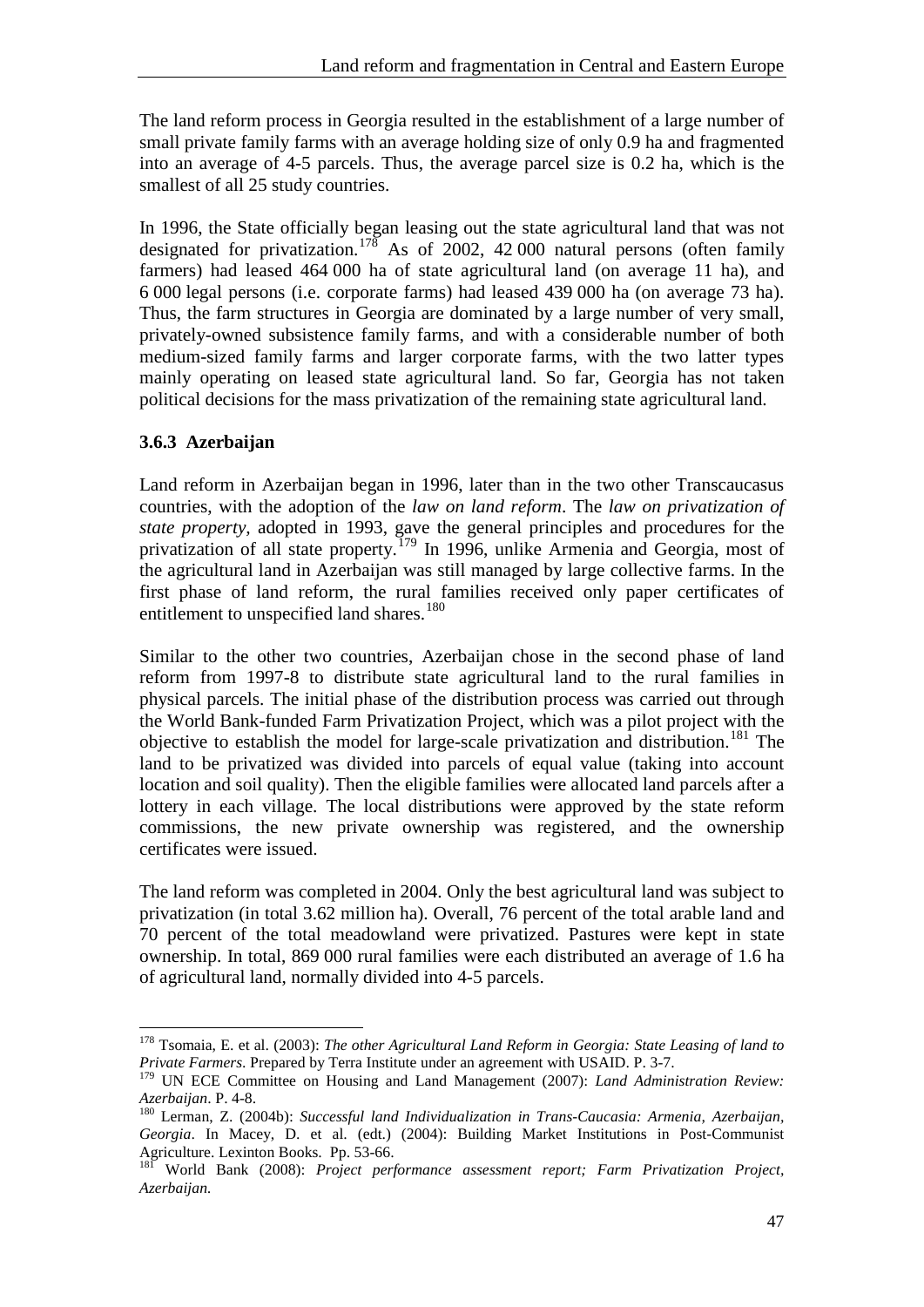Today in Azerbaijan, the farm structures are characterized by many small and medium-sized family farms and relatively few larger corporate farms. Some 80 percent of the family farms chose to farm the land themselves.<sup>[182](#page-53-1)</sup>

#### <span id="page-53-0"></span>**3.6.4 Conclusions**

All three Transcaucasus countries distributed the state agricultural land to rural families free of charge as the main land reform approach. Azerbaijan first distributed the land in shares and subsequently in physical parcels. Armenia and Georgia distributed physical parcels right away. All three countries still have a considerable unprivatized land fund which is leased out to family farms and corporate farms. The average sizes of agricultural holdings are small (between 0.9 and 1.6 ha) and distributed in a number of parcels. Thus, the land reform process has led to a complete breakup of the Soviet era large-scale farms and resulted in farm structures that are dominated by small agricultural holding sizes, and with severe land fragmentation. All three countries still have substantial shares of agricultural land that remain state owned and so far with no plans for further mass-privatization.

All three Transcaucasus countries have established unified land registration systems, and during the late 1990s and early 2000s they registered the land parcels distributed in the 1990s.

<span id="page-53-1"></span><sup>182</sup> Dudwick, N. et al. (2005): *A Stocktaking of Land Reform and Farm Restructuring in Bulgaria, Moldova, Azerbaijan and Kazakhstan*. P. 30.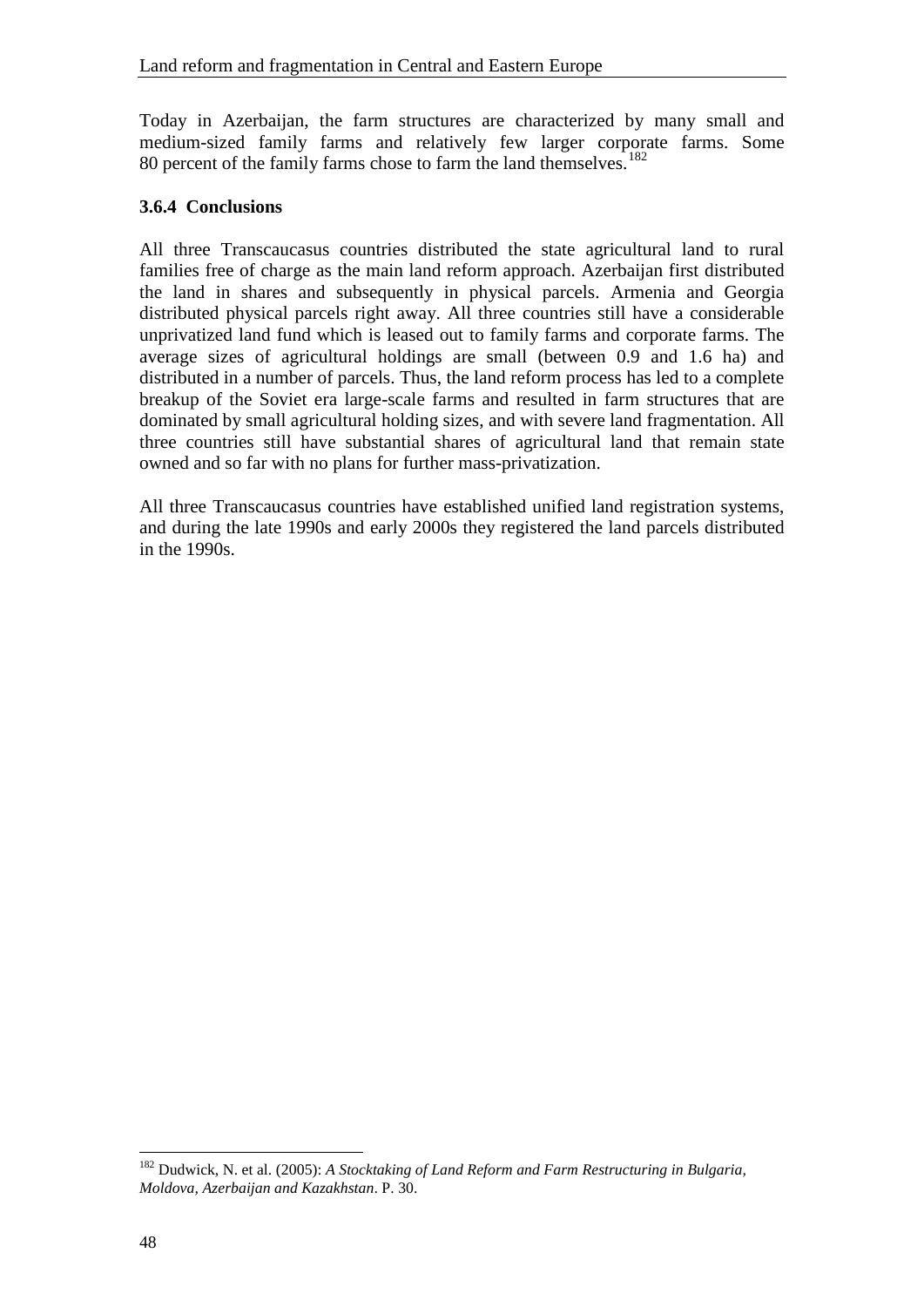#### <span id="page-54-0"></span>**4. What conclusions can be drawn from the study of land reform and its outcome in Central and Eastern Europe?**

This paper fills a gap by providing an updated overview of land reform in Central and Eastern Europe. Several earlier publications had provided a comprehensive coverage of countries, but with the omission of the countries of ex-Yugoslavia.

The paper identifies that land reform approaches since 1989 have varied considerably among the 25 study countries. In all the countries where land reform has been applied, the political decisions were driven by considerations of equity and political justice, and yet there was a considerable variety in the design of land reforms.

The paper shows that the land reforms have resulted in different outcomes, including quite different farm structures. Before 1989, the farm structures in the study countries (with the exception of Poland and Yugoslavia) were dominated by large-scale cooperatives and state farms. The land reforms after 1989 have resulted in a complete breakup of these farm structures in some of the countries, while in other countries the farm structures remain dominated by large-scale corporate farms (often being the successors of the cooperatives and state farms) that now operate on lease agreements with the private owners of the land. The differences in the farm structures that emerged from the land reform process can, at least to a large degree, be explained by the chosen land reform approaches in each country.

The analysis carried out for this paper confirms the need, and sets the foundation, for a more extensive study to address the research questions:

- *What is the linkage between the chosen land reform approach and the outcome in the form of farm structure and land fragmentation?*
- *Under which conditions is land fragmentation a barrier for the development of the rural land market and the agricultural and rural sector in general?*

The aim and scope of such a more extensive study are briefly described below.

#### *Towards a better understanding of land reform approaches*

First, further study could provide a more complete overview of land reform approaches applied in all the countries of Central and Eastern Europe from 1989 and onwards. Drawing on this paper and other sources, such a study should identify both the main and secondary land reform approaches applied in each country and provide a fuller and updated overview. Furthermore, such a study should enable more detailed comparisons between the countries in the six geographical country groups and in general. It should also be able to provide explanations of some of the differences in political history and pre-collectivization ownership structures that determined the choice of land reform approaches in the countries.

#### *Towards a better understanding of the coherence between land reform and land fragmentation*

Second, a more extensive study could lead to a better understanding of the farm structures that developed during and after the land reform process. This should allow for more informed discussions on the coherence between the choice of land reform approach and land fragmentation.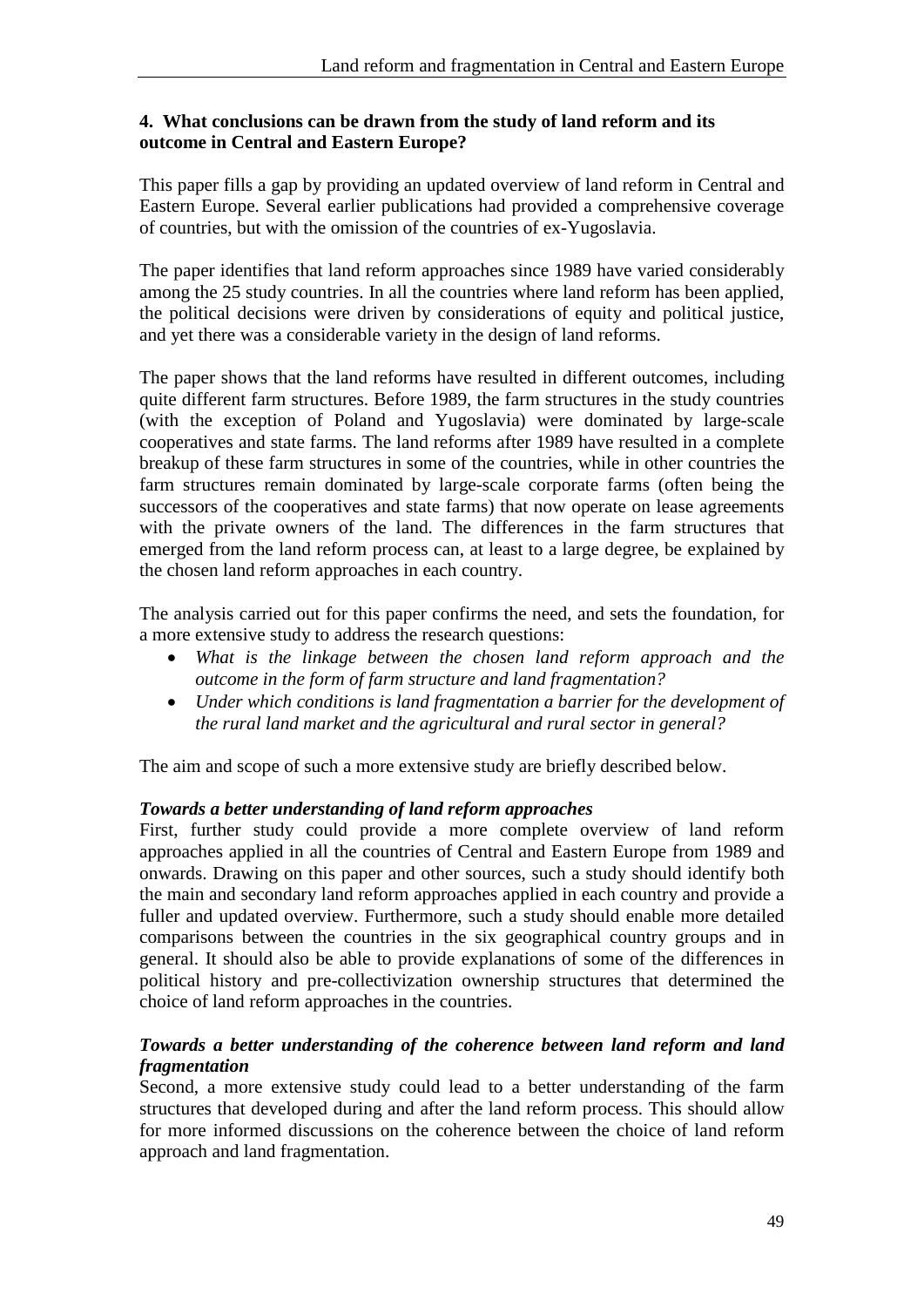It has often been stated that land reform in Central and Eastern Europe has led to farm structures dominated by small and uncompetitive family farms as well as to severe land fragmentation. This is the case in some countries, such as Albania, Armenia and Georgia. But the actual situation is much more nuanced than that, as in other countries, such as the Czech Republic, Slovakia and the Russian Federation, land fragmentation has had only a minor limiting impact on the actual land use. In yet other countries, such as Poland and the seven countries of ex-Yugoslavia, severe land fragmentation exists in both ownership and land use. However, this was not caused by the recent land reforms. Despite the limitations in available data, the current situation of land fragmentation (i.e. of ownership and of land use) in the 25 study countries could be assessed in a more extensive study, and linked to the land reform approaches applied in each country.

#### *Towards a better understanding of the impact of land fragmentation*

Third, a more extensive study could establish a model of the impact of land fragmentation on land market development and on agricultural and rural development. Work on this aspect should draw on the classical theory on land fragmentation and the few theoretical contributions available that focus on land fragmentation in Central and Eastern Europe.

Land fragmentation is often referred to without using a clear definition of "fragmentation". The key to understanding the impact of land fragmentation in the Central and Eastern European context lies in the intersection between the fragmentation of landownership and the fragmentation of land use. By building on this paper, the existing analysis of classical theory of land fragmentation (mainly developed between 1950-85), and the albeit limited existing analysis of theoretical aspects of land fragmentation in Central and Eastern European countries since 1989, it should be possible to further contribute to the theoretical framework dealing with land fragmentation in Central and Eastern European countries. Specifically, a more extensive study could lead to a model of the impact from land fragmentation, and at the same time answer the second part of the research question posed above:

*Under which conditions is land fragmentation a barrier for the development of the rural land market and the agricultural and rural sector in general?*

#### *Towards a better understanding of policy*

Fourth, a more extensive study could provide additional insights to improve policy advice to governments and donors for future land reform and land privatization initiatives in the Central and Eastern European countries and the Central Asian countries of the former Soviet Union. A more extensive study could address the question:

*How should you design the land reform approach if you want to dismantle the large-scale corporate farms and build individual commercial farms without creating excessive land fragmentation?*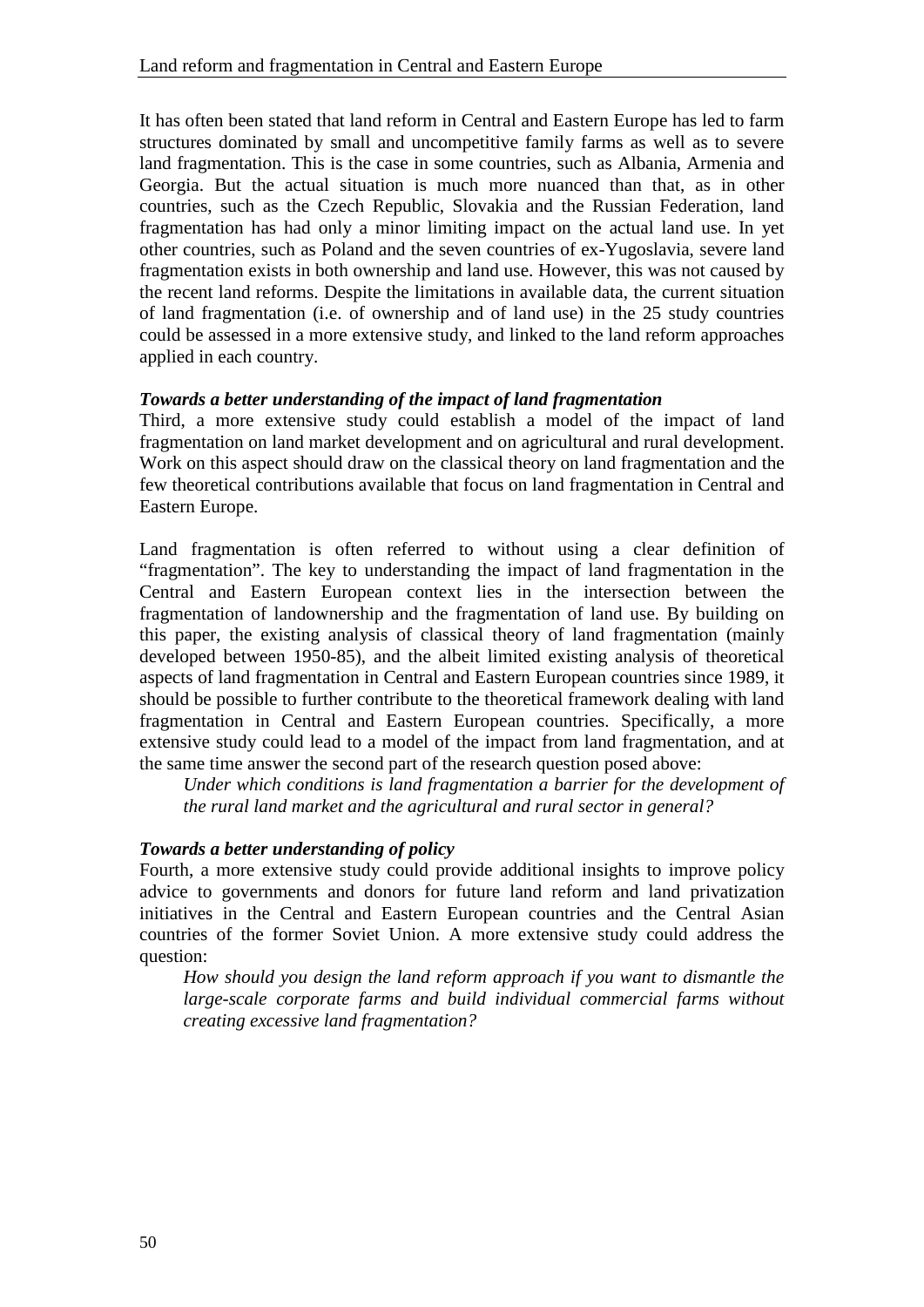#### <span id="page-56-0"></span>**References**

ACE project (1999): *The Development of Land Markets in Central and Eastern Europe – Final Report.*

Adamcic, J. (2012): *Restitution of Property to non-Croatian Citizens – Possible at last?*

ARCOTRASS (2006a): *Croatia – Country report.* Funded by the European Commission.

ARCOTRASS (2006b): Kosovo – Country report. Funded by the European Commission.

ARD Inc. (2006): *Environmental and Economic impact assessment of land privatization in Eastern Europe and Eurasia – National report Bulgaria*. Prepared for USAID.

Albanian Ministry of Agriculture, Food and Consumer Protection (2011): *Statistical Yearbook 2011*.

Beckmann, V. and Hagedorn, K. (1997): *Decollectivisation and privatisation policies and resulting structural changes of agriculture in Eastern Germany*. In Swinnen, J. et al (edit): *Agricultural Privatisation, Land Reform and Farm Restructuring in Central and Eastern Europe*. Ashgate Publishing Ltd.

Bilak, D. et al (2012): *Ukraine: Extension of Agricultural Land Moratorium*. Article written for Law-Now, CMS Cameron McKenna's free online information service.

Blenesi-Dima, A. and Rusu, M. (2006): *Farmland consolidation: Recent developments in Romania.* Workshop paper FAO Land Consolidation workshop. Prague May 2006.

Bloch, P. (1998): *Picking up the pieces – consolidation of Albania's radical land reform* In Wegren, S (edit): *Land Reform in the Former Soviet Union and Eastern Europe.*

Bojnec, S. and Swinnen, J. (1997): *Agricultural privatisation and farm restructuring in Slovenia* in Swinnen, J et al (edit): *Agricultural Privatisation, Land Reform and Farm Restructuring in Central and Eastern Europe*. Ashgate Publishing Ltd.

Bromley J. and Bromley D. (2012): *Looking East: Reclaiming land and legacy in the former GDR*. IAMO.

BVVG (2011): *Company Data 2011*.

Chluba, K. and Schmidt-Kallert, E. (2001): *Strategy for Land Consolidation and Improved Land Management in Armenia – Pre-Feasibility Study*. FAO.

Ciaian, P. et al., (2012): *Sales Market Regulations for Agricultural Land in the EU Member States and Candidate Countries*. Factor Markets Working Paper no. 14.

Consulting and Credit in Agriculture (CCA) (2003): *Agricultural Land Market in Moldova – Baseline Study*.

Croatian Ministry of Agriculture, (2009): *Croatian Agriculture* (information brochure).

Csaki, C. and Lerman Z., (1998): *Land reform and farm restructuring in Hungary during the 1990s*. In Wegren, S (edit): *Land Reform in the Former Soviet Union and Eastern Europe.*

Csaki, C. and Lerman, Z. (2001): *Land Reform and Farm Restructuring in Moldova: A real breakthrough?* Discussion Paper, Hebrew University of Jerusalem.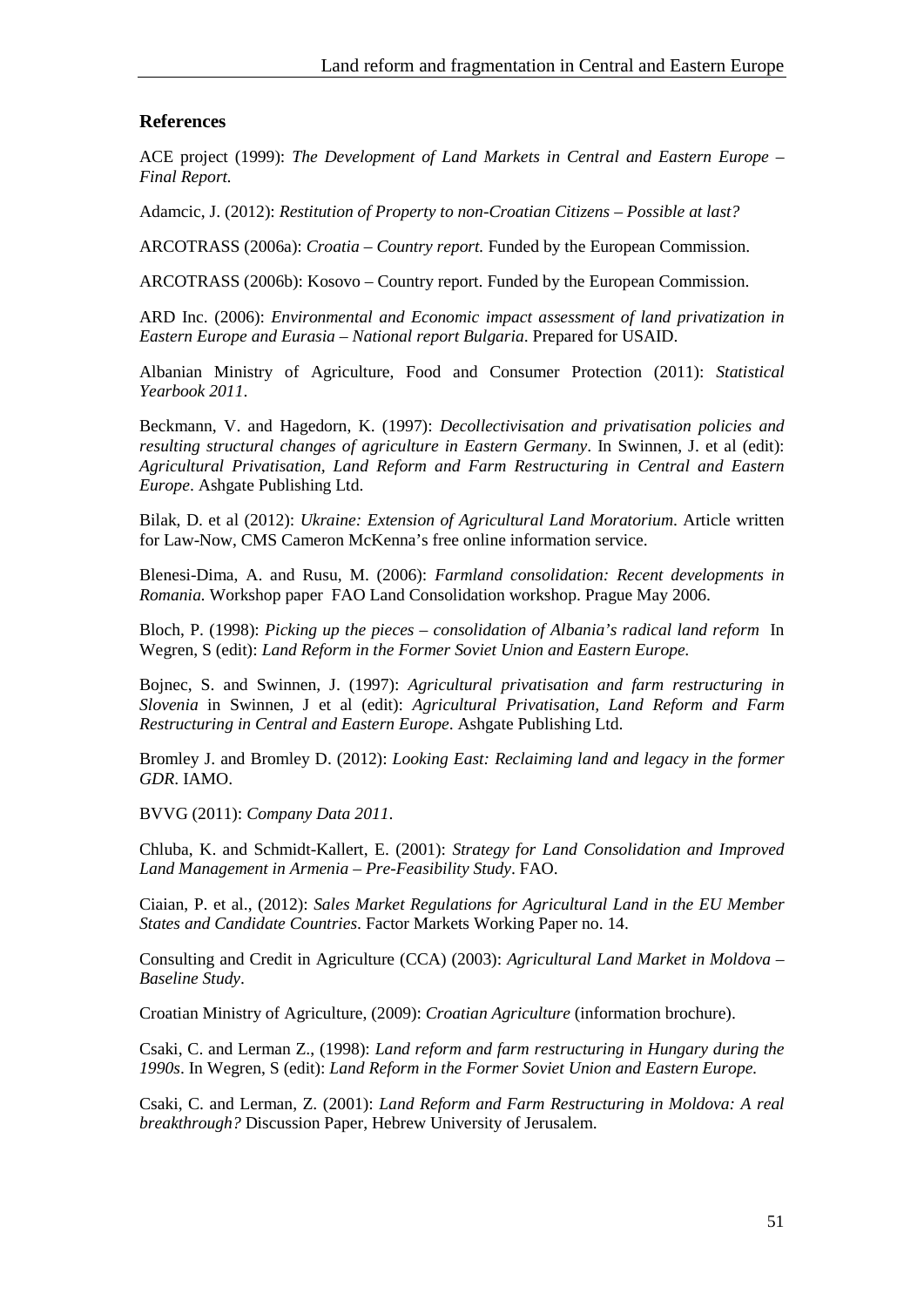Cunga, A and Swinnen, J (1997): *Agricultural privatisation, land reform and farm restructuring in Albania* in Swinnen, J et al (edit): *Agricultural Privatisation, Land Reform and Farm Restructuring in Central and Eastern Europe*. Ashgate Publishing Ltd.

Cwiok, T. (2010): *There are many reasons why Poland is not likely to pass an act to restore property to prewar owners or their heirs*. American Investor Magazine, 18 June 2010.

Dale, P & Baldwin, R, (2000): *Lessons Learnt from Emerging Land Markets in Central and Eastern Europe*. Conference paper from FIG Working Week, Prague 2000.

Daugaliene, V. (2004): *Preparation for Land Consolidation in Lithuania* in *Modern Land Consolidation - Proceedings of a Symposium held by FIG Commission 7 on 10 and 11 September 2004 in Volvic, France*. FIG.

Daugaliene, V.: (2007)*. Legal framework of land management in Lithuania after 1990.* Conference paper for UNECE WPLA workshop in Munich, May 2007.

Davidova, S. et al. (1997): *Bulgaria: economic and pilotics of post-reform farm structures*. In Swinnen, J et al (edit): *Agricultural Privatisation, Land Reform and Farm Restructuring in Central and Eastern Europe*. Ashgate Publishing Ltd.

Dells, K. (2008): *Management and Privatization of State-Owned Agricultural Land – Case Studies from Eastern Germany and Ukraine*. Conference paper for FIG/FAO/CNG Seminar in Verona, Italy, September 2008.

Dudwick, N. et al. (2005): *A Stocktaking of Land Reform and Farm Restructuring in Bulgaria, Moldova, Azerbaijan and Kazakhstan*.

East-West Management Institute (2001): *Moldova Land Privatization Programme– Final Report*.

Ebanoidze, J. (2003): *Current Land Policy Issues in Georgia*. Land Reform Special. FAO.

European Parliament (2010): Private Properties Issues Following the Change of Political Regime in Former Socialist or Communist Countries – Study. Directorate-General for Internal Policies.

Giovarelli, R. and Bledsoe, D. (2001): *Land Reform in Eastern Europe*. FAO.

Glenny, M. (1999): *The Balkans – Nationalism, War, and the Great Powers, 1804-1999*. Penguin Books.

Haldrup, N.O. et al. (2003): *Land Consolidation and Land Tenure Assessment Mission, Republic of Serbia – Pre-Feasibility Study.* FAO.

Hartvigsen, M. (2006): *Land Consolidation in Central and Eastern European Countries*. Conference paper for FIG Congress, Munich 2006.

Hartvigsen, M. et al. (2013): *Experiences with land reform and land consolidation in Moldova*. FAO Land Tenure Journal no. 1/2013.

Howe, K. S. (1998): *Politics, equity, and efficienty – Objectives and outcomes in Bulgarian land reform.* In Wegren, S (edit): *Land Reform in the Former Soviet Union and Eastern Europe.*

Jürgenson, E. and Maasikamäe, S. (2009): *Progress of Land Reform in Estonian Rural Municipalities – Results of Preliminary Study*. Rural Land Scape trends.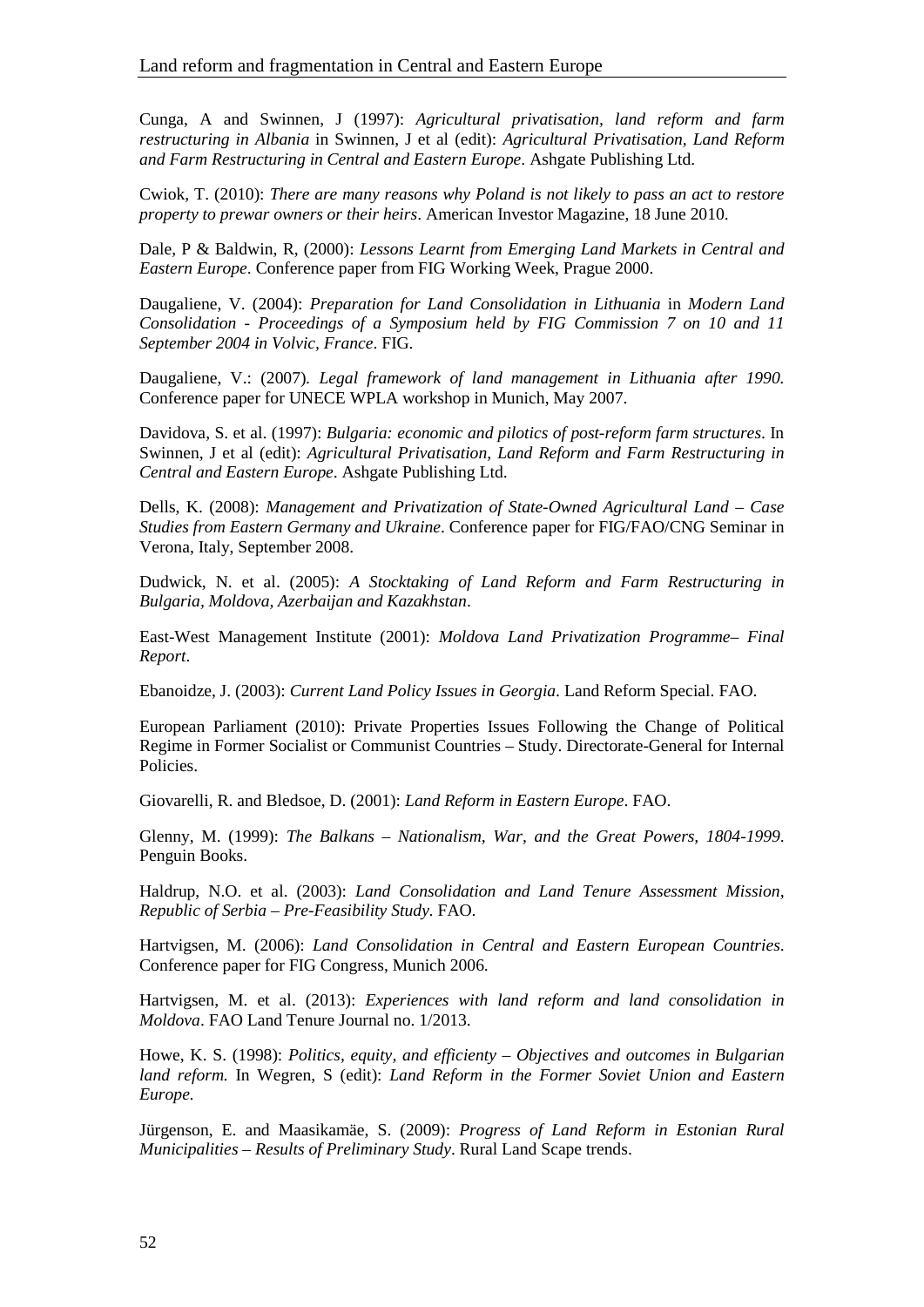Jürgenson, E. et al. (2010): *The Impact of Land Fund Characteristics on the Land Reform Results in Estonian Rural Municipalities*. Tecnologijos Mokslai.

Kabat, L. and Hagedorn, K, (1997): *Privatisation and decollectivisation policies and resulting structural changes of agriculture in Slovakia*. In Swinnen, J et al (edit): *Agricultural Privatisation, Land Reform and Farm Restructuring in Central and Eastern Europe*. Ashgate Publishing Ltd.

Keith, S. et al. (2009): *Options for the management of state land in rural areas in The former Yugoslav Republic of Macedonia*. FAO Land Reform Journal 2009/1.

Kofoed, C.A. (1985): *My Share in the Stolypin Agrarian Reforms*. Odense University Press.

Kopeva, D. et al. (2002): Land Fragmentation and Land Consolidation in the Agricultural Sector – A Case Study from Bulgaria. FAO.

Kosovo Ministry of Agriculture, Forestry and rural Development (2009): *Kosovo Agriculture and Rural Development Plan 2009-13.*

Lazur, R., (2005): *Slovakia case study – land consolidation in Slovakia*. Paper for FAO land consolidation workshop, Prague 2005.

Lerman, Z. et all, (2004): *Agriculture in Transition – Land Policies and Evolving Farm Structures in Post-Soviet Countries*. Lexinton Books.

Lerman, Z. (2004b): *Successful land Individualization in Trans-Caucasia: Armenia, Azerbaijan, Georgia*. In Macey, D. et al. (edt.) (2004): Building Market Institutions in Post-Communist Agriculture. Lexinton Books.

Lerman, Z. et al (2007): Rethinking agricultural reform in Ukraine. IAMO and FAO.

Lisec, A. et al. (2012a): *The institutional framework of land consolidation – comparative analysis between Slovenia and Norway.* Paper presented at FIG Working Week, Rome.

Lisec, A. (2012b). *Unpublished notes on land reform and land restitution in Slovenia.*

Marosan, M. (2012): *Identification of Main Legal Issues Important for Successful Land Consolidation in Serbia.* 

Mathijs, E. and Meszaros, S. (1997): *Privatisation and restructuring of Hungarian agriculture*. In Swinnen, J. et al (edit): *Agricultural Privatisation, Land Reform and Farm Restructuring in Central and Eastern Europe*. Ashgate Publishing Ltd.

Melmed-Sanjak, J et al. (1998): *Project for the Analysis of Land Tenure and Agricultural Productivity in the Republic of Macedonia.* Working Paper no. 19. Land Tenure Center, University of Wisconsin.

Meyers, W.H. and Kazlauskiene, N. (1998): *Land reform in Estonia, Latvia and Lithuania – A comparative analysis*. In Wegren, S (edit): *Land Reform in the Former Soviet Union and Eastern Europe.* 

Müller, W. et al. (2001): Strategy for Land Consolidation and Improved Land Management in Georgia – Pre-Feasibility Study. FAO.

National Bureau of Statistics of the Republic of Moldova (2011): *Preliminary result of General Agricultural Census 2011*.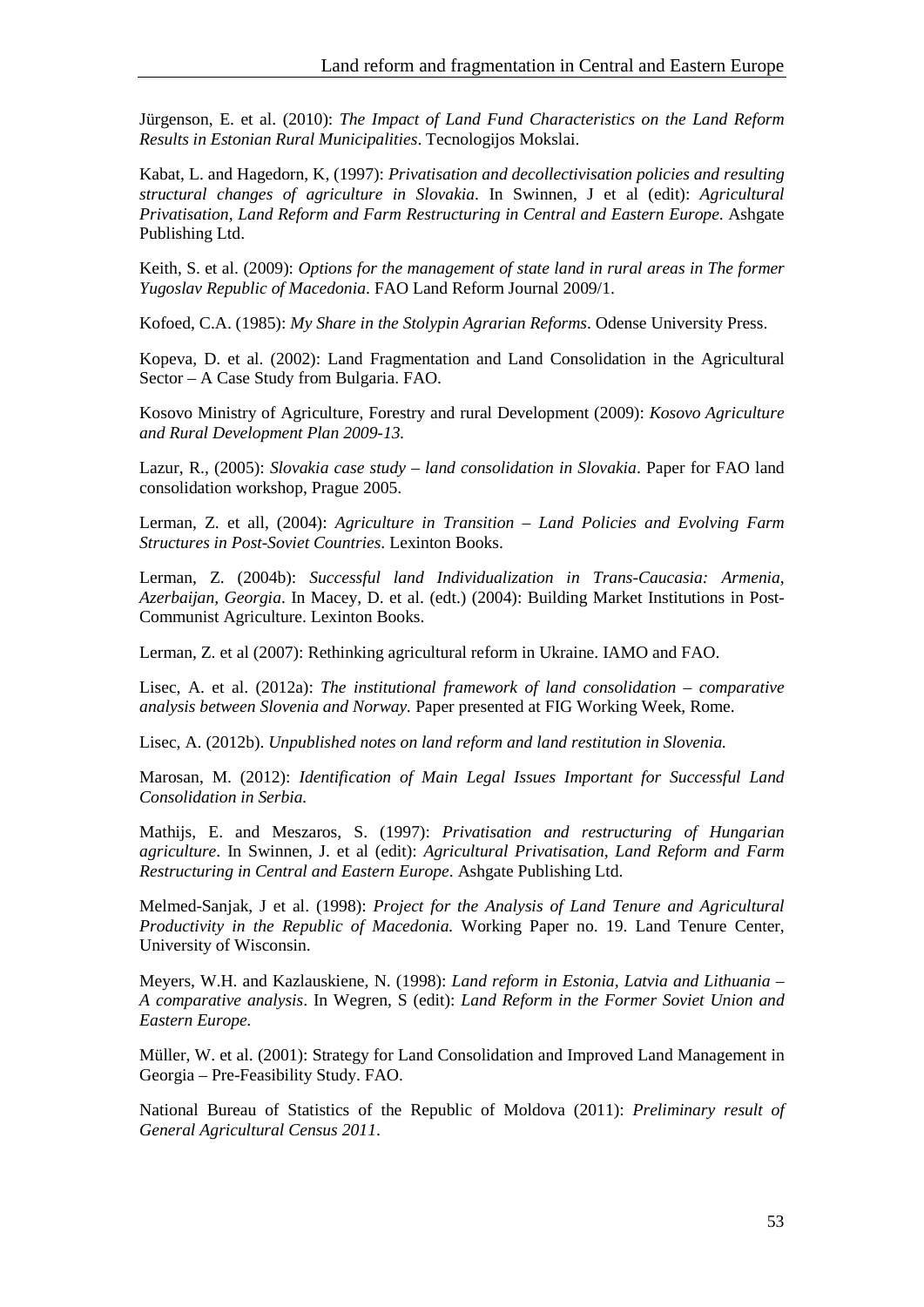National Land Service under the Ministry of Agriculture (2008) (information brochure).

*National Land Consolidation Strategy for Lithuania* (2006).

Noev, N. et al. (2003): *The Development of Land Rental Markets in Bulgaria and the former Yugoslav Republic of Macedonia*.

Nordic Consulting Group (2009): *Pilot Project on Land Consolidation in Croatia – Final Report.*

OSCE & UNMIK (2008): *Privatization in Kosovo: Juridical Review of Kosovo Trust Agency Matters by the Special Chamber of the Supreme Court of Kosovo*.

Ratinger, T & Rabinowicz, E: *Changes in farming structures in the Czech Republic as a result of land reform and privatization*. In Swinnen, J et al (edit): *Agricultural Privatisation, Land Reform and Farm Restructuring in Central and Eastern Europe*. 1997. Ashgate Publishing Ltd.

Rembold, F. (2003). *Land fragmentation and its impact in Central and Eastern European countries and the Commenwealth of Independent States*. Land Reform nr. 1/2003. FAO.

Rusu, M. et al (2002): *Land Fragmentation and Land Consolidation in the Agricultural Sector – A Case Study from Romania*. FAO.

Rusu, M. and Pamfil, V. (2005): *Agricultural land reform and land consolidation in Romania*. Workshop paper from FAO Land Consolidation workshop. Prague March 2005.

Sabates-Wheeler, R., (2002). *Consolidation initiatives after land reform: Responses to multiple dimensions of land fragmentation in Eastern European agriculture*. Journal of International Development nr. 14, 1005-1018.

Sarris, A. H. and Gavrilescu, D. (1997): *Restructuring of farms and agricultural systems in Romania.* In Swinnen, J et al (edit): *Agricultural Privatisation, Land Reform and Farm Restructuring in Central and Eastern Europe*. Ashgate Publishing Ltd.

Sedik, D. and Lerman Z. (2008): *Land Reform, Transition, and Rural Development.* Development & Transition no. 11/December 2008. UNDP and London School of Economics and Political Science.

Stanfield, D. et al. (2004): *An Assessment of Property Rights in Kosovo*. USAID.

Swinnen, J. et al. (Edt.) (1997): *Agricultural Privatisation, Land Reform and Farm Restructuring in Central and Eastern Europe.* Ashgate Publishing Ltd.

Swinnen, J. & Mathijs, E. (1997): *Agricultural privatization, land reform and farm restructuring in Central and Eastern Europe: A comparative analysis.* In Swinnen, J. et al. (Edt.) (1997): *Agricultural Privatisation, Land Reform and Farm Restructuring in Central and Eastern Europe.* Ashgate Publishing Ltd.

Swinnen, J. & Vranken, L, (2009): *Land & EU Accession – Review of the Transitional Restrictions by New Member States on the Acquisition of Agricultural Real Estate*. Centre for European Policy Studies (CEPS).

Travnicek, Z. et al, 2002: *Land Fragmentation and Land Consolidation in the Agricultural Sector – A Case Study from the Czech Republic*. FAO 2002.

Trnka, J. and Pivcova, J. (2005): *The situation of land management and reparcelling in the Czech Republic.* Paper for FAO land consolidation workshop, Prague 2005.